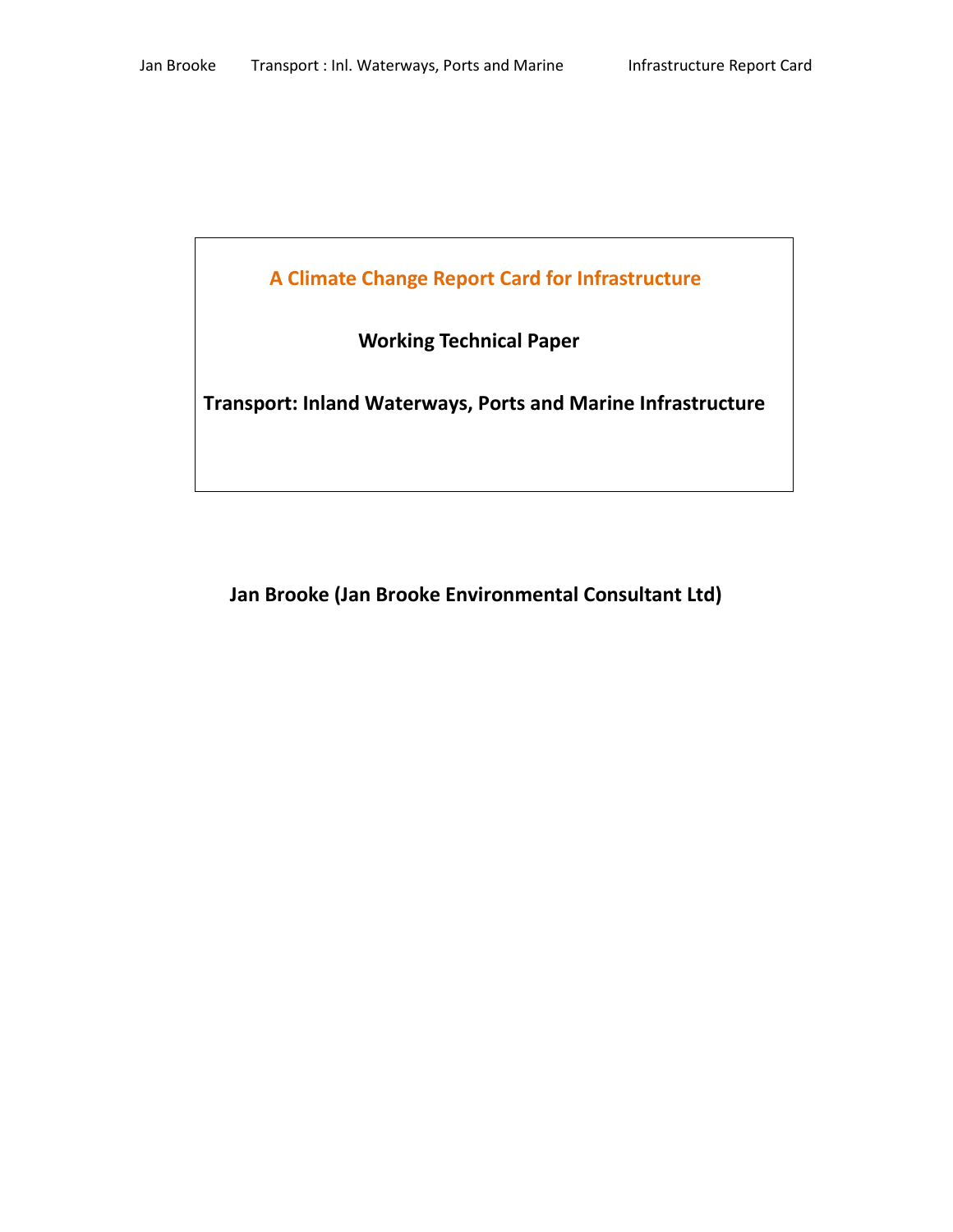#### 1.0 **Highlights and key messages**

#### 1.1 Ports and marine infrastructure: overview

Ports, harbours and related marine infrastructure play a vital economic role. 95% of the UK's imports and exports are transported by sea; more than 40 million passenger journeys are typically made annually, and there is extensive recreational use particularly in estuaries and inshore waters. Many different products are handled and services provided, and there are considerable differences in both the scale of operation and governance arrangements.

Modern marine infrastructure is designed to operate in a dynamic physical environment and to withstand storm surge events and high winds. Extreme weather can nonetheless cause disruption to certain operations, and older infrastructure is potentially more vulnerable to the effects of climate change. The main climate variables of relevance to ports, harbours and marinas are sea level rise, storm surges, wind and wave climate, fog, and changes in erosion and sediment transport. Sea level rise is reasonably well understood, and current indications are that sea level rise will overshadow changes in wind and waves, storm surges and fog. However, confidence in the projections for these other critical parameters is low.

Flooding and physical damage, together with disruption to operations such as pilotage, berthing, cargo handling and storage, fishing, and recreational activities are the main potential impacts of climate change. The effects of the projected long-term changes in the mean would be exacerbated by any increase in the frequency of extreme events. The implications of the 'unlikely but plausible' high++ sea level rise scenario are of particular concern.

Port activities are also susceptible to any climate-induced disruption to access/onward transport or power supply resulting from flooding or erosion and to extreme heat affecting key road and rail infrastructure.

Modern physical assets and equipment in UK ports will typically have a 20-100 year design life and their design will typically have incorporated sea level rise (at least under a two degree warming scenario). However, some ports, harbours and marinas rely on much older infrastructure, designed to withstand pre-climate change conditions. Quays may therefore need to be raised; VTS, radar and other sensitive equipment re-located; or cargo-handling or storage facilities modified as sea levels rise or if storminess increases. Breakwaters and harbour walls may be overtopped more frequently, or may be damaged by storm events. Piling or other forms of protection may be more susceptible to washing out and to erosion. Operations and activities such as loading and stacking along with conservancy functions including dredging may also need to be modified.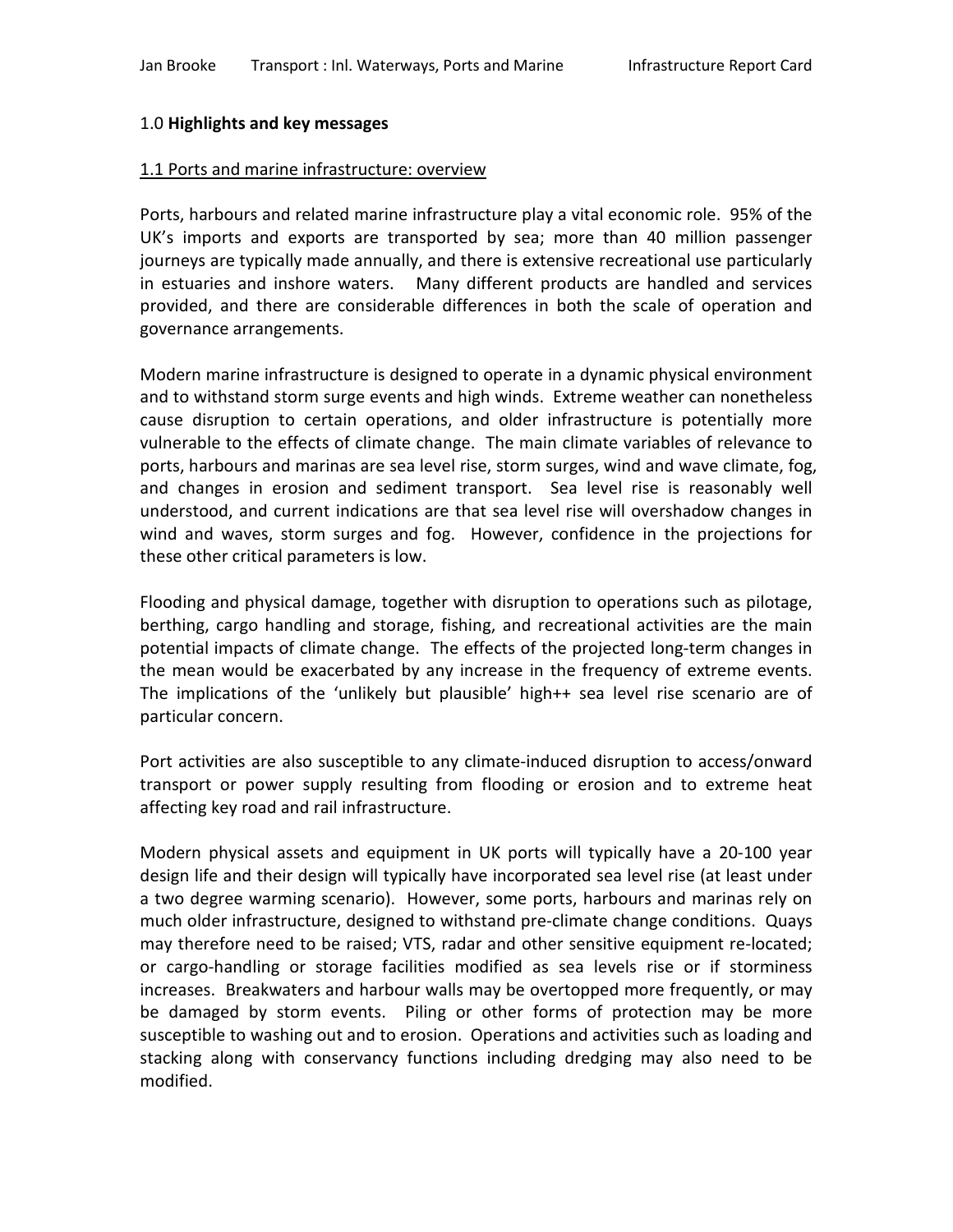Incorporating climate adaptation measures into new or replacement infrastructure tends to be preferred because retrofitting existing infrastructure can be both technically complex and expensive. Decisions about when to invest will depend on local circumstances, but effective adaptation will require a sound combination of technological development and long-term planning based on a robust dataset to ensure timely and climate-proof investment. Ensuring preparedness through awareness raising, capacity building and data management therefore represent key short-term challenges.

Climate change will also affect the natural environment. Coastal and intertidal habitats may become more vulnerable - potentially adding to the uncertainties faced by those developing new marine infrastructure – and problems with invasive alien species may also be exacerbated. Changes in the distribution of some species due to increases in air and water temperatures could affect both commercial and recreational fishing and wildlife-related recreational activities. When the uncertainties regarding recreational use carrying capacity are also taken into account, it is possible in the medium to long term that climate change could affect the nature, distribution and/or intensity of recreational use more fundamentally than it affects commercial ports.

Whilst the major ports' adaptation reports demonstrate a high level of agreement about the nature and likely significance of potential climate change impacts, research is urgently needed to improve understanding of how the many – typically smaller - ports, harbours and marinas relying on older infrastructure will be affected by climate change. Further, a combination of high adaptation costs and low levels of confidence in projected changes for certain critical marine parameters hampers adaptation planning even in the major ports. Research into storm surges, winds and wave, fog and sediment processes therefore remains a high priority.

In addition to modelling and other work to improve confidence in the evidence and projections, research is required to facilitate understanding of climate change consequences for coastal and estuarine habitats and species. This is important to facilitate planning of infrastructure development including the infrastructure supporting activities such as fisheries and wildlife-based recreation. It should also enable the identification of management measures necessary to minimise any infrastructurerelated problems associated with invasive non-indigenous species.

#### 1.2 Inland waterways: overview

Inland navigation characteristics also vary in terms of scale of operation and governance arrangements. The majority of the UK network is characterised by seasonal recreational use, where inland navigation can be a key contributor to the local economy. However, whereas some waterways are heavily used, others are less so. There are also marked differences in the level of experience of boaters: some waterways may have a high proportion of relatively inexperienced users at certain times of the year.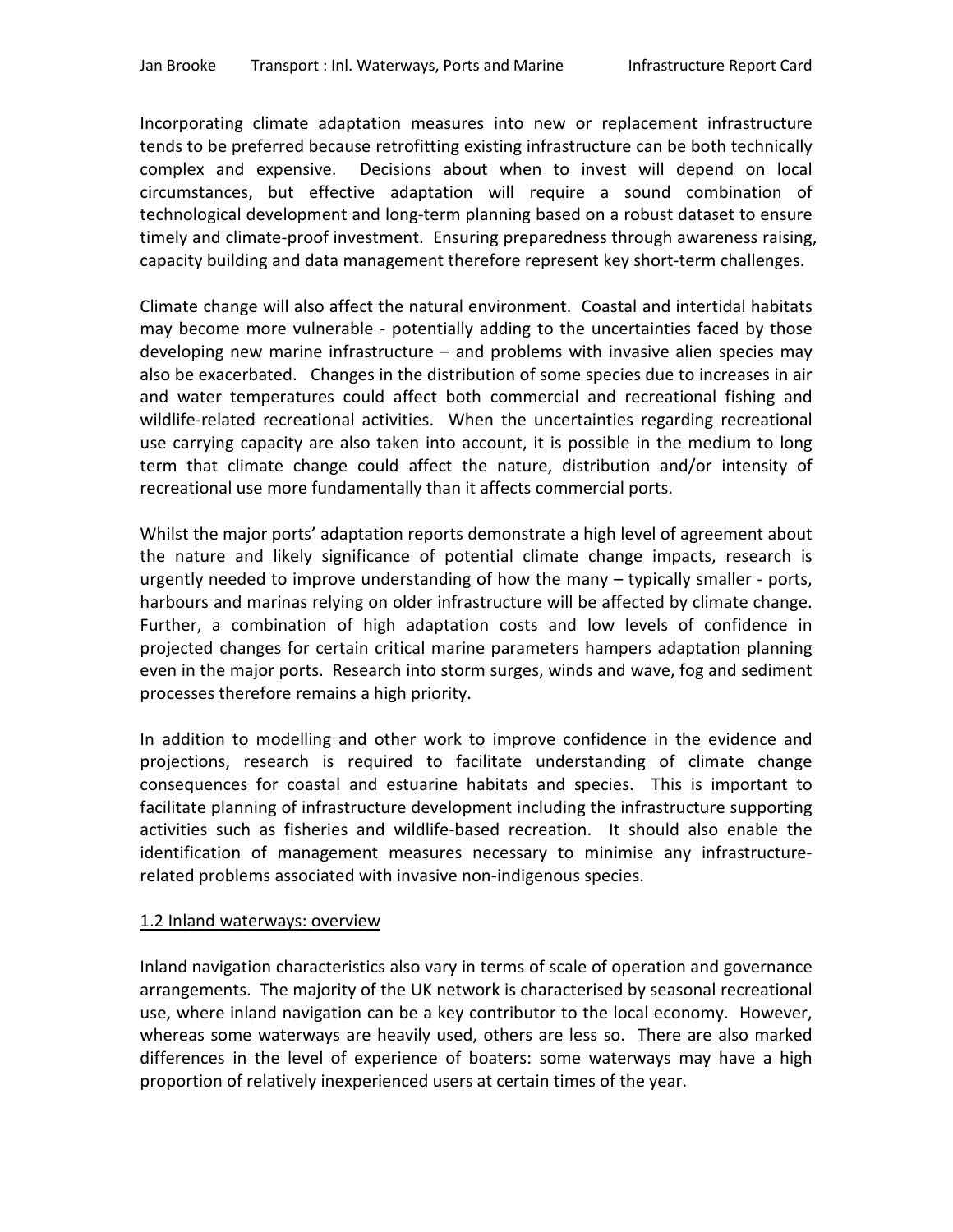Inland navigation infrastructure is not designed to withstand the same range of extremes as marine infrastructure. It also tends to be older and potentially more vulnerable to the effects of floods and droughts which can affect not only structural integrity but also vegetation growth. In addition, the use of some parts of the canal network depends on an adequate supply of surface water. Behavioural issues are especially relevant to the use of inland navigation infrastructure  $-$  for example where users are inexperienced in navigating in strong stream or low flow conditions.

The main climate variables of relevance to inland navigation are air and water temperature, and seasonal changes or extremes of precipitation. High flows can cause overtopping and flooding of land-based assets, culverts, etc. They can also exacerbate bank erosion or scour and associated deposition; increase the risk of a failure or breach; and result in safety issues for users. Low flows conversely can lead to groundings or even waterway closures, and can threaten structural integrity or lead to subsidence. Water shortages might affect the operational viability of parts of the canal network; and bankside and in-channel vegetation management requirements are susceptible to changes in both temperature and flow.

Depending on the nature of the assets at risk, adaptation on inland waterways may involve raising, strengthening, replacing or otherwise modifying quays, moorings, embankments or bank protection. Headroom, weir or sluice capacity, bank erosion, sediment management and water supply issues might also need to be addressed. The condition and residual life of assets will be critical in determining whether modification or replacement is required and when. Regular monitoring and condition assessments supported by long-term and well-managed data will be invaluable, not only in deciding when to upgrade infrastructure but also in ensuring effective communication with users, issuing warnings, etc. Some of these requirements may become more urgent if warmer temperatures lead to increased numbers of recreational users.

As with marine and coastal areas, climate change will also affect the ecology of inland waters. Related adaptation measures could therefore include changes in vegetation management to deal with algal blooms, excessive weed, or invasive species; structural integrity issues if characteristic riparian species are lost; or additional towpath maintenance. Opportunities to use soft engineering solutions for bank protection or to develop buffer strips might also be explored.

Although there is a reasonable level of agreement about the nature of potential climate change impacts on inland-navigation infrastructure, there is a notable lack of robust evidence. Both high and low flow conditions have the potential to require significant adaptation particularly of older infrastructure, but little research has been carried out and local levels of awareness are often low. This is compounded by uncertainties about changes in seasonal rainfall and evapotranspiration - and hence the consequences for flow. Even for parameters where there is more confidence, levels of preparedness seem poor - for example, warmer air and water temperatures increasing numbers of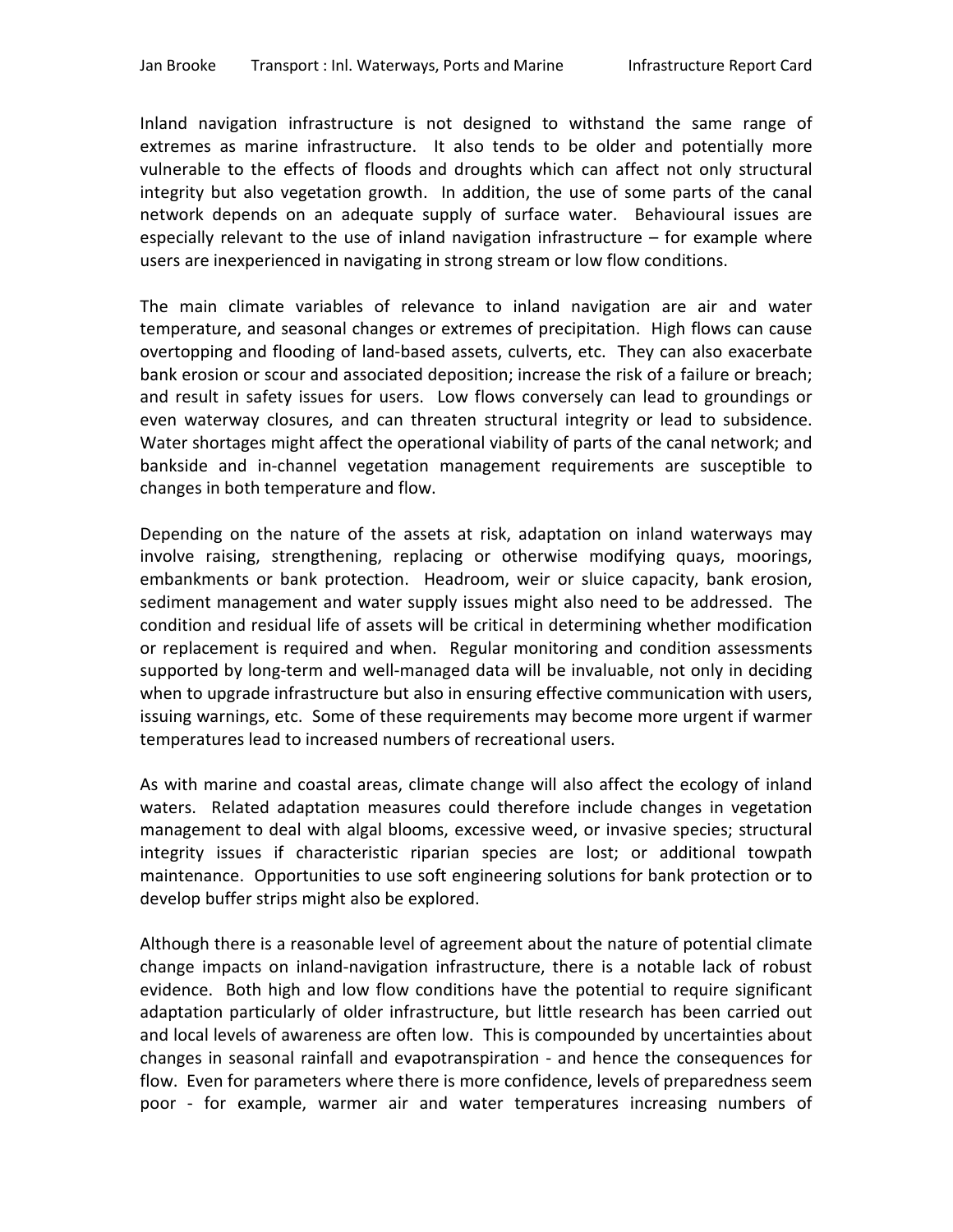recreational users and affecting vegetation growth; or potential future summer water shortages. Given the small scale at which many inland navigation authorities operate, their limited resources and the scale of adaptation likely to be necessary in the medium to long term, the development of a national 'toolbox' of possible adaptation measures would be useful.

Overall, it seems likely that inland navigation authorities may both face additional challenges and find climate change adaptation comparatively more difficult than many commercial ports. Awareness raising, capacity building, data management and user education are therefore urgent short term priorities.

### **2.0 Introduction and context**

### 2.1 UK port and harbour characteristics

As an island nation, the port and harbour sector is vital to the UK economy. In 2012, UK ports handled around 500 million tonnes of freight traffic almost a third of which was inward traffic (DfT, 2013): maritime routes typically account for around 95% of the UK's imports and exports (Thornes et al, 2012). Hundreds of ports around the UK have statutory harbour authority powers but in 2012 only 110 were active commercial ports and fewer than half of these handled 98% of overall traffic (DfT, 2013).

Cargoes handled in the UK's ports and harbours include unitised goods; liquid bulk e.g. crude oil; and dry bulk e.g. coal, ores and agricultural products. Many ports specialise for example in handling containers or trade vehicles; others provide a base for the offshore industry, including oil and gas or offshore wind and other renewables. Some ports are major ferry terminals; others are fishing harbours; and others combine commercial and recreational traffic. In 2011 there were more than 46 million international, domestic and island, ferry and cruise passenger journeys to, from and within the UK (DfT, 2012).

Governance arrangements also vary. Whilst there are some notable exceptions, many large ports are privately owned. Other ports are operated by local authorities or run as trust ports (DfT, 2012). The former often focus on recreational and fishing activities. Irrespective of their size, the majority of ports are statutory harbour authorities with conservancy functions to ensure safety of navigation. Many but not all coastal and estuarine marinas are located within harbour authority areas: however marina ownership and governance arrangements depend on local circumstances.

The port and harbour sector is therefore characterised by variety. The activities of each port or harbour determine the nature of its infrastructure and will affect its capacity to adapt to climate change.

# 2.2 UK inland navigation characteristics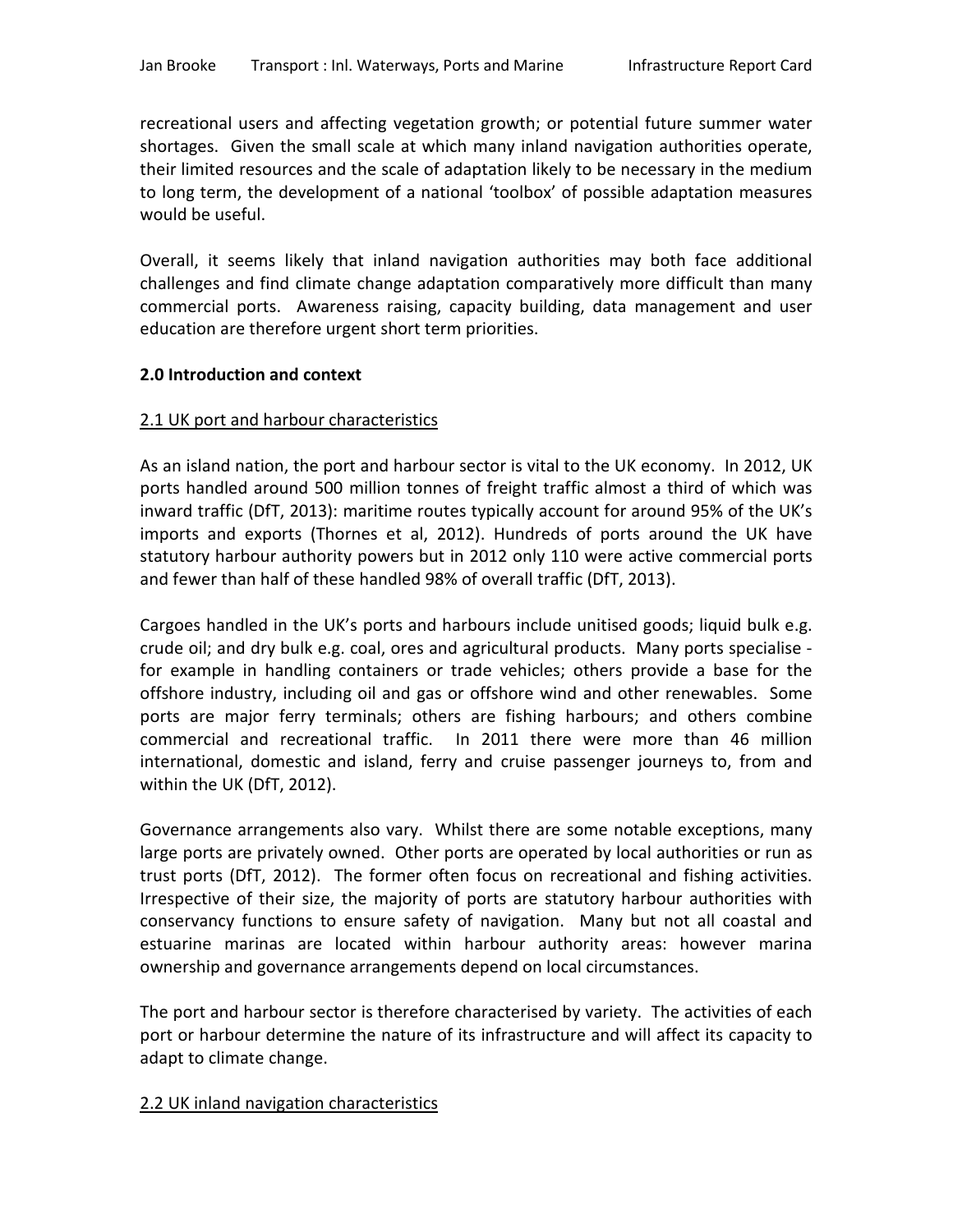Over the decades, the UK inland waterway network has changed from an essentially commercial operation to the point where - with a few exceptions including tidal rivers such as the Rivers Thames and Trent, the Manchester Ship Canal and parts of the canal network - it is now used primarily for leisure and recreational purposes. In recent years, planning policy has promoted the use of inland waterways for freight as a carbonefficient alternative to road transport (Freight Transport Association, 2011).

The inland navigation network is strongly regional with most navigable waterways in the Midlands, Yorkshire, the North West and East Anglia and some in Scotland. By comparison, there are relatively few inland waterways in the South and South East or in much of Wales.

The four main players managing UK inland navigable waterways are:

- the Canal and River Trust (CRT, formerly British Waterways), responsible for more than 3,000 km of canals and rivers<sup>[1](#page-0-0)</sup>
- the Environment Agency, the second largest navigation authority with responsibility for managing around 1,000km of England's rivers including the non-tidal Thames, the Medway Navigation and the Fens and Anglian systems. The Environment Agency's navigational responsibilities are expected to transfer to CRT in  $2015^2$  $2015^2$
- the Broads Authority, with responsibility for a further 200 $km^3$  $km^3$  of navigable waterways in Norfolk and Suffolk, and
- Scottish Canals (formerly British Waterways) in Scotland.

All other navigations are managed by a variety of much smaller organisations<sup>[4](#page-5-2)</sup> including trusts and voluntary groups. The scale of operation varies from ship canals down to the narrow canal network, and many inland marinas are privately owned and operated. Some inland navigations are heavily used and over-subscribed by boating users, whereas others are under-utilised. Several restoration projects are ongoing and many more are in the pipeline (IWAC, 2009).

Recreational navigation use tends to be strongly seasonal and often local, with many waterways having a high percentage of regular users. Some areas, though, have relatively higher proportions of boats available for hire and as a result a greater proportion of relatively inexperienced boaters. For inland waterways, the governance

 $\overline{a}$ **<sup>1</sup> <http://canalrivertrust.org.uk/canals-and-rivers> Accessed 18th March 2014**

<span id="page-5-0"></span>**<sup>2</sup> [https://www.gov.uk/government/policies/protecting-and-improving-people-s-enjoyment-of](https://www.gov.uk/government/policies/protecting-and-improving-people-s-enjoyment-of-the-countryside/supporting-pages/funding-the-canal-and-river-trust)[the-countryside/supporting-pages/funding-the-canal-and-river-trust](https://www.gov.uk/government/policies/protecting-and-improving-people-s-enjoyment-of-the-countryside/supporting-pages/funding-the-canal-and-river-trust) Accessed 18th March 2014**

<span id="page-5-3"></span><span id="page-5-1"></span>**<sup>3</sup> <http://www.broads-authority.gov.uk/managing/rivers-and-broads.html> Accessed 18th March 2014**

<span id="page-5-2"></span>**<sup>4</sup> See [http://www.aina.org.uk/docs/96918GBWaterways\\_4.pdf](http://www.aina.org.uk/docs/96918GBWaterways_4.pdf) Accessed 18th March 2014**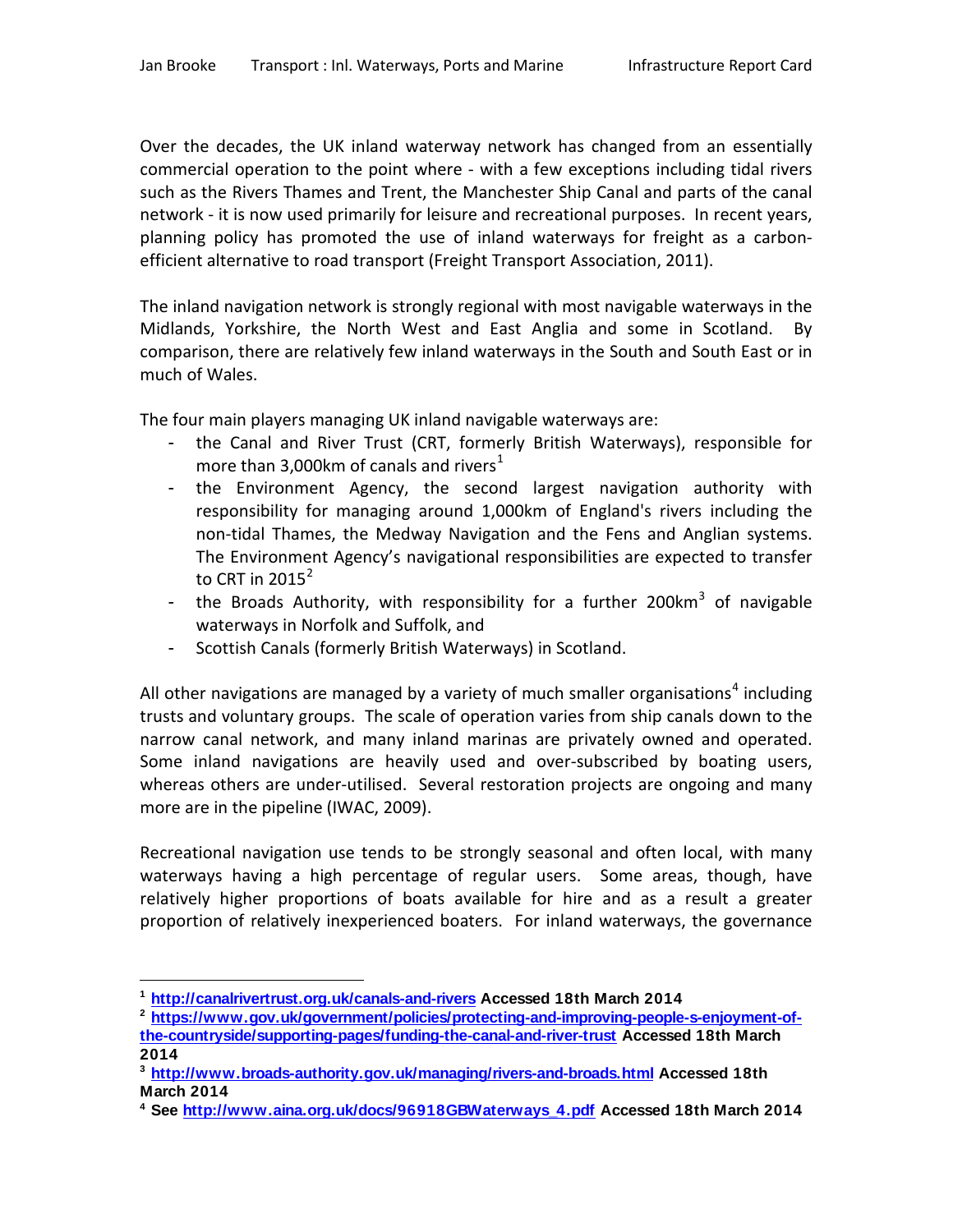arrangements and the experience of users can both be key factors affecting climate change adaptation capacity.

### **3.0 Navigation infrastructure**

#### 3.1 Port and harbour infrastructure

UK harbour authorities provide and maintain quays, wharves and other infrastructure; carry out dredging, channel marking and wreck removal; and regulate activities in the harbour including the movement of vessels. They also operate vessel traffic management services (VTS) and where relevant provide pilots to assist transiting vessels.

As well as quays, wharves, jetties and other berthing facilities, ports and harbours may have locks and docks; cranes and cargo handing equipment; and VTS, radio and radar equipment within their physical assets and infrastructure. The nature of the assets varies according to the type of port and the scale of its operations. Infrastructure to landward can include port offices, cargo handling and storage facilities and waste reception facilities. Some ports and harbours may depend on and be responsible for the maintenance of breakwaters, flood defence structures, other assets on tidal rivers including river walls and banks, and possibly associated footpaths. Approach channels, berths and turning areas may be dredged to ensure continued safe access for vessels. Unless agitation techniques are used, arrangements will need to be in place to dispose of the dredged sediment.

Marinas in coastal and estuarine areas will have some kind of mooring infrastructure (typically pontoons) as well as lifting gear, offices/buildings and waste reception facilities. Many also have breakwaters or similar protective structures requiring maintenance, and some have locks or sills. Many marinas also undertake dredging in their approaches and around berths.

# 3.2 Existing vulnerabilities in port and harbour infrastructure

 $\overline{a}$ 

Port activity takes place in a dynamic physical (tidal) environment: infrastructure must therefore cope with substantial variations and withstand significant natural forces irrespective of climate change. Modern marine infrastructure is designed to withstand storm surge events and to accommodate anticipated changes in sea level. Nonetheless, several of the major ports' climate adaptation reports to Government<sup>[5](#page-5-3)</sup> identified port assets potentially facing an unacceptable risk of flooding, and the storms of winter

<span id="page-6-0"></span>**<sup>5</sup>** Under the Climate Change Act 2008, certain companies with functions of a public nature including ten major ports were directed to prepare climate adaptation reports describing how they are assessing and acting on the risks and opportunities associated with a changing climate (Defra, 2009).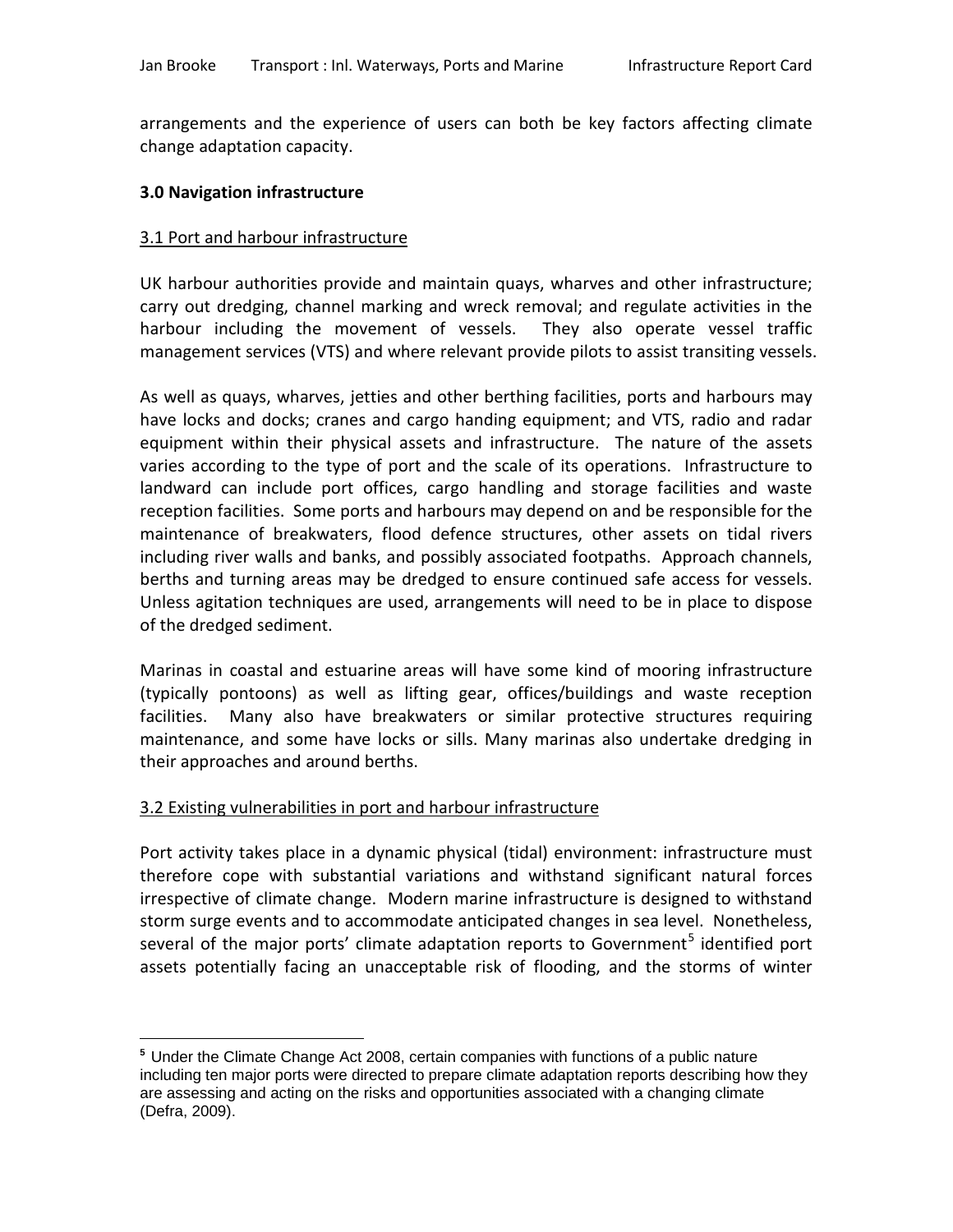2013-2014 highlighted the potential problems which can be faced by older harbour infrastructure when exposed to extreme events<sup>[6](#page-6-0)</sup>.

Other areas of existing vulnerability for seaports, harbours and marinas or recreational facilities relate to the physical processes affecting sediment transport and hence dredging requirements. Changes in the strength and direction of storms or reduced freshwater flows can both lead to changes in erosion and deposition. The Port of London Authority, for example, carries out regular post-storm hydrographic surveys to monitor the natural migration of sandbanks and hence navigation channels in the outer Thames Estuary. The Port of Boston on the Lincolnshire coast was one of a number of ports affected by reduced river discharges during late 2011 and early 2012: sediment that would normally be transported by flow from the River Witham was deposited in the Haven where it accumulated - threatening to cause a hazard to navigation until it was rapidly transported seaward to The Wash by the flood flows later in the year.

Extreme weather, wind and wave conditions can cause operational problems, for example preventing vessels entering sheltered harbour waters (Port of Dover, 2011); making it difficult for pilots to board vessels safely; or potentially compromising safe berthing procedures for certain types of vessel (MHPA, 2011).

Unusually amongst the UK's major ports, the Port of London Authority (PLA) has jurisdiction over a significant length of tidal river navigation. The PLA's climate change adaptation report (PLA, 2011) highlighted several issues more typically experienced by inland navigation authorities, for example:

- changes in water level are drying out of the river banks, requiring droughtresilient species to be planted
- the upper reaches of the tidal river experience variations in water levels due to precipitation changes and abstraction upstream in the non-tidal Thames: navigational safety was therefore a consideration in a residual flow agreement between Thames Water and the Environment Agency (Thames Water, 2010).

# 3.3 Inland navigation infrastructure

Depending on the nature of the water body, infrastructure in river and canal navigations can include sluices, culverts, weirs and tunnels. Berthing facilities vary from mooring posts or buoys through piled quays or finger jetties to pontoons in on- or off-line marinas. In some areas, river or canal embankments are also flood defences maintained by a third party organisation such as the Environment Agency in England. In others, the navigation authority might be responsible for erosion control. Canal navigation authorities typically operate and maintain locks and associated infrastructure (including water supply and/or storage where relevant) and manage towpaths. CRT maintains 15 km of docks as well as many thousands of associated locks, bridges, embankments and

<span id="page-7-0"></span> $\overline{a}$ **<sup>6</sup>** <http://www.bbc.co.uk/news/uk-england-26044323> Accessed 4th April 2014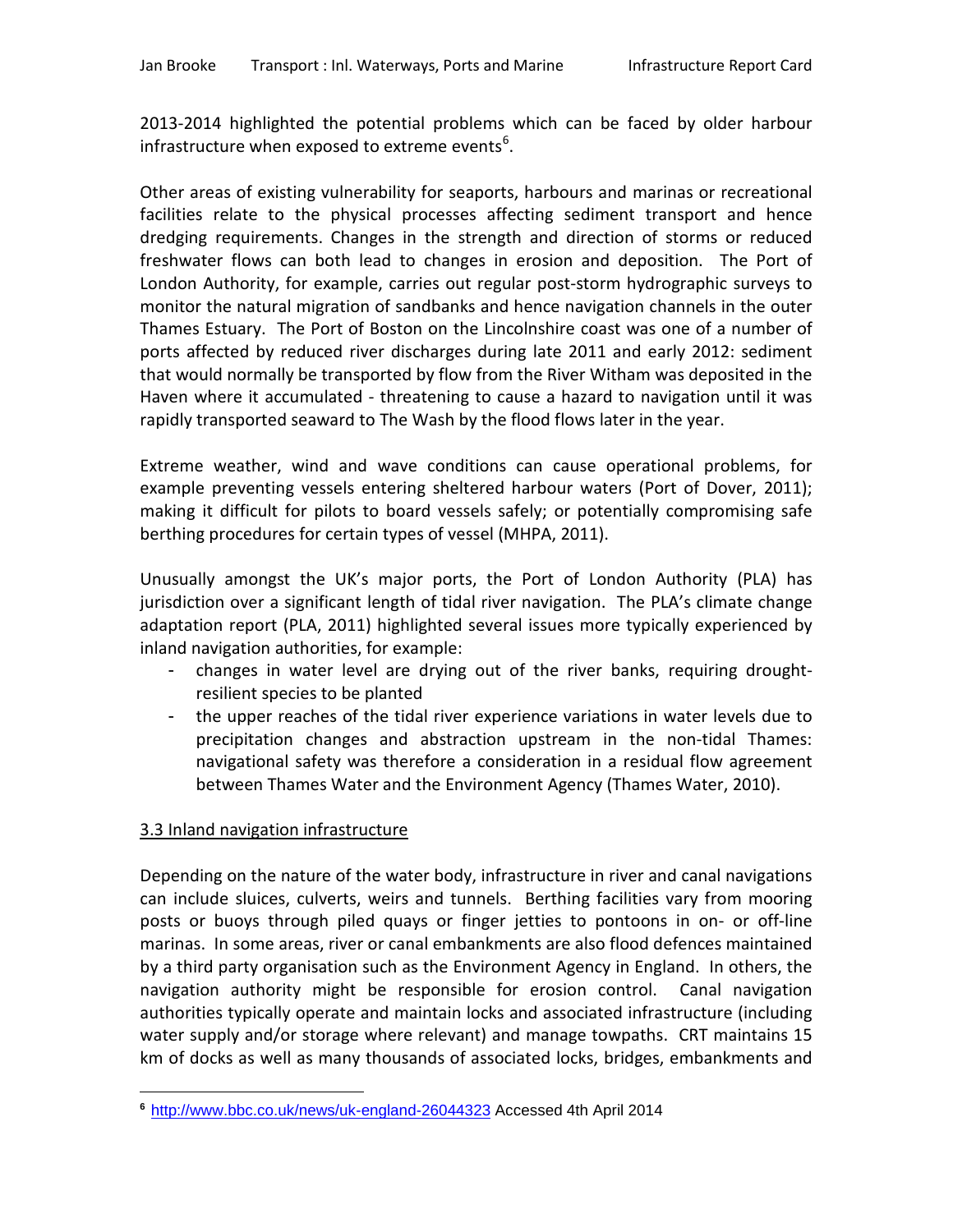aqueducts<sup>[7](#page-7-0)</sup>. In privately operated marinas, the owner is responsible for infrastructure maintenance.

# 3.4 Existing vulnerabilities in inland navigation infrastructure

Physical infrastructure may be vulnerable - for example to flooding or erosion – but inland waterways are also arguably more susceptible than ports to safety and related behavioural risks. Both low and high flow conditions can pose communication challenges for the navigation authority as well as safety risks, particularly for inexperienced users. Safety issues include those associated with manoeuvring a vessel in strong stream conditions or where increased water levels reduce operating headroom (IWAC, 2009). On the River Thames, for example, the Environment Agency displays warning boards at locks to warn users of conditions that may make navigating difficult and dangerous<sup>[8](#page-8-0)</sup>. Red boards, advising users of all boats not to navigate because of strong flows, have been displayed with increasing frequency in recent years, in turn affecting both recreational use and hire boat markets.

Extreme low flows or drought conditions can cause riverbank desiccation and problems of vegetation die-back and erosion affecting physical assets. Low flow conditions can also reduce the natural transport of sediment through the system with the resulting accumulations potentially threatening safety of navigation and requiring dredging. Unusually low and high flows can both have more serious implications for structural integrity. Low water levels can threaten the integrity of navigation infrastructure through removal of hydraulic support from the waterside face (Brooke and White, 2010) whereas high flows can cause damage through seepage or erosion or exceed the capacity of culverts, weirs and sluices. Such problems are illustrated respectively by the breach of the Grand Western Canal at Halberton, Devon, in November 2012 after water spilled over the top of the embankment during torrential downpours and flooding<sup>[9](#page-8-1)</sup>; and the six-week closure of more than 95 km of the Leeds-Liverpool canal due to drought conditions in the summer of  $2010^{10}$  $2010^{10}$  $2010^{10}$ .

The canal network is heavily dependant on surface water run-off - especially during the summer - and parts of the system are already susceptible to low flow conditions. The operation of some stretches relies on a stored water supply or the diversion of water from a nearby watercourse, and some older reservoirs already have a lower capacity than when originally constructed because of changes in reservoir safety requirements (IWAC, 2009). A few canals (e.g. Gloucester and Sharpness; Llangollen) also carry water

 $\overline{a}$ 

**<sup>7</sup> [https://www.gov.uk/government/policies/protecting-and-improving-people-s-enjoyment-of](https://www.gov.uk/government/policies/protecting-and-improving-people-s-enjoyment-of-the-countryside/supporting-pages/funding-the-canal-and-river-trust)[the-countryside/supporting-pages/funding-the-canal-and-river-trust](https://www.gov.uk/government/policies/protecting-and-improving-people-s-enjoyment-of-the-countryside/supporting-pages/funding-the-canal-and-river-trust) Accessed 18th March 2014** 

<span id="page-8-1"></span><span id="page-8-0"></span><sup>&</sup>lt;sup>8</sup> **http://riverconditions.environment-agency.gov.uk/** Accessed 30<sup>th</sup> April 2014 **9** [http://www.devon.gov.uk/index/environmentplanning/natural\\_environment/country\\_parks/grand\\_](http://www.devon.gov.uk/index/environmentplanning/natural_environment/country_parks/grand_western_canal/canal-breach.htm) [western\\_canal/canal-breach.htm](http://www.devon.gov.uk/index/environmentplanning/natural_environment/country_parks/grand_western_canal/canal-breach.htm) Accessed 30<sup>th</sup> April 2014

<span id="page-8-3"></span><span id="page-8-2"></span>**<sup>10</sup>** [www.bbc.co.uk/news/uk-england-10835222](http://www.bbc.co.uk/news/uk-england-10835222) Accessed 4th April 2014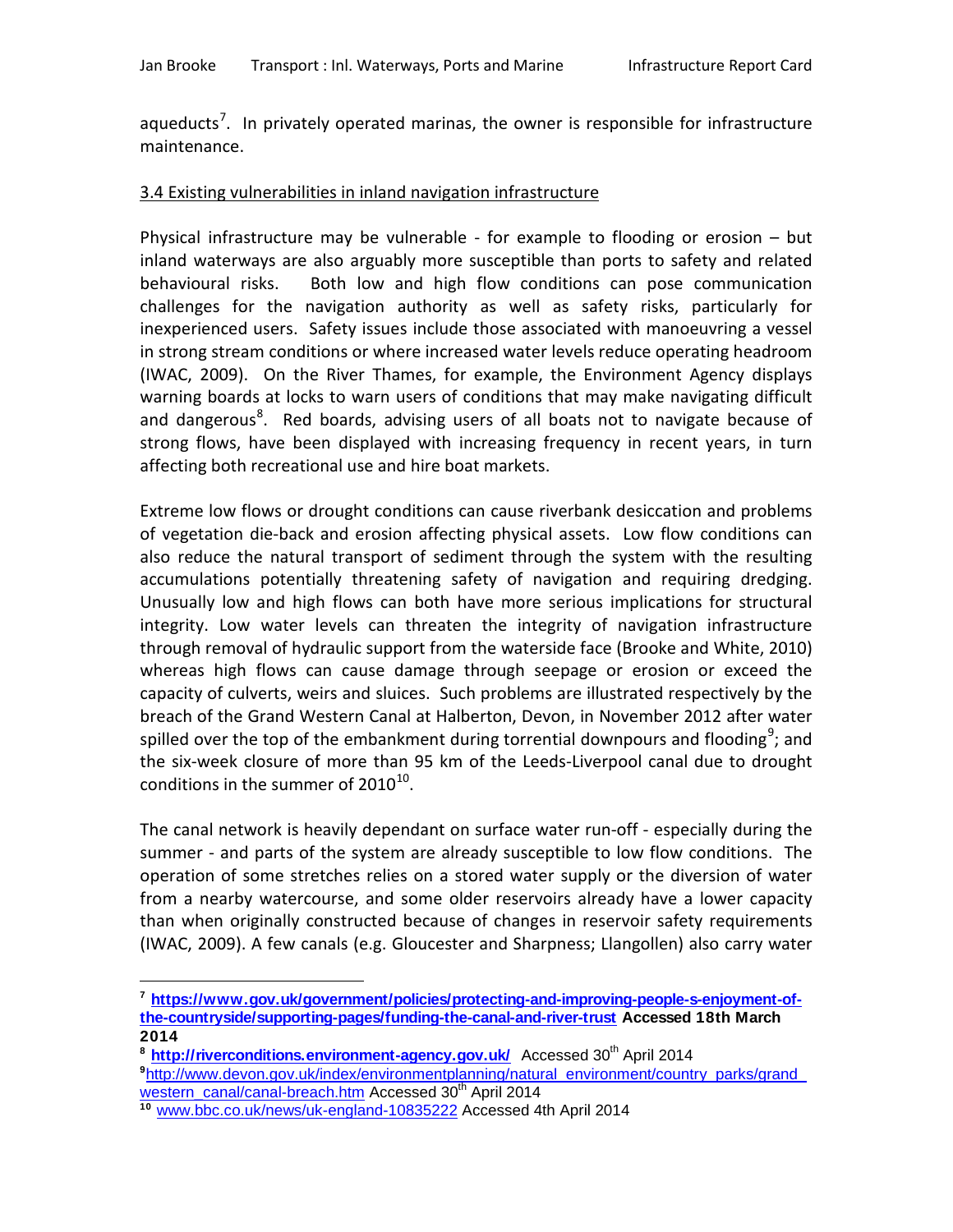for industry and drinking water purposes. Whilst these are typically river-fed, any reduction in supply could have significant wider consequences.

Finally, the vulnerability of an organisation is related to its adaptive capacity. Aside from the four main inland navigation authorities, many inland waterway operators are small organisations with limited budgets. These factors, combined in some cases with relatively low levels of awareness, can increase vulnerability to the effects of climate change.

# **4.0 Potential impacts of climate change**

The key climate parameters for UK port and marine infrastructure are sea level rise, wave climate, storm surges, wind and fog. Those likely to be of most relevance to inland navigation are seasonal precipitation and flow; air and water temperature; and extreme floods or drought. The consequences of changes in any combination of these parameters for erosion and sediment transport are equally important for navigation infrastructure in both the coastal and inland environments.

# 4.1 Temperature

Increases in both air (Defra, 2012a) and water (Defra, 2012b) temperature of around 1°C over the past 70-100 years have been recorded. Recent air temperature increases may be slightly lower than previously estimated (IPCC, 2014a; Lewis and Crok, 2014), but a certain amount of warming is nonetheless inevitable and some adaptation will therefore be required. Indeed, referring to the recent observed pause in global surface temperature rise, the Met Office (2014b) concludes that this neither materially alters the risks nor invalidates the fundamental physics underlying conclusions with respect to global warming.

UK air temperatures are projected to increase by up to 4.2°C from the baseline period of 1961−1990 for the 2080s under the medium emissions scenario (central estimate). In most regions of the UK both winter and summer mean temperature increases are projected to be in the range 3°C - 4°C (UKCP09). In Scotland an increase of 2°C - 3°C is projected. Warming is expected to be greater over land than at sea (IPCC, 2014a), but water temperatures are also expected to increase – by around 2.5°C by the 2080s. As with air temperatures, water temperature may not increase consistently. Average UK sea temperatures were lower in 2008-2012 than in 2003-2007 (MCCIP, 2013); but seven of the ten warmest years on record have nonetheless occurred in the last decade, with the strongest observed warming in the southern North Sea (Wadey et al, 2013).

By the end of the  $21<sup>st</sup>$  century it is almost certain that there will be more unusually hot and fewer unusually cold days almost everywhere and that heatwaves will be longer and more frequent (IPCC, 2014a). However, unusually cold winters may also still occur from time to time.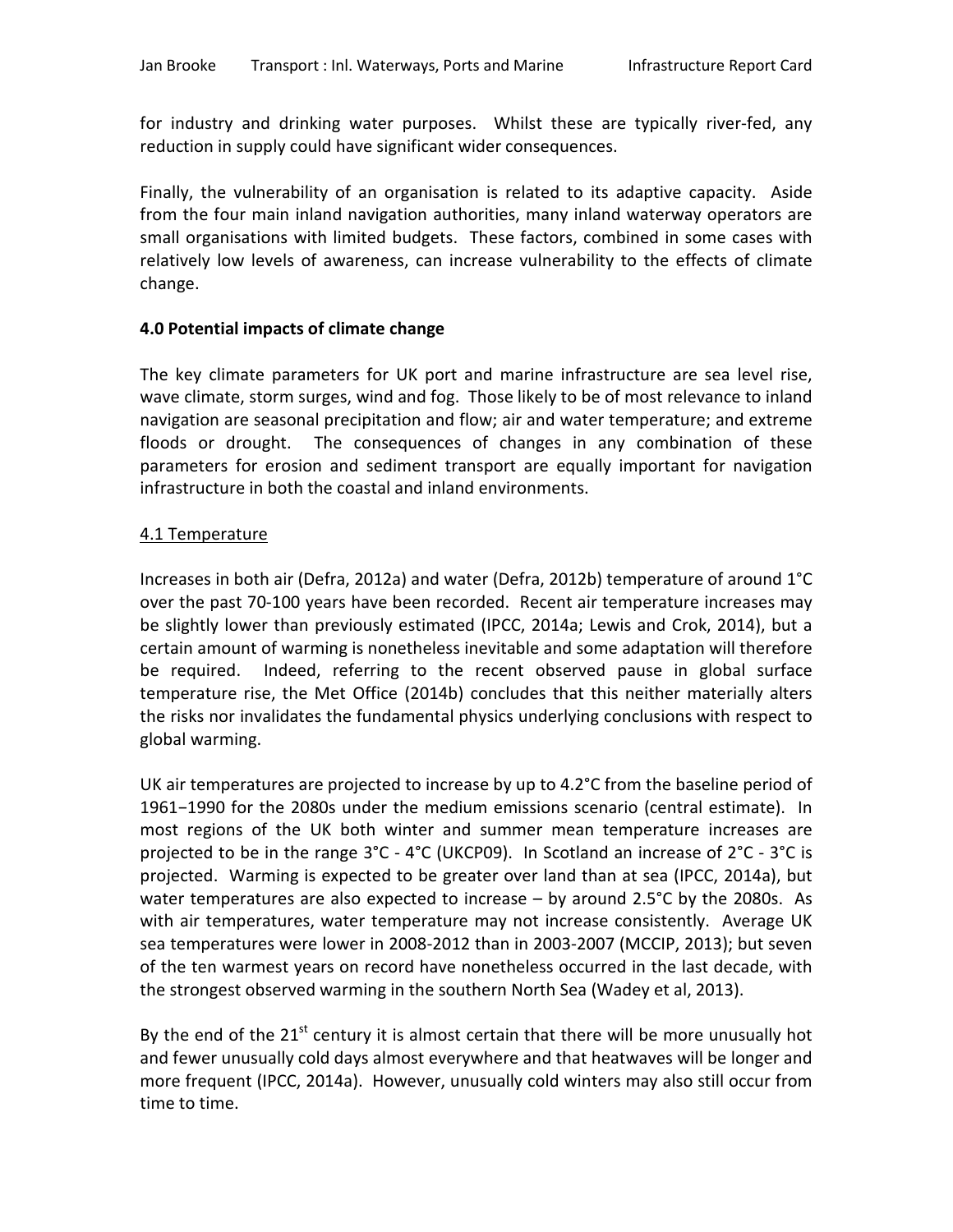## 4.2 Rainfall

There has been no particular trend in annual average rainfall in the UK since records began. Average annual total rainfall in the 2080s is not projected to change significantly from the baseline period of 1961−1990 under medium emissions scenario. However, projected seasonal changes are likely to be particularly relevant to the inland navigation sector. Winter rainfall has increased in Scotland and northern England over the last 50 years (Watts and Anderson, 2013). Projections suggest further and more widespread increases combined with significant summer reductions in many areas (UKCP09).

The medium emissions scenario, 50% probability UKCP09 projections suggest the following changes in precipitation in the UK by the 2080s:

- an increase in winter precipitation of between 10% and 20% across much of England and Wales, with an increase of up to 30% across central southern Britain
- a reduction in summer rainfall of between 10% and 20% in Scotland and the North of England; 20% to 30% in East Anglia, the Midlands and Southern Central England (i.e. covering much of the canal network); and possibly up to 40% in the South and South West of England (UKCP09).

In addition, more of the rainfall is expected to fall in intense episodes, particularly in winter.

The winter of 2013-2014 was characteristic of what might be expected more in the future (Met Office, 2014a). A series of persistent, powerful storms and heavy rainfall resulted in England and Wales receiving 435mm of rain, the wettest winter since records began in 1766. In February 2014, parts of the South East and Central Southern England received almost two and a half times the monthly average rainfall. However, it is too early to conclude that these events were linked to or caused by climate change (Met Office, 2014a).

Projections for more extreme precipitation events are not confined to the winter months. Days of very heavy rain are likely to become more frequent throughout the year (Met Office, 2014b). Over much of the UK except the south of England, the wettest day in summer could be up to 10% wetter. Any increase in the frequency of extreme rainfall events in the summer months could have potentially significant implications for inland navigation activities (IWAC, 2009).

Significant changes in seasonal rainfall combined with higher temperatures will impact on river flows and water levels in the canal network. River flows are a function of evapotranspiration as well as precipitation, and there are uncertainties about the projections for both parameters particularly evapotranspiration rates (Kay et al., 2013). By the 2050s, changes in summer river flows could range from a 20 per cent increase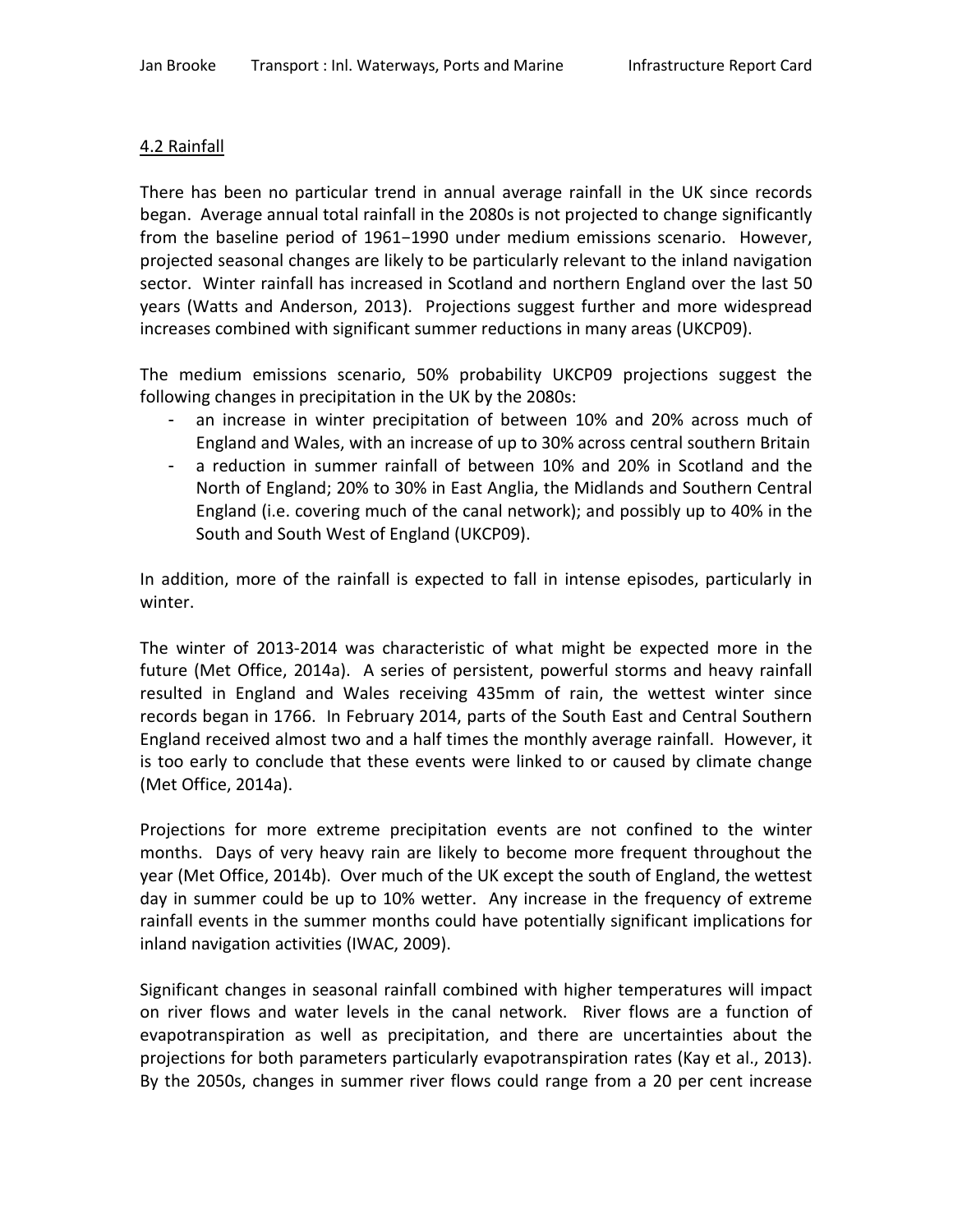through to an 80 per cent decrease<sup>[11](#page-8-3)</sup>. However, to date there is little evidence to date of changes in very low flows and there is no clear pattern of drought (Watts and Anderson, 2013). The Met Office (2014b) similarly concludes that there is no evidence of a link between recent dry summers and climate change.

### 4.3 Sea level rise

Sea levels have risen by approximately 0.14m since the beginning of the  $20<sup>th</sup>$  century, as much as doubling the risk of flooding at many coastal locations (MCCIP, 2013). Mean estimates of future sea level rise have remained relatively steady over the past decade, with the medium emissions climate change scenarios suggesting a rise of around half a metre by the end of the  $21^{st}$  century (Wadey et al, 2013). Research indicates that eustatic sea level rise is now outpacing isostatic rebound in Scotland, but there are nonetheless some remaining differences in regional projections (Rennie and Hanson, 2011; Masselink et al, 2013) - notably slightly higher increases in the south and east relative to the north and north-west. Central 2080 estimates under the medium emissions scenario for London and Cardiff, for example, are for an increase of 0.36m with projections for Edinburgh and Belfast being 0.24m and 0.25m respectively (MCCIP, 2013).

Potentially more important insofar as port infrastructure is concerned, however, is the UKCP09 high++ scenario, an 'unlikely but plausible' scenario under which sea levels could rise between 0.9m and 1.9m by 2100 as a result of the collapse of the Antarctic sea ice sheet. Partly for this reason, longer term rates of sea level rise are very uncertain (IPCC, 2014b; Nicholls et al., 2011).

# 4.4 Wave climate, wind, storms and sediment transport

In addition to sea level rise, wave climate, storminess and high winds are all of significance to port operations and are to some extent inter-related. Changes in these variables can also affect erosion and sediment transport. These are all parameters where there is lower confidence in the projections.

UKCP09 shows little evidence of a change in the frequency or intensity of UK storms. There is strong natural variability in wave climate and the role of anthropogenic forcing is uncertain (Woolf and Wolf, 2013). There is currently no consensus on the future storm and wave climate *inter alia* because of the diverse projections of future storm track behaviour. No significant evidence exists for future changes in storm related extreme sea levels for the UK due to low confidence in the simulation of extreme winds in climate models (Horsburgh and Lowe, 2013). Notwithstanding that changes in wind climate affect both large-scale wave climate and longshore current regimes (IPCC,

<span id="page-11-0"></span> $\overline{a}$ **<sup>11</sup> <http://www.environment-agency.gov.uk/research/137595.aspx> Accessed 18th March 2014**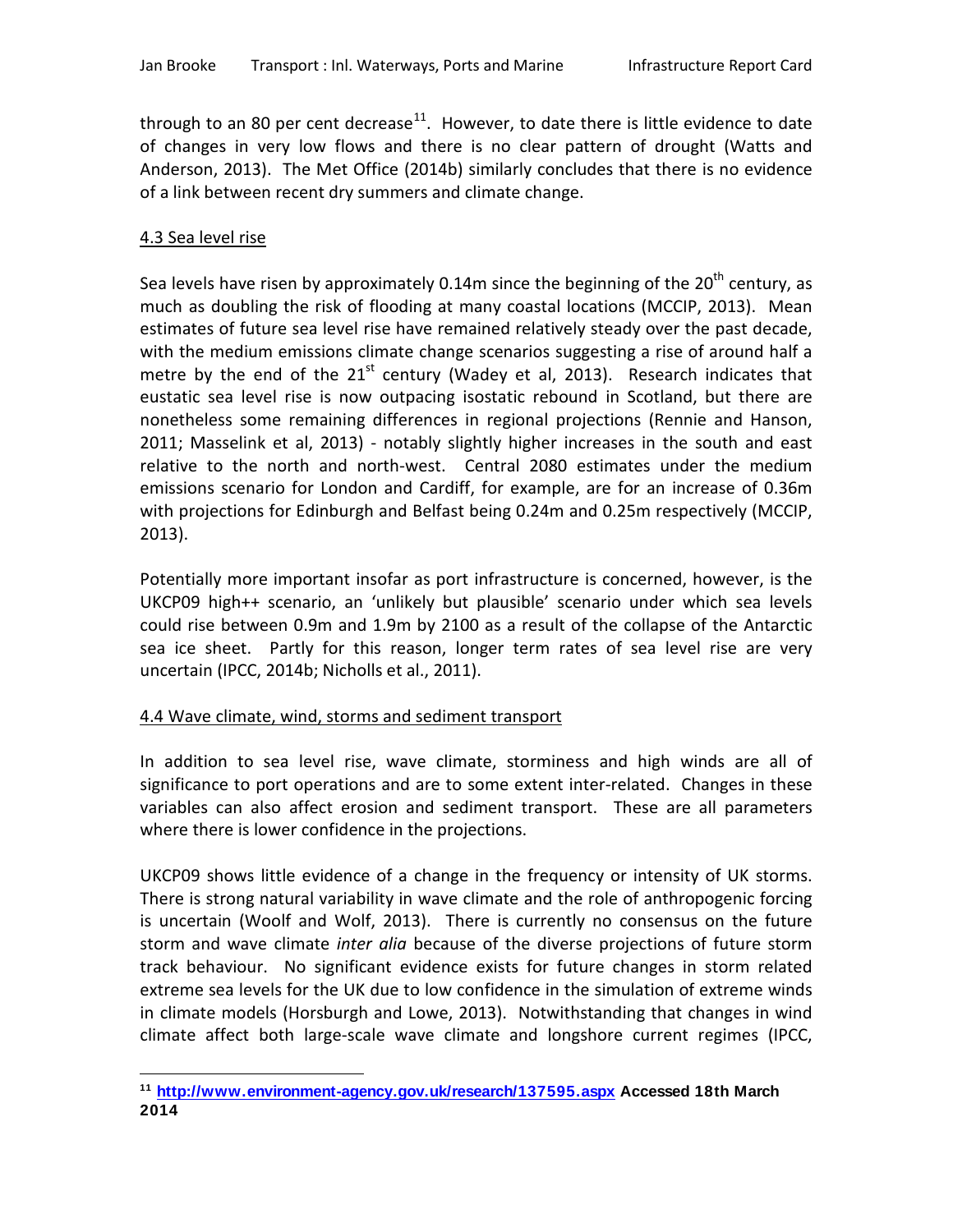2014b), at present the indications are that both storm surge levels and seasonal mean significant wave heights will increase only modestly (by less than 0.1m in terms of mean significant wave height) (Masselink and Russell, 2013). There is also low confidence in trends calculated from measurements of mean and extreme winds (IPCC, 2014b).

Despite these various uncertainties, it is widely accepted that if a storm surge is superimposed on a high tide, flooding or rapid erosion can result - and even a modest increase in storm surge levels combined with raised sea levels compared to the present situation could therefore increase flood risk. Various papers confirm the link between sea level rise and the increasing probability of extreme events in coastal regions, with direct consequences for both coastal flooding and erosion (Wadey et al (2013) although it is expected that mean sea level rise will overshadow the changing frequency and magnitude of storm surges and wave climate over the next 100 years (Horsburgh et al., 2011). The Met Office (2014b) concludes, meanwhile, that improving understanding of changes in storminess is an urgent research need.

Sea level rise will impact sediment re-distribution (IPCC, 2014b). 17% of the UK coastline is already suffering from erosion, and erosion rates on these coasts are expected to increase due to sea level rise. The Foresight project (Government Office for Science, 2004) confirmed that the areas under the greatest threat from erosion are along major estuaries (e.g. Severn, Thames and Humber) and along the east coast. However, predicting changes in erosion is problematic in the absence of a clear understanding of coastal processes under a scenario of sea level rise. Increased erosion means that more sediment is being made available for transport and the same processes that lead to erosion can also affect patterns of sediment movement.

# 4.5 Fog

Boorman et al. (2010) review the UKCP09 regional climate model projections to determine possible future changes in fog frequency, concluding that reductions in numbers of fog days are likely in most UK regions throughout all seasons with the exception of southern Britain. Northern Britain and North Wales might expect reductions of 50% or more in the number of winter fog days but the equivalent in southern Britain and the Midlands is a projected increase of between 0% and 30%. In autumn reductions over most of the UK of 10% - 30% are projected with the exception of the Scottish Islands which might experience an increase. There is, however, a great degree of uncertainty attached to fog predictions.

# 4.6 Arctic sea ice

The last seven years (2007-2013) have witnessed the seven lowest Arctic sea ice extents ever recorded (MCCIP, 2013). Arctic sea ice cover is more than 90% certain to continue shrinking and thinning (IPCC, 2014b) and models predict that the Arctic Ocean will be almost ice free in summer sometime between by 2030 and 2080 (Giles et al., 2013).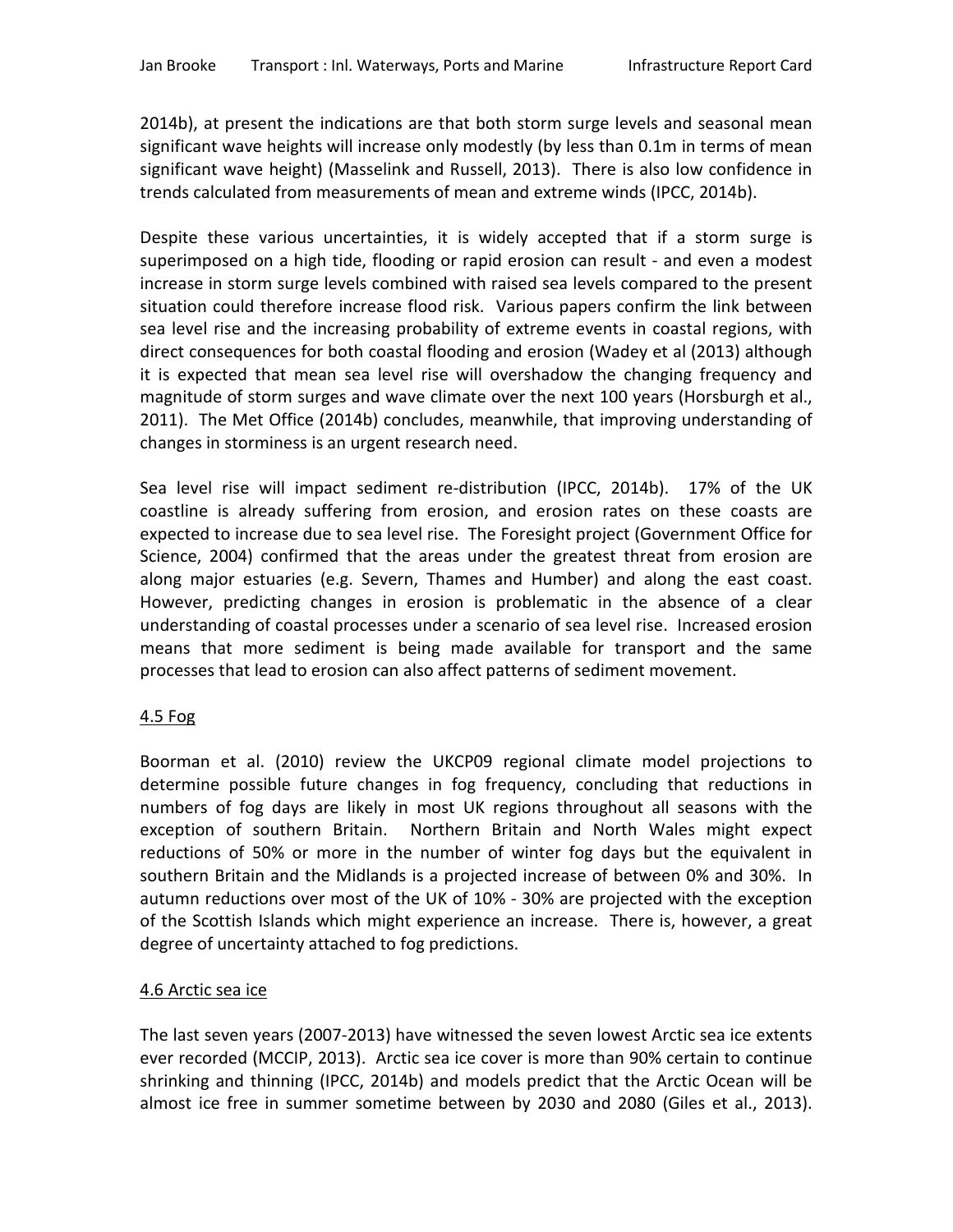However, there is also some suggestion that melting in the Arctic could result in an increase in cold winters in the UK and Northern Europe, partly counteracting the direct warming effects of climate change (MCCIP, 2013).

#### **5.0 Potential impacts of climate change for port and navigation infrastructure**

The changes in climate variables highlighted above will have various consequences for the effectiveness of port and inland waterway infrastructure and associated navigation operations, both as a result of shifts in the mean and during extreme events. In some cases there are also regional differences in how changes in certain climate variables will affect activity.

### 5.1 Potential implications for ports and harbours

5.1.1 Sea level rise combined with changes in storms, wind, wave climate and sediment transport

Maritime navigation and port operations are directly affected by a number of metocean variables including sea level, wind, waves and ice, but more complex geographical response variables such as ocean circulation and estuarine morphology are also relevant (PIANC, 2008a).

Insofar as marine infrastructure in the UK's major ports is concerned, isostatic and eustatic changes have long been factored into design. Relative sea level rise projections have not changed materially (i.e. in design terms) since many modern facilities were constructed. The same applies to many marinas and leisure navigation facilities. Of more potential concern to these ports and marinas would be the UKCP09 high++ scenario: a rise in sea level of this magnitude within the design life of existing infrastructure would cause far greater problems than the currently projected mean sea level increases. Current sea level rise projections seem likely only to be an issue in ports and harbours relying on older infrastructure designed according to the then prevailing conditions. Such – often smaller - facilities probably already experience operational problems in severe weather.

The relative timing of the high tide and the storm surge is crucial for some ports and harbours, particularly in the south west (Wadey et al, 2013) where the tidal range is up to 12m. Wright (2013) similarly discusses the relative susceptibility to storm surges of ports in the southern North Sea and the Bristol Channel where the funnel-shaped coastal configuration can exaggerate the height of the surge and where, in combination with strong winds, there could be a significant increase in flood risk. This interrelationship was highlighted during the storms of winter 2013-2014 when, for example: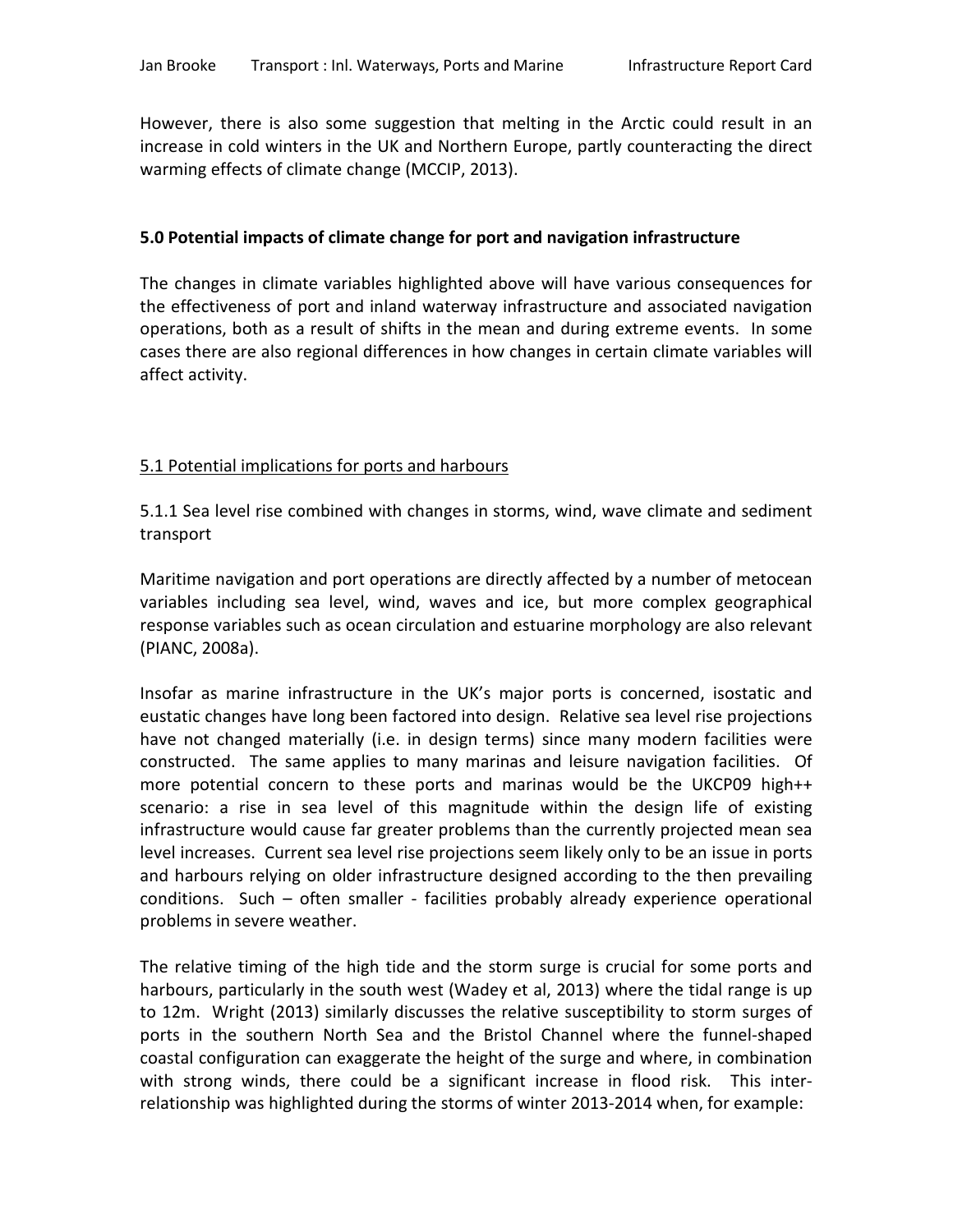- the ABP ports of Hull, Goole, Immingham, Grimsby, Lowestoft and Ipswich were all affected by the tidal surge of  $5<sup>th</sup>$  December 2013. The Port of Immingham was temporarily closed; road traffic was disrupted in Hull and roads around the port in Lowestoft were closed due to flooding<sup>[12](#page-11-0)</sup>
- a number of smaller ports including Boston and Wells-Next-the-Sea also experienced disruption and damage. In Boston, although the port itself escaped relatively unscathed *inter alia* as a result of taking rapid and effective action in response to the warnings received, local road infrastructure was severely disrupted and this had a consequent short term impact on port activity
- ports and harbours along the Bristol Channel experienced significantly increased water levels during the 3rd January 2014 event with some of the greatest damage being experienced when a storm surge coincided with high spring tides<sup>[13](#page-14-0)</sup>. Problems included overtopping at The Quay, near the lock at Gloucester Docks, the closure of the Portway road link to Bristol Port and flood warnings *inter alia* for Royal Portbury Dock<sup>[14](#page-14-1)</sup>.

Various authors note that there will be operational issues if winter weather becomes rougher around UK (Pinnegar et al., 2012). Port of Dover (2011) in their adaptation report confirm how - depending on sea state, wind speed and wind direction - severe weather can already affect safety of navigation leading to timetabling delays (e.g. for ferry services) and, in certain conditions, to port closures. ABP's ports including those on the Humber similarly identified key risks relating to engineering and VTS functions associated with projected changes in sea level, flooding frequency, air temperature and storminess (ABP, 2011). Any increase in the frequency of high winds could lead to more frequent disruption to the boarding or landing of pilots or to escort tug connections at sea (MHPA, 2011).

Wind projections are also highly uncertain but very relevant. Wright (2013) notes the potential for more frequent stronger winds to affect bulk gantry and container crane operations and stacking, ship handling issues, pilot transfers and bunkering. PIANC (2008a) discuss other wind-related issues including any reduction in calm weather windows affecting berthing and departure times, impacting particularly on high-risk terminals (e.g. oil and gas). Such effects may lead to a requirement to enlarge anchorage areas for waiting vessels.

Although projections are also highly uncertain, wave climate changes affecting operations such as roll-on roll-off services could potentially lead to disruption to ferry services – for example off North West Scotland where disruption of 5% of sailings at present could increase to 12% by 2020 as a result of a combination of sea level rise,

<span id="page-14-2"></span><span id="page-14-1"></span>2020 Accessed Accessed Attn://www.bristolpost.co.uk/Severn-storm-surge-Latest-updates-Bristol-area/story-20395641[detail/story.html](http://www.bristolpost.co.uk/Severn-storm-surge-Latest-updates-Bristol-area/story-20395641-detail/story.html) Accessed 4<sup>th</sup> April 2014

<span id="page-14-0"></span><sup>&</sup>lt;sup>12</sup> http://www.abports.co.uk/newsarticle/76/ Accessed 4<sup>th</sup> April 2014<br><sup>13</sup> http://www.gloucestercitizen.co.uk/Gloucestershire-roads-left-water-River-Severn/story-<br>20397453-detail/story.html#ixzz2xrlA3Zb7\_Accessed 4<sup>th</sup> A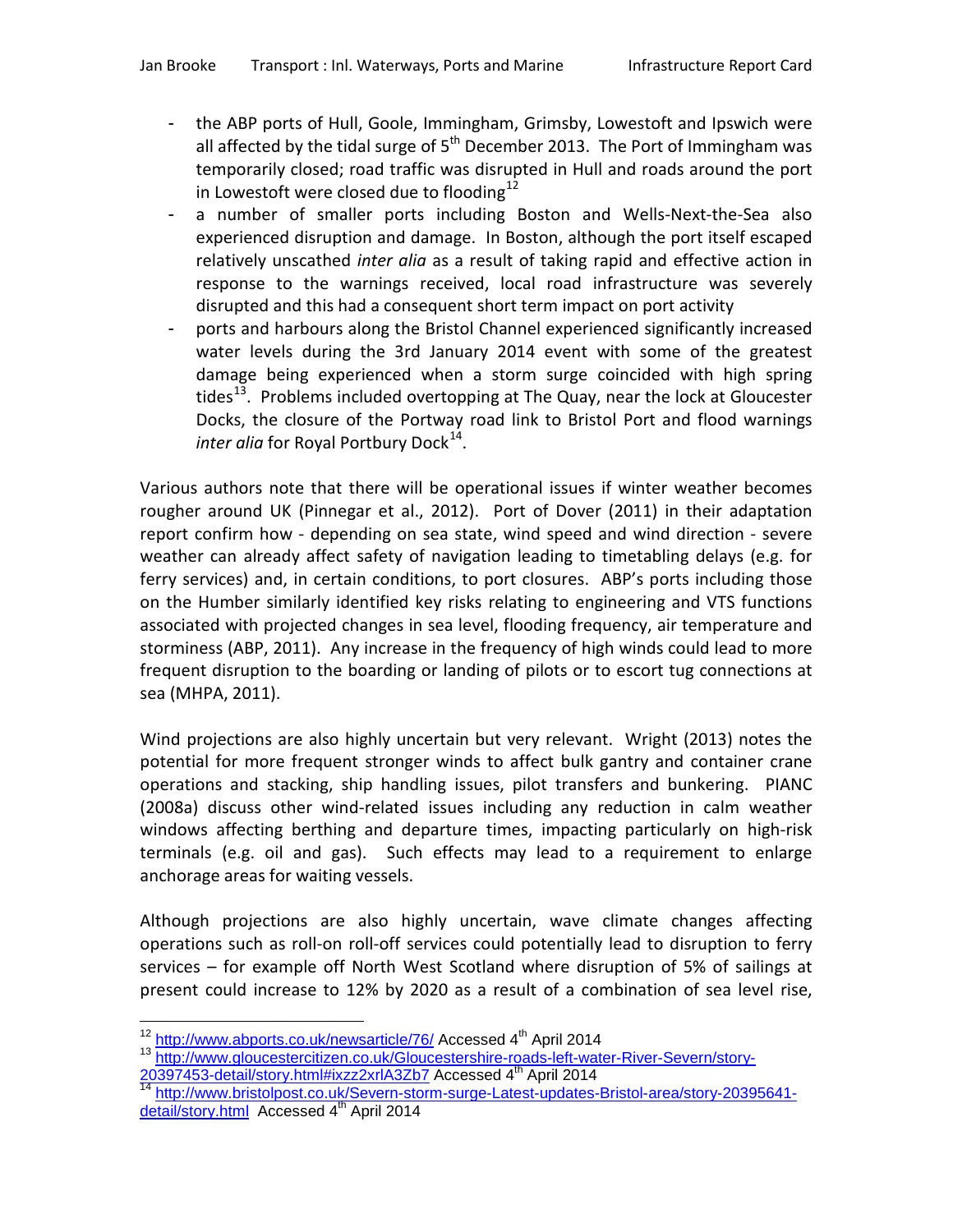storm surges and increased storminess (Pinnegar et al., 2012). A practical example of this type of disruption was provided by the winter 2013-2014 storms when it was widely reported that fishermen in the south west of England were unable to work for several weeks because of extreme sea conditions<sup>[15](#page-14-2)</sup>. Nonetheless it remains the case that there is little evidence of any significant changes in wind and wave climate (UKCP09) and the Met Office (2014b) conclude that it is too early to say whether such events are linked to climate change.

In the case of the Mersey (MDHC, 2011), extreme high water could cause the uncontrolled opening of lock gates, in turn affecting navigational safety and the loading/movement of products. Inundation of tidal structures as a result of sea level rise is also an issue for some inland navigation authorities (CRT, 2012).

Whilst the robust nature of port infrastructure may reduce its vulnerability to erosion *per se*, increased erosion and sediment transport changes within the wider system may increase dredging requirements in navigation channels, berth boxes, etc. In their 2011 adaptation reports, several major ports highlight changes to sedimentation patterns as potentially affecting navigational access to the port in turn requiring changes in dredging regimes. Ports will also have to deal with any concerns about the effect of dredging on estuarine and coastal geomorphology and ecology as these are also affected by changing climate (Masselink and Russell (2013), Reeve and Karunarathna (2009), Brooke (2013)).

# 5.1.2 Rainfall

In addition to the risk of flooding from the sea causing damage to or inundation of port infrastructure, and in line with the UK 2012 Climate Change Risk Assessment (Ramsbottom et al., 2012), several ports' adaptation reports (2011) also identified an increased risk of surface water – or pluvial - flooding due to changes in rainfall patterns. Pluvial flooding could result from either long term seasonal changes or an increased frequency of extreme events. Some of these reports also highlight increased winter rainfall as potentially resulting in damage to cargoes (e.g. animal feed) being handled or stored (MDHC, 2011).

# 5.1.3 Fog

The east coast ports of Port of London Authority (PLA, 2011) and Harwich Haven Authority (HHA, 2011) note that any increase in the incidence of fog could cause problems - in the PLA's case potentially resulting in closure of parts of the port because of the increased risk of collision on the busy tidal Thames through London. On the west coast, however, ports such as Milford Haven may benefit from a reduction in the number of fog days (MHPA, 2011).

<span id="page-15-0"></span><sup>15</sup> <http://www.bbc.co.uk/news/uk-england-26448635> Accessed 4th April 2014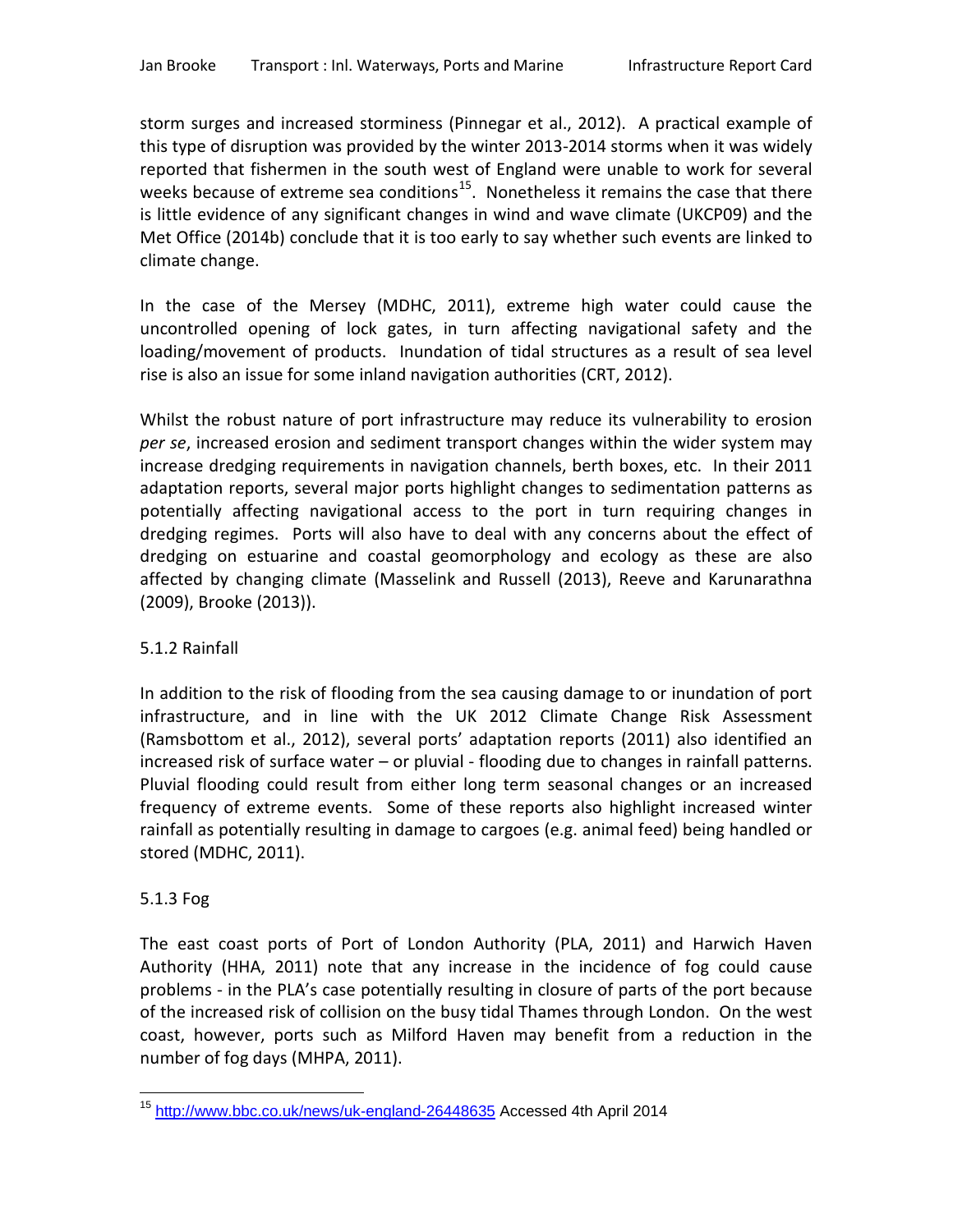#### 5.1.4 Air and water temperature

Whilst gradual increases in average ambient temperatures are unlikely to significantly affect most port operations (other than possibly increased number of pest species causing damage to stored products such as grain; MDHC, 2011), extremes of heat could have several operational implications. Plant and equipment designed to operate in temperate regions may malfunction in very high temperatures (Wright, 2013). Tarmac surfaces may melt or rails may buckle (as was recorded in the 2003 heatwave) causing transport difficulties within the port estate or affecting onward transport (Met Office 2014b). In common with many other businesses (Baglee, et al., 2012) ports may also need to invest (e.g. in air-conditioned vehicles or offices) to protect the welfare of staff and ensure acceptable working conditions.

Insofar as exceptionally cold weather is concerned, Wright (2013) acknowledges the potential for benefits if the frequency of snow and ice reduces. He also notes the problems cold weather causes for travel and transport beyond the port (both personnel and cargos) and the potential for snowfall disruption on site (e.g. to straddle carrier operations). Milford Haven (MHPA, 2011) raise equivalent issues including employees being unable to travel to work; and the effects of very low temperatures (including diesel freezing) on port operational viability. Notwithstanding the general warming, there is therefore still a need to plan for exceptionally cold winters (Met Office, 2014b).

Water temperature increases could have particular implications for fishing ports and harbours. The northward movement of certain marine fish species as sea temperatures increase could adversely affect both sea angling and commercial fishing activities, with potentially significant local economic implications. Northern Ireland could be particularly badly affected by climate-induced changes (Simpson, 2013). Marine recreational fishing, which currently makes an important contribution to the local economy, is vulnerable not only to species migration but also the any increase in strong winds and gales. Indeed, tourism throughout Ireland is dependent on air and sea travel: any increase in the frequency of bad weather could therefore affect tourism more generally.

As warm water species appear in greater numbers in UK waters and as their exploitation becomes commercially viable, both commercial and recreational fishermen are responding to new opportunities (MCCIP, 2013). It is possible that species migration, availability, populations, etc. could lead to an increase in fishing effort in some areas, with associated requirements for supporting infrastructure. European fisheries policy will, however, also be important in determining the extent to which investment in infrastructure is justified.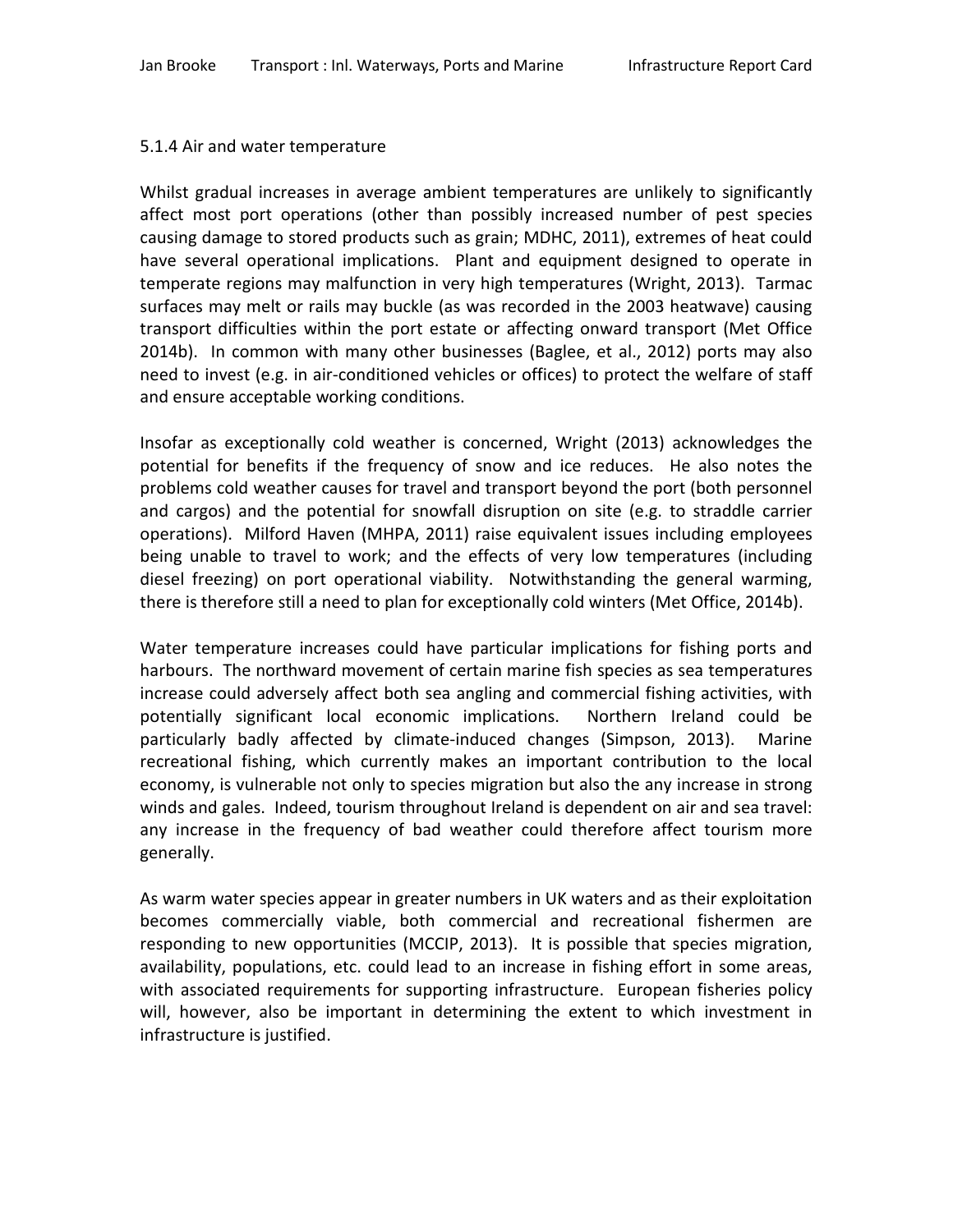Water temperature increases will further affect the viability of infrastructure-dependent recreational activities such as wildlife watching tours and other forms of recreational boating and water sports.

Finally, air and water temperature increases will contribute to the well-documented reductions in the extent of Arctic sea ice. The first two commercial vessels used the Northern Sea Route between Asia and Europe in 2009. 34 ships did so in 2011. By 2030 the Northern Sea Route and the North West Passage could together account for 2% of global shipping traffic with as much as 5% by 2050 (MCCIP, 2013).

### 5.2 Potential implications for inland navigation

### 5.2.1 Precipitation

Changes in precipitation, including seasonal variations and increases in the frequency of extreme events (i.e. floods and droughts) are likely to have consequences for inland navigation - both directly and, depending on evapotranspiration rates, for flow levels in rivers and canals.

In addition to potential damage to land-based assets and flooding of culverts caused by more frequent surface water flooding, CRT (2012) highlight that increased precipitation and associated higher and/or faster flows can:

- exacerbate bank erosion and scour around structures (e.g. bridge abutments);
- lead to overtopping occurring more often and with greater depth; and
- increase the risk/frequency of flood-induced breaches (e.g. failure of earth embankments).

Changes in the frequency and duration of severe weather events could also affect inland navigation infrastructure through changes in sediment run-off, sediment transport, or deposition (IWAC, 2009). Additional sedimentation in navigable water bodies can increase the risk of groundings; it can also reduce flood conveyance capacity in waterways or storage capacity in reservoirs. In both cases there might be an associated requirement for increased dredging.

Too much water can raise safety concerns including strong streams and reduced clearance (headroom) under low structures. In the longer term, infrastructure may need to be modified to ensure continued viability of navigation (IWAC, 2009).

Too little precipitation can also cause significant problems. One of the biggest risks to inland navigation transport is the availability of water to maintain adequate depth for safe navigation, particularly in the canal network. There is a growing gap between supply and demand as pressure increases on water storage infrastructure, including reservoirs that supply the canal system (Thornes et al, 2012).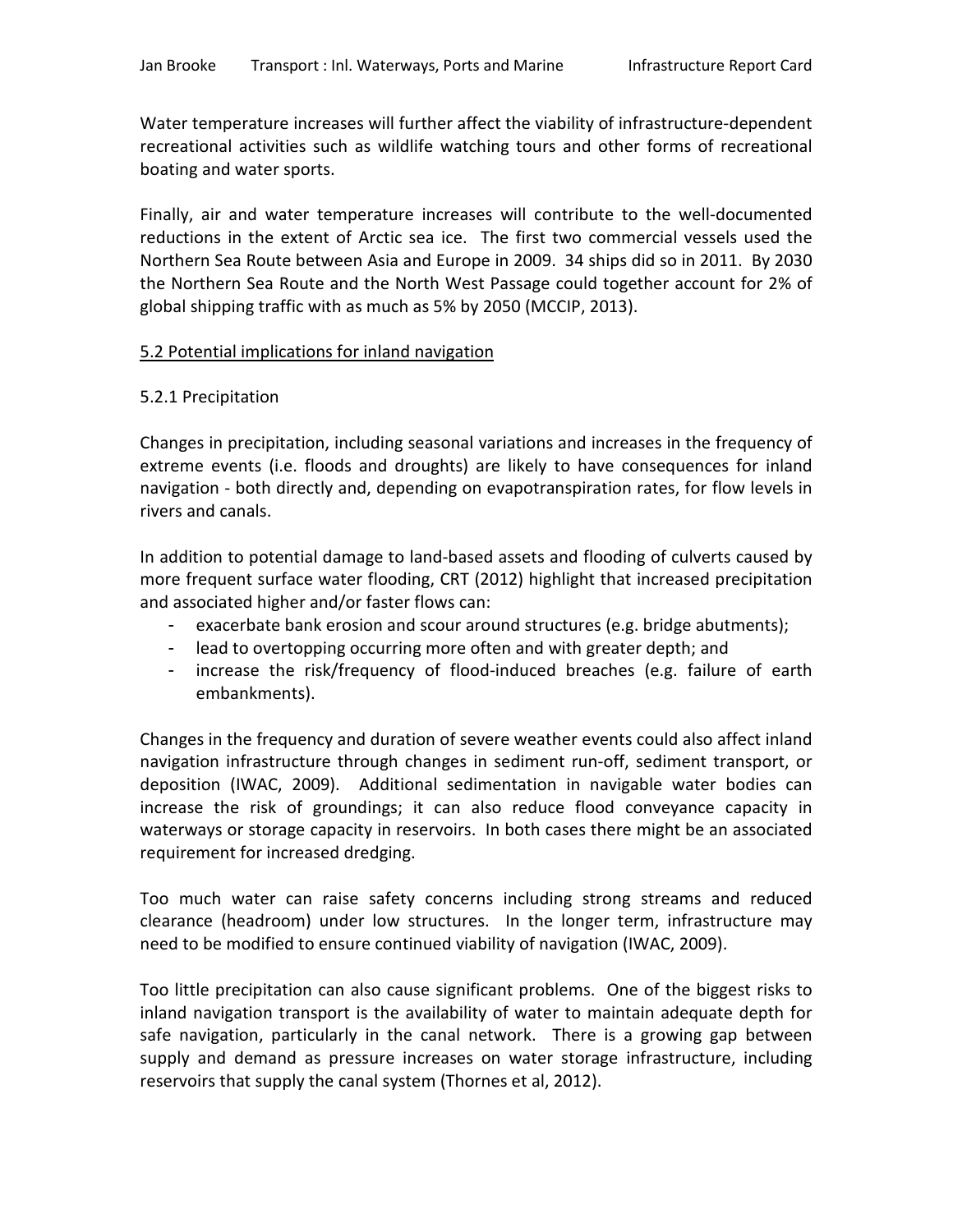Low water levels in rivers and especially in canals can threaten the integrity of navigation infrastructure: removal of hydraulic support from the waterside face can lead to an increased risk of failure. Operational concerns include an increased frequency of groundings and the risk of navigation closures on safety grounds.

#### 5.2.2 Air and water temperature

The additional evapotranspiration associated with higher air temperatures – at least in some months (Kay et al., 2013) - could lead to local drying out and fissuring of clay embankments and other earth structures with consequences including settlement, erosion and undercutting (Brooke and White, 2010). Desiccation can also result in subsidence damage to buildings and other structures (CRT, 2012).

Changes in temperature can affect characteristic vegetation types. Warmer summers may extend growing seasons with consequences for vegetation management both instream (where warmer waters are likely to increase aquatic weed growth potentially leading to thick mats affecting safety of navigation and therefore require clearance) and bank side (riparian and towpath). Structural integrity could be affected where vegetation serves an engineering purpose: if the characteristic root mat is lost, a structure may become more vulnerable (Brooke and White, 2010). Non-indigenous invasive species may become established, potentially affecting the viability of navigation on the watercourse or the integrity of the river or canal banks.

Warmer water temperatures can also lead to an increased prevalence of algal blooms with potential consequences for the recreational use of the water body.

In winter, parts of the inland navigation system freeze over, preventing vessel movement and increasing the risk of damage to both vessels and infrastructure. Warmer winters may reduce this risk (Thornes et al., 2012).

#### **6.0 Key thresholds and sensitivities**

Various authors recognise that climate change will mainly compound the existing risks, faced on a daily basis by transport operators (e.g. Thornes et al., 2012). However, some ports do identify existing thresholds above which operations are constrained or halted. ABP (2011), for example, note that certain of their ports will close if sustained wind speeds exceed 55 knots from a SSW or WSW direction; that cranes cannot be operated in gale force 9 or greater; that pilotage is suspended in wind speeds exceeding 40 knots; and that the efficiency of refrigerant units is compromised if air temperatures exceed 30°C. Equivalent thresholds will exist for many other ports. Although confidence in the projections for most of these variables is currently low, any significant increase in the frequency of events exceeding these thresholds would have detrimental impacts on port operations.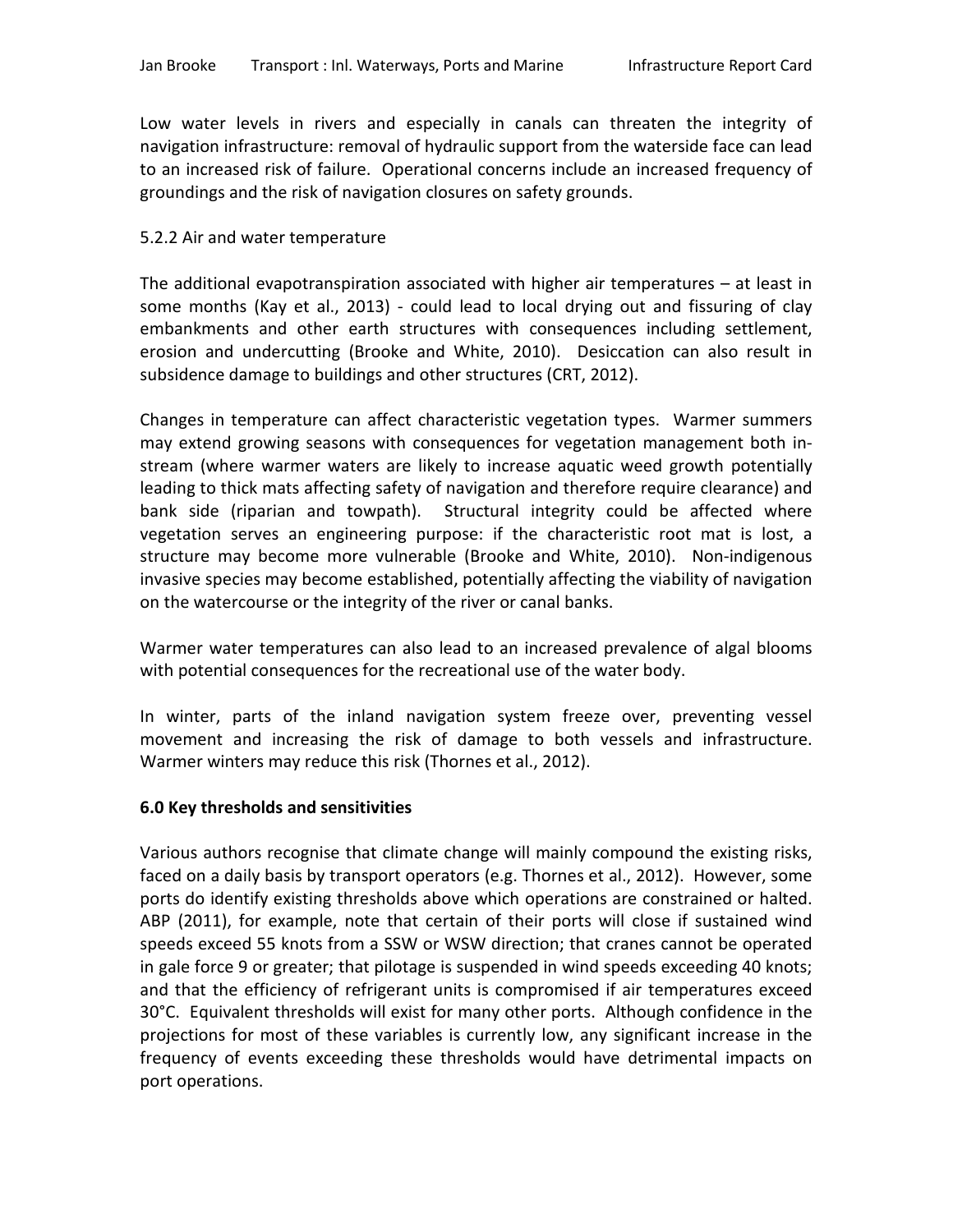This low confidence also means that, at present, it is assumed sea level rise will be the 'controlling factor' in terms of the significance of any impacts. From this starting point, it is reasonable to assume that ports and harbours with modern infrastructure should not be significantly affected by sea level rise and increased storminess within the next 20-50 years (i.e. the residual infrastructure lifetime). The high++ sea level rise scenario, however, would compromise operational efficiency at some ports. Quays are at a fixed elevation and regular inundation would increase the risk of damage to both built infrastructure and cargoes (Thornes et al., 2012); indeed, even based on current projections, ports and harbours relying on older infrastructure and/or in relatively exposed coastal locations could experience operational difficulties during extreme events.

The inland navigation sector will be sensitive to changes in seasonal precipitation and to increases in air and water temperature in the medium to long term. However, there do not seem to be any specific common 'thresholds' beyond which the network overall would be expected to experience problems. In the short term, extreme events are nonetheless likely to cause damage and disruption, taking into account the age and condition of infrastructure in parts of the existing network.

# **7.0 Assessment and management of climate change risks**

#### 7.1 Assessing and managing risks in ports and harbours

Seaports operate in a dynamic physical environment and infrastructure is designed to cope with extreme conditions. Port of Sheerness, Mersey Docks and Harbour Company, The Felixstowe Dock and Railway Company and PD Teesport are amongst the harbour authorities who stress in their 2011 adaptation reports that port operators already need to be prepared for extremes of rainfall, storm surges, heatwaves and high winds.

Ensuring navigational safety is of paramount importance to harbour authorities. Where climate change could have safety implications, early action will be needed to reduce vulnerability and increase resilience. Wright (2013) for example highlights that a combination of sea level rise and storm surges increases the risk of water ingress into sensitive VTS equipment systems with consequent power loss - potentially leading to a temporary closure of the port for safety reasons. Harwich Haven Authority (HHA, 2011) was one of a number of ports to identify the need to move sensitive equipment out of flood risk areas as a high priority adaptation action.

Insofar as other types of infrastructure are concerned, many of the UK's major ports have expanded in recent decades and, as such, have relatively modern infrastructure. The design of infrastructure less than (say) 20 years old will already have taken into account factors such as sea level rise; the same applies to modern marina infrastructure. Much new port infrastructure will have a 50-100 year design life; physical assets such as cranes and other cargo handling equipment are likely to have a design life of 20-50 years.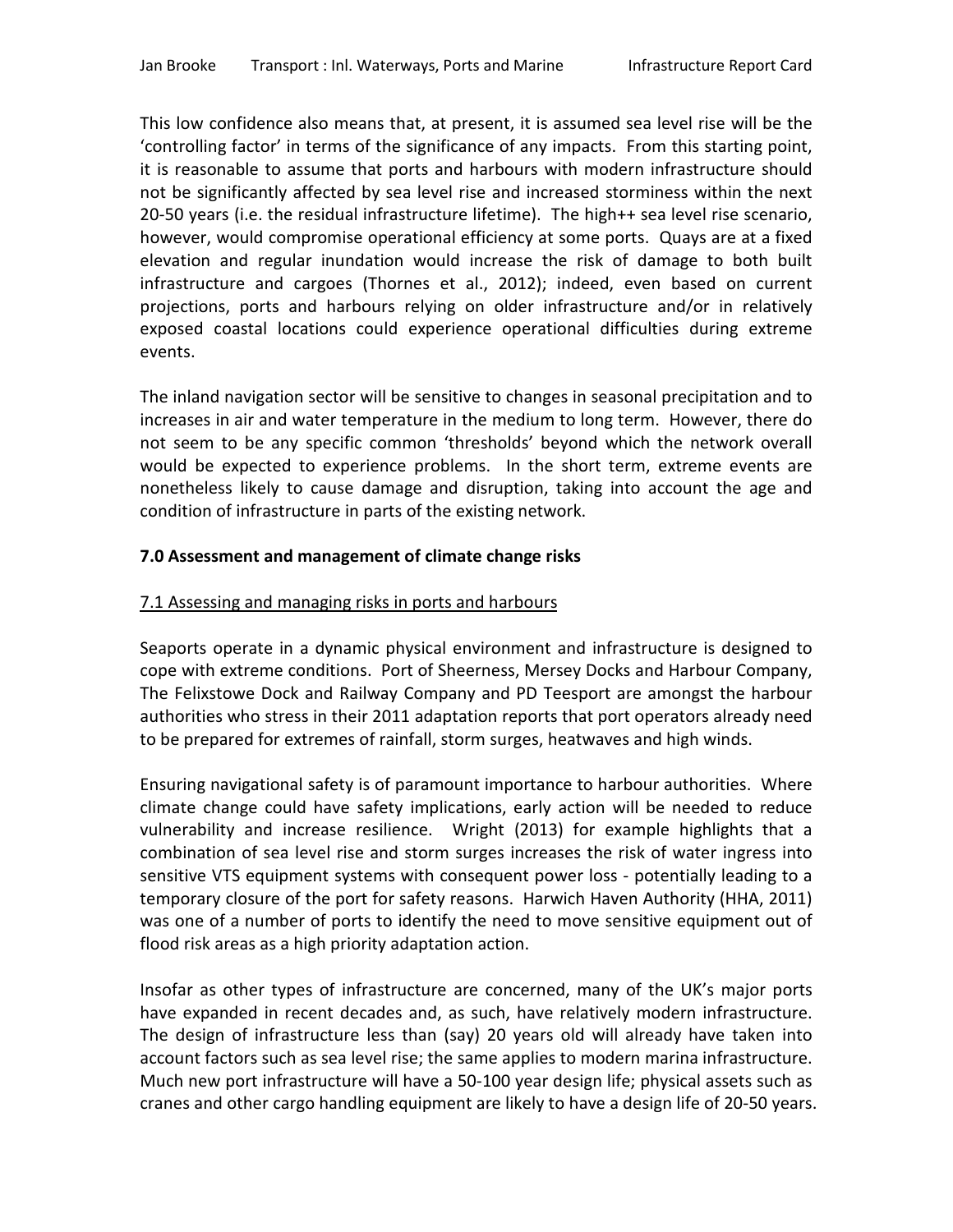Investment decisions will have been informed by data available at the time. However, when the contingency provisions in the design (including the factor of safety) are also taken into account, it is clear that infrastructure in some ports and marinas will not be especially sensitive to minor changes in current sea level rise projections. Changes beyond 2050-2080 will then most likely be accommodated when the next programme of capital works is undertaken (e.g. PD Teesport, 2011).

There are other examples, however, of ports, harbours and marinas where day-to-day operations rely on much older infrastructure, designed to withstand 'normal' (i.e. preclimate change) conditions. In the longer term, quay elevation will need to be raised and cargo-handling equipment in some ports may need to be modified as sea levels rise (Thornes et al., 2012). Where assets are poorly maintained or are reaching the end of their useful life, they may be especially vulnerable to extreme events and less able to accommodate long-term change. Breakwaters and harbour walls in particular may be overtopped more frequently, or may be damaged by storm events. Piling or other forms of protection may be more susceptible to washing out and to erosion.

Incorporating climate adaptation measures into new or replacement infrastructure tends to be preferred because retrofitting existing infrastructure can be both technically complex and expensive. There are few costed adaptation examples from the port and harbour sector, but Burgess and Townend (2004) provide an example of where raising coastal defence structures required re-engineering of the structure to mitigate scour around the toe, increasing costs by two to four times in order to provide a similar level of performance.

In addition to adapting physical infrastructure, some port activities and operations including harbour authorities' conservancy functions may need to be modified. Any increase in storminess and in particular wind strength could lead to safety issues for berthing or pilotage operations. Exceptional storms could also affect sediment transport and hence dredging requirements. Any increase in the incidence of fog could cause operational problems.

It will be vital for ports to understand which assets and operations are vulnerable in order to be able to strike an acceptable balance between the potentially high costs of retrofitting port infrastructure, and the cost implications of climate-induced damage and disruption (and possible temporary port closures). Climate change projections are maturing but are still subject to change. Activities such as raising a breakwater or installing new quayside equipment can be very expensive. Adapting to climate change will inevitably require investment at some time in the future. Decisions about *when* to invest, however, will depend on local circumstances. Where there has been extensive recent investment in modern infrastructure (including many of the major ports), there may be no perceived urgency to respond to climate change. For other - typically smaller – ports relying on older infrastructure, investment in adaptation may be required relatively earlier or planned renewal projects may need to be brought forward.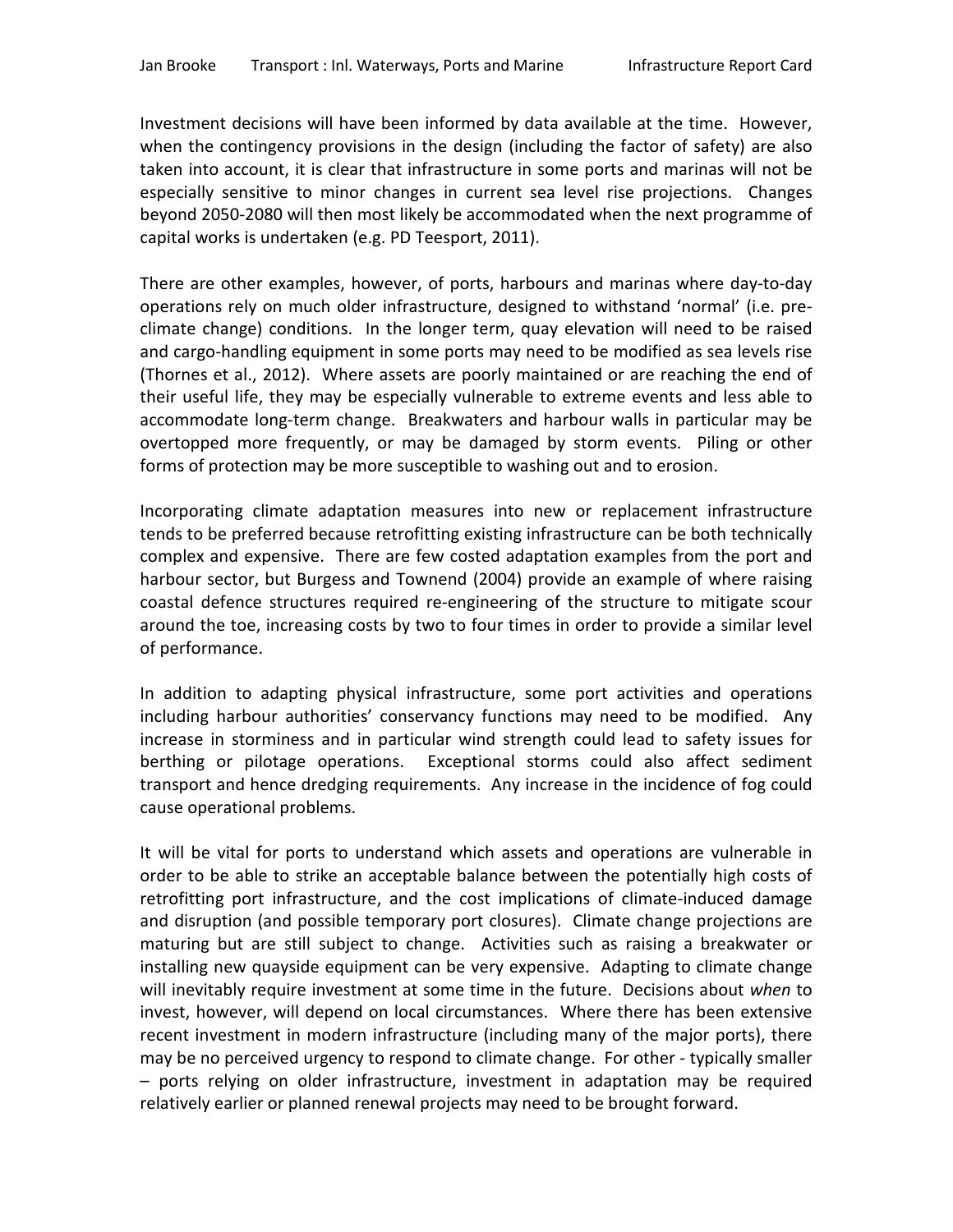Acquiring consent for marine works can be a lengthy process. Construction in the marine environment can take many months and sometimes years depending on the scale of the activity. Adequate data are essential to inform both the design and the decision on *when* the investment is required. A port or harbour may need to decide, for example, whether to invest in retrofitting its existing infrastructure in ten years time, or to incorporate additional capacity to cope with climate change when the asset requires renewal anyway in twenty or thirty years time.

With the exception of sea level rise, there is low confidence in the current projections for many of the climate variables of direct relevance to port operations. Understanding the direction and rate of change in these critical climate variables is therefore likely to rely on locally acquired data. The need to make timely decisions about climate changerelated investment should provide an important incentive for ports to collate or secure access to existing data collected by others; to undertake targeted new data collection where necessary; and to manage these data over the medium to long term. Effective adaptation will require a sound combination of technological development and longterm planning (Thornes et al., 2012). A robust, long term dataset will be vital in:

- informing decisions on when to upgrade or replace existing infrastructure
- highlighting trends in variables such as wind and wave climate which may require a change in working practices for procedures such as pilotage, berthing, or stacking
- providing an invaluable baseline for future expansion or development projects.

The above discussion highlights two further important considerations: awareness and capacity. Smaller ports and harbour authorities may be less aware of climate change issues; they may also have less capacity to be able to respond, for example in terms of data collection and management and/or investment opportunities. As the operations of some of these organisations will also rely on older infrastructure, the overall risks of climate change to their activities are likely to be relatively greater than the picture painted by the UK major ports' 2011 adaptation reports.

# 7.2 Assessing and managing risks for inland navigation

Whilst rivers are also dynamic natural systems, the extent of natural variation for which inland navigation infrastructure is designed is proportionately less than for seaports (i.e. whilst high river flows have to be accommodated, there is no equivalent to tidal range). Canals are even less dynamic. This historic 'consistency' in terms of design requirements means that inland navigation infrastructure is potentially more susceptible to the effects of climate change than its coastal and estuarine navigation equivalent. As such, many inland navigation authorities are likely to have to replace, upgrade or retrofit infrastructure to accommodate the effects of changes in precipitation, temperatures, etc.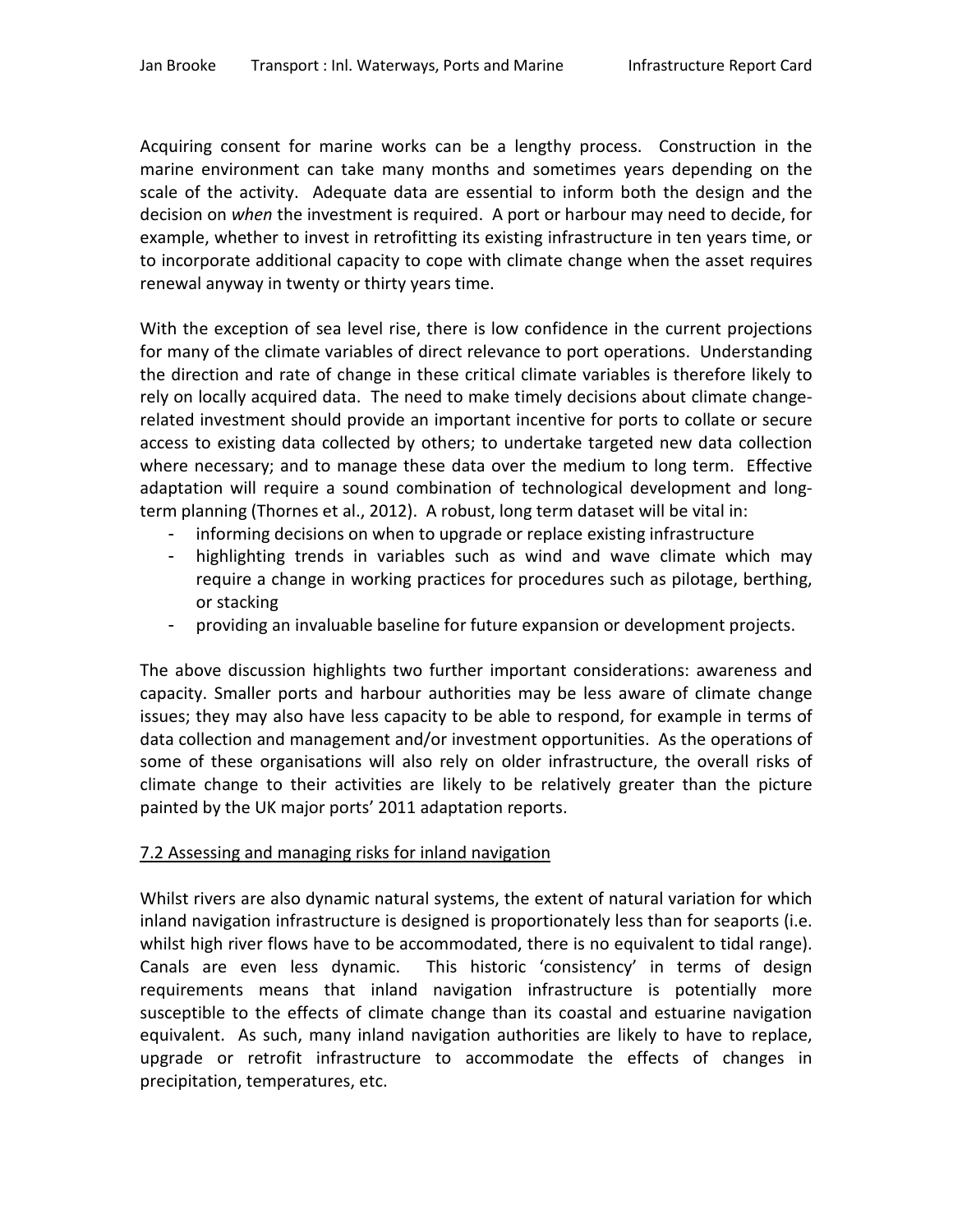Depending on the nature of the assets at risk, adaptation might involve raising, strengthening, replacing or otherwise modifying quays or berths, embankments and other flood defence infrastructure, or exploring alternative (e.g. non-structural) flood risk management solutions. Weir or sluice capacity or headroom issues may also need to be addressed; bank erosion and the effects of desiccation may require attention; and an understanding of any changes in sediment management or dredging needs will be required. Low flow conditions associated with reduced (summer) rainfall may affect the structural integrity of infrastructure and/or mean that new water supply or water storage options have to be assessed.

As with ports, harbours and marinas, decisions on risks and hence investment requirements will have to be based on an understanding of the design and residual life of existing assets and infrastructure; the nature of activities undertaken and the characteristics of users; and the relevant climate change variables. However, as relatively more of the network relies on older infrastructure designed for pre-climate change conditions, inland navigation may be more vulnerable to extreme events and less able to accommodate the effects of climate change. Embankments may be overtopped more frequently or damaged by high flows. Piling or other forms of bank protection may be more susceptible to washing out and to erosion.

Where infrastructure is in good condition, but is simply unable to cope with the consequences (for example) of changes in seasonal precipitation causing more frequent higher or lower river levels, climate change may be costly to accommodate. The identification and collation of existing information, the collection of new data and the management of long term datasets will therefore be essential to inform timely investment decisions. Adequate data will help the navigation authority to decide whether to invest in upgrading existing infrastructure or wait until that infrastructure is due to be replaced; and when to invest – for example in a new piece of machinery to manage vegetation (i.e. the point at which this becomes an economically more efficient option than continuing to employ extra manual labour for the same purpose). A longterm data set can be crucial in informing such 'just-in-time' decisions. Indeed a key finding of the IWAC report (2009) was the need for effective, long term, data collation and management.

Where measures – for example retrofitting flood resilience measures on high risk assets or automating key structures - are expensive, investment in information gathering can allow the organisation to prioritise so as to incur costs in a predictable and managed way. CRT (2012) highlight how a combination of modelling (e.g. of breach risk), improving asset inspection procedures and associated training, and agreed operational practices and design standards all contribute - enabling the organisation to make wellinformed and timely decisions on infrastructure investment.

Installing or updating telemetry and SCADA (supervision control and data acquisition) systems, generating a targeted long-term dataset, and undertaking regular risk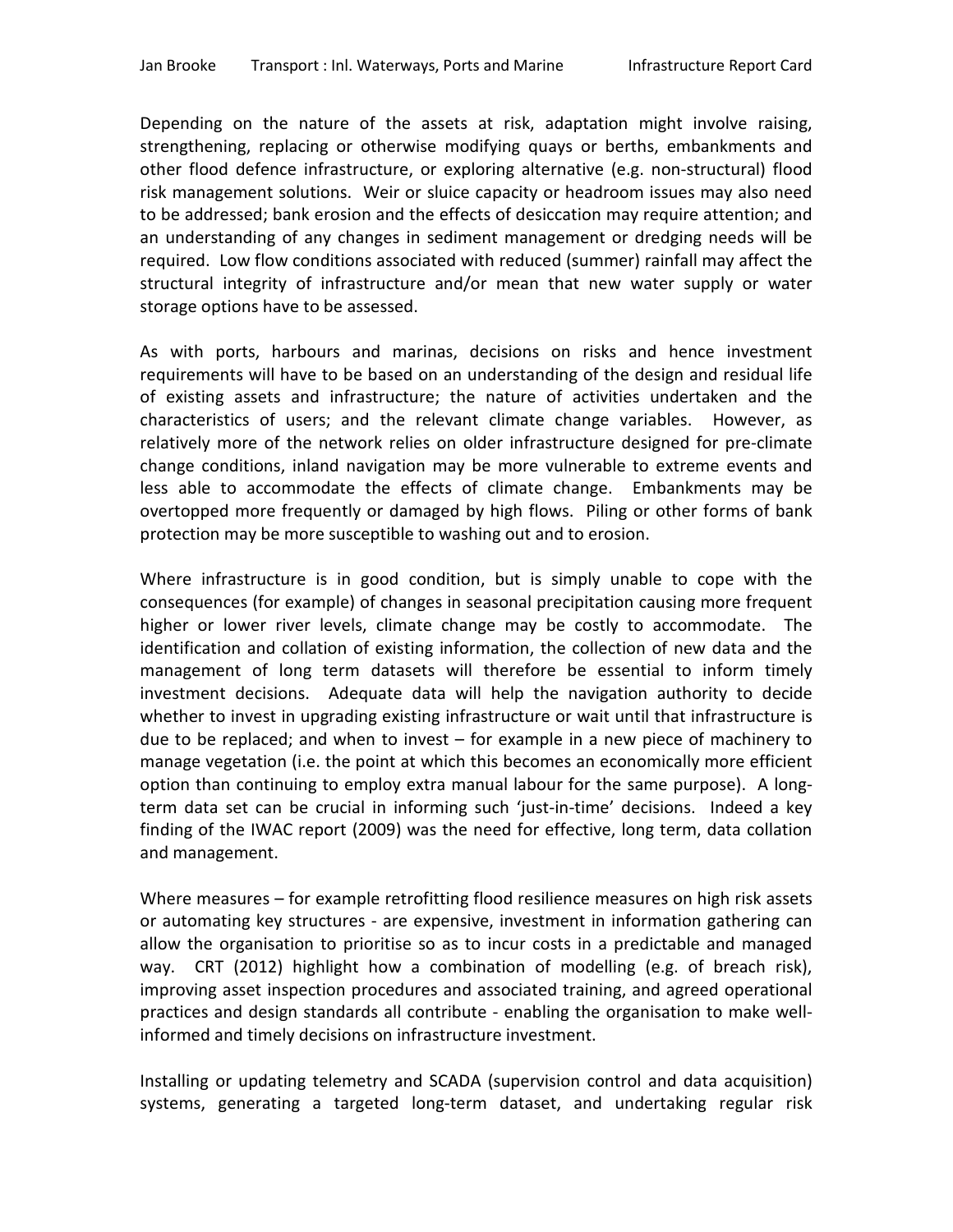assessments are likely to be important actions for all navigation authorities (IWAC, 2009).

Regular monitoring and condition assessments are also vital – for example where fissuring, settlement, erosion or undercutting could affect inland navigation infrastructure. These activities will support site-specific decisions on whether and when maintenance, raising, strengthening or retro-fitting actions are required to ensure the continuing integrity (condition, capacity and resilience) of physical assets. Monitoring will also be important in:

- informing decisions on appropriate vegetation and wildlife management measures, including adaptive management solutions;
- enabling inland navigation authorities to establish the viability of navigation in times of exceptionally high or low flow, ensuring effective communication of warnings and managing user expectations in the event of a navigation closure.

Any works to replace or construct new physical assets must be 'future-proofed' so that their design takes into account relevant climate change projections. Working in partnership with the relevant flood risk management agency (for example, Environment Agency in England) will enable the navigation authority to understand any role of navigation infrastructure in flood risk management - for example flood flow conveyance.

For inland navigation authorities, however, a number of other factors will also be critical in ensuring climate change risks are handled appropriately and cost-effectively. Most inland waterways are used for recreational boating. Some users are experienced in navigating in a range of conditions, but others are not so. Communicating with users, particularly across a wide network is more difficult than in a port situation, and compared to the marine environment a relatively higher proportion of recreational boaters are unfamiliar with handling a vessel during an extreme event.

Overall therefore, and when the low investment levels in much of the inland waterway network are also taken into account, it seems likely that inland navigation authorities may both face additional challenges and find climate change adaptation comparatively more difficult than many of the commercial ports.

# **8.0 Broader drivers and interactions**

# 8.1 Drivers of change potentially affecting UK ports and harbours

Climate change adaptation in the UK ports and harbour sector needs to take place in the context of various other drivers of change.

8.1.1 World trade and shipping routes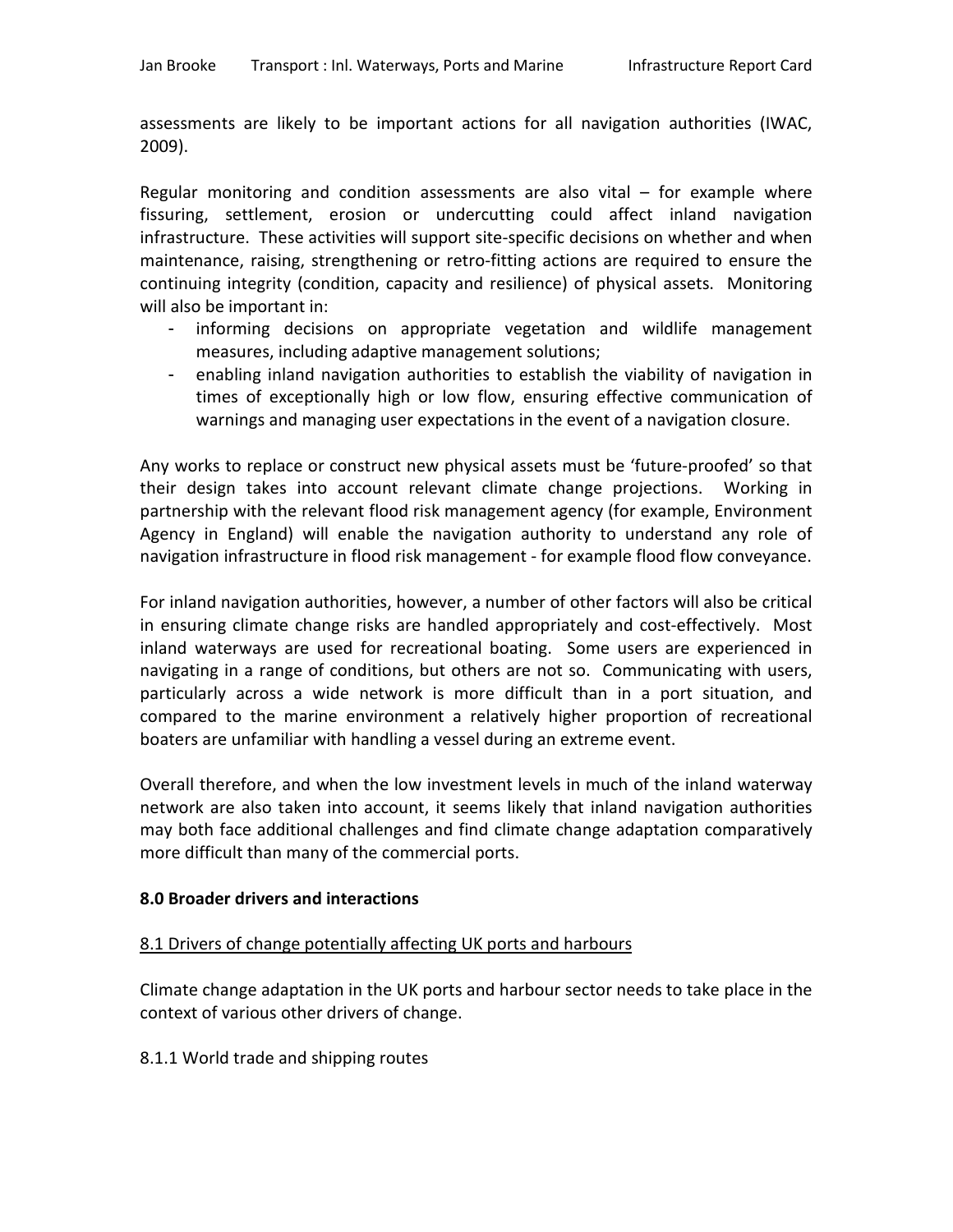Notwithstanding the economic crisis it is clear that trade patterns are changing globally. Recent years have seen significant changes in trade with emerging key players such as China, India and Brazil. The move towards unitisation (including containerisation) continues to increase and the trend towards larger ship sizes also seems likely to continue<sup>16</sup>. Several UK ports – including Felixstowe, London, Bristol, Liverpool and Southampton - have developed or are developing to accommodate the largest container ships. Approach channels have been deepened and new quayside infrastructure installed. As container vessel size increases, more attention is likely to be paid to the use of feeder vessels to transport containers to ports unable to accommodate the larger vessels. This is preferable to transport by road with its associated consequences for both emissions and congestion (PIANC, 2011).

# 8.1.2 Energy and fisheries policies

At a UK level, in addition to unitisation, two of the most important drivers of change in port and harbour activities in the last 10-20 years have been energy policy and fisheries policy. Specifically, until very recently there has been a strengthening move towards offshore wind and other marine renewables. This has enabled certain ports to develop to service these sectors. The fishing fleet, meanwhile, has reduced considerably over recent decades with inevitable consequences for ports and harbours supporting fishing activity. The 2014 re-negotiation of the EU Common Fisheries Policy seems unlikely to significantly improve the situation in the short term, but the longer-term projections associated with changing water temperatures (IPCC, 2014a; b) could have local implications for port and harbour infrastructure demand.

# 8.1.3 Environmental legislation

Since the early 1980s, UK port and harbour development has needed to demonstrate compliance with an increasing range of environmental protection legislation - much but not all of it derived from the EU. Regulations such as those implementing the EU Habitats and Birds Directives, Water Framework Directive and revised Waste Framework Directive all have implications for navigation-related infrastructure developments in that they focus attention on avoiding, mitigating and compensating for any adverse impacts of an activity or new development on protected environmental features. These features will also be affected by climate change.

# 8.2 Drivers of change potentially affecting inland waterways

With the advent of cheap foreign holidays in the 1960s and 1970s, recreational use of both harbours and inland waterways began to reduce. In recent years, however, this

 $\overline{a}$ **<sup>16</sup> DNV, 2012. Shipping 2020. Norway** 

<span id="page-24-0"></span>**file:///C:/Documents%20and%20Settings/Jan/My%20Documents/Downloads/Shipping%20 2020%20-%20final%20report\_tcm141-530559.pdf Accessed 4th April 2014**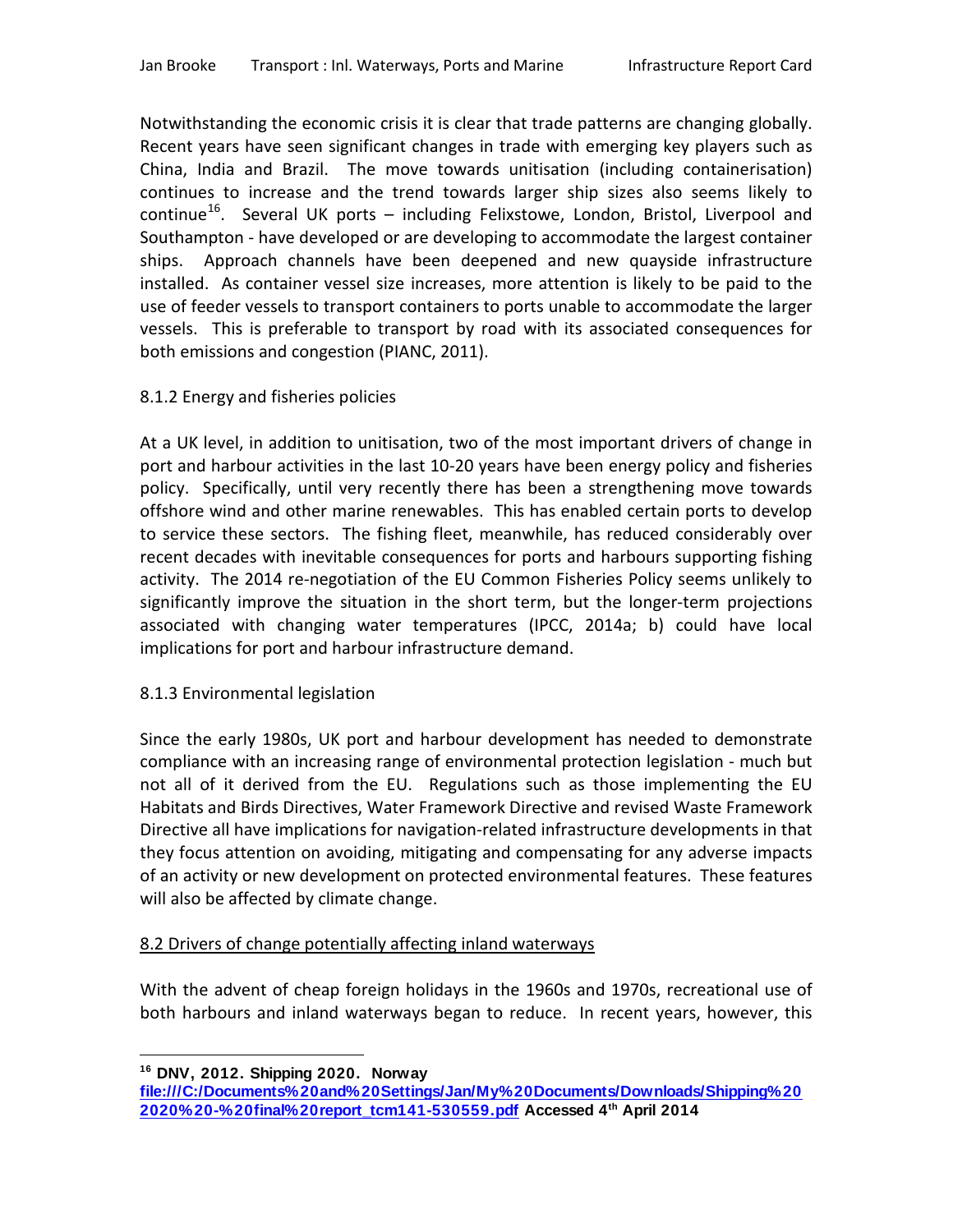trend may have started to reverse with the increasing popularity of 'stay-cations' and as the UK's attractiveness as a destination for overseas visitors has increased. In 2009 tourism was worth nearly 9% of UK GDP (Simpson, 2013), with water-based activities such as sailing, diving, sea angling, kayaking and wildlife experiences (e.g. boat trips to watch whales, seals or seabirds) being amongst those experiencing the greatest recent increases. Such activities are strongly weather-dependent.

Climate change – in particular warmer summers in the UK – may consolidate this trend as more people stay in the UK for their holidays. Indeed, given the projected increases in summer temperatures and in the frequency of heat-waves and droughts in southern Europe, northern European countries like the UK may become more attractive for holidays (Defra, 2012). Such changes would lead to a related increase in absolute numbers engaging in recreational water sports, not only in the freshwater environment but also in coastal and marine areas. Simpson (2013) suggests that parts of coastal England are particularly likely to benefit from both increased tourism and the opening up of new destinations as a result of rising summer temperatures and milder 'shoulder' seasons.

# **9.0 Interdependencies**

### 9.1 Port and harbour interdependencies

### 9.1.1 World trade

Much UK port traffic is international in nature. Climate-related factors that could affect future patterns of world trade, with potential consequences for UK seaports include:

- the reduction in Arctic sea ice and the associated opening of the North West Passage and North East Passage (Pinnegar et al., 2012) which will reduce the distance from Europe to the Far East by some 3000 km, providing quicker, shorter journeys with potentially significant savings in both cost and carbon;
- climate-induced changes in economic productivity: if cropping patterns and other types of economic activity around the globe alter at a regional level as a result of climate change (IPCC, 2014a), these changes could have implications for the affected nations' imports and exports and hence for seaborne trade.

#### 9.1.2 Road and rail transport

Disruption to port activities can disrupt supply chains (Becker et al., 2012) Parts of the transport network on which many UK port activities depend are especially vulnerable to climate change risks. 12,000 km of road and 2,000 km of rail are already at risk of flooding, rising to up to 18,000km and 2,000 km respectively at risk by 2050 (Thornes et al., 2012). Flooding or erosion of key transport infrastructure – as evidenced by the disruption caused during the winter storms of 2013-2014 – can have significant implications for transport to and from ports, in turn impacting on port operations.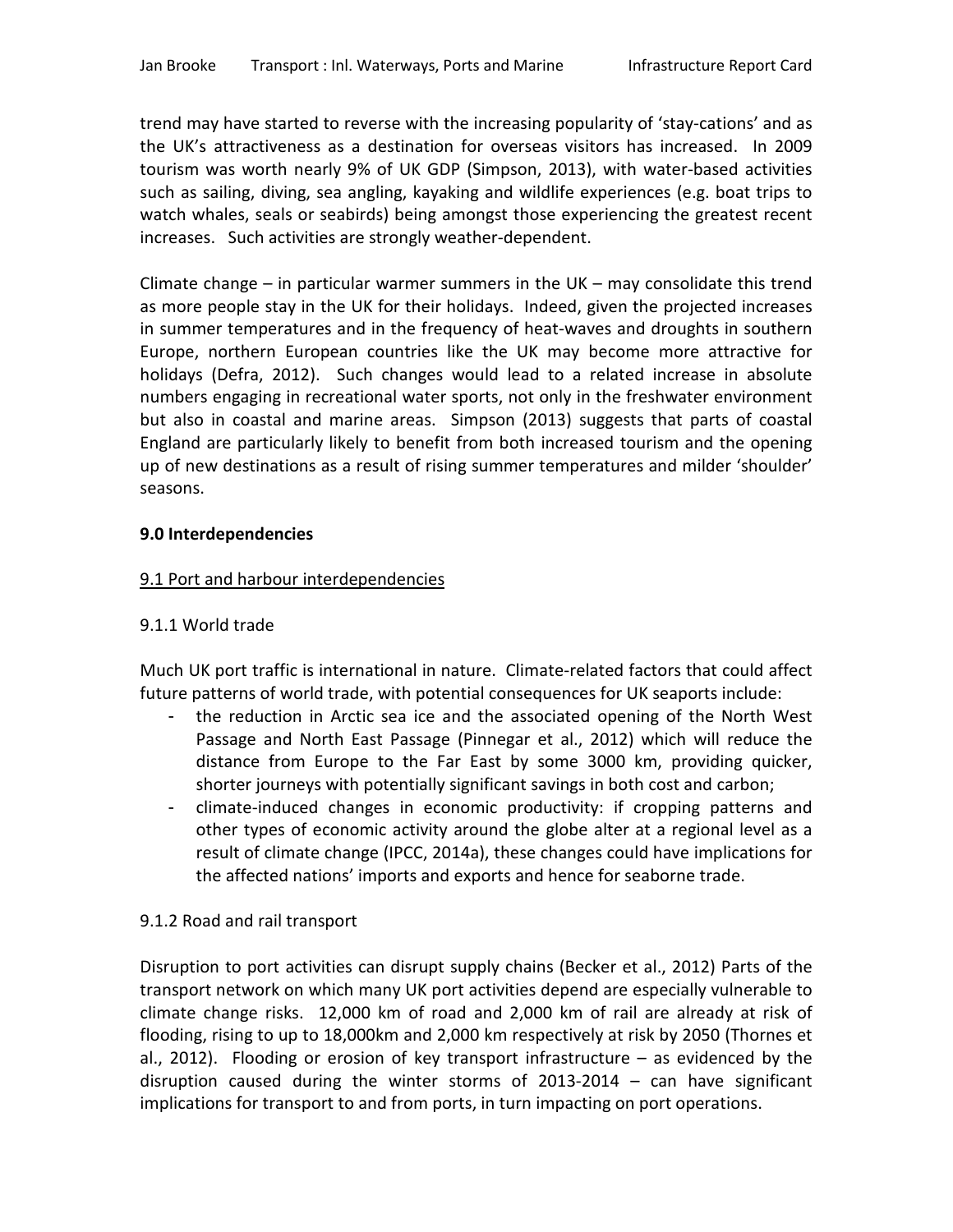In addition to flooding and erosion of key transport links, other climate-related risks to transport infrastructure include heat damage to roads, buckling of rails due to excessive heat, bridge failures caused by scour, impacts on structures caused by floating debris or washing out of fill, and landslides (Thornes J et al, 2012).

# 9.1.3 Energy industry

Various authors highlight the vulnerability of parts of the energy sector to extreme weather events, with knock-on consequences for other energy-dependent sectors including ports. For example the capacity of power stations exposed to significant likelihood of flooding is expected to increase from 10 GW currently to up to 22 GW by the 2050s (McColl et al., 2012).

In addition to causing disruption to terminal operations, navigational safety could be compromised if VTS systems are affected by power outages, in turn likely forcing the temporary closure of the port. Whilst some major ports may have back-up generators (e.g. ABP, 2011) or similar provisions to help ensure safety of navigation is not affected, other port operations including cargo loading and unloading typically depend entirely on external energy providers. Prolonged or frequent power outages can therefore have very serious economic consequences.

### 9.1.4 Natural Environment

Climate change could make the prediction - and hence mitigation - of the environmental impacts of new port and navigation-related developments more challenging, not necessarily because the nature or magnitude of impacts will alter, but because climate change will affect natural habitats. Some species are particularly vulnerable to changes in water temperature. Intertidal mudflat and saltmarsh habitats are already being lost due to a combination of rising sea levels and a fixed line of flood defence particularly along urbanised coastlines (IPCC, 2014b), a phenomenon known as 'coastal squeeze'. Jones et al (2013) suggest that the percentage of UK saltmarsh at risk could increase from 30% to 43% by the 2080s. Potential direct or indirect impacts on saltmarshes already represent a key concern for many port or marina developments.

Climate change will increase the vulnerability of many of the habitats typically affected by port and marina developments, but there remain some significant uncertainties - for example in separating out the effects of climate change from other damage (Mieszkowska et al., 2013). Those planning new infrastructure projects will therefore need to accommodate these additional uncertainties.

Climate change is also expected to exacerbate existing problems with invasive nonindigenous species (Mieszkowska et al., 2013). Shipping has long been associated with the introduction of marine alien species, both through hull fouling and ballast waters.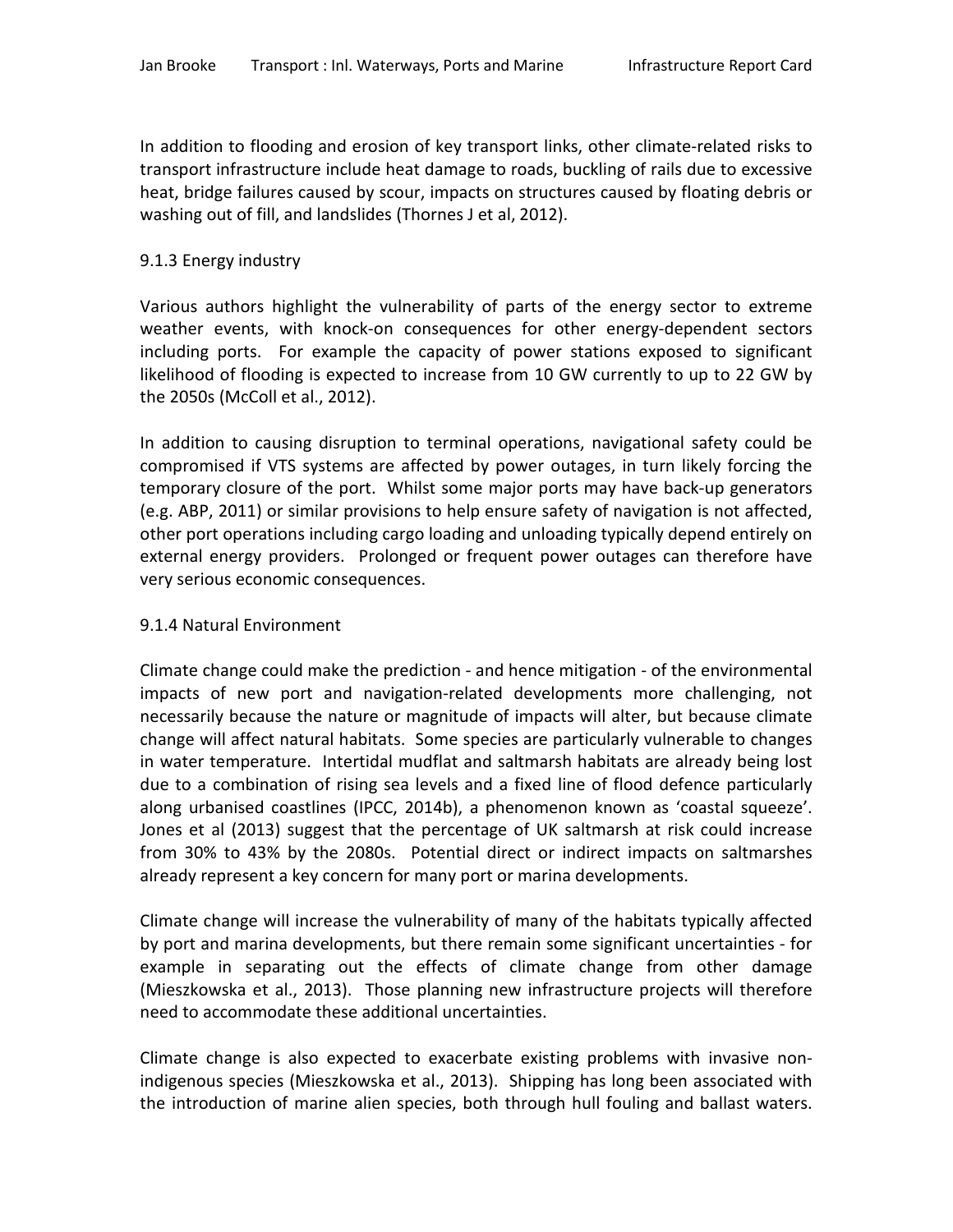The UK has yet to ratify the 2004 International Convention for the Control and Management of Ships' Ballast Water and Sediments, but measures on marine invasive species are also being explored to meet the requirements of the EU Marine Strategy Framework Directive and a new EU invasive species regulation will enter into force on 1st January 2015, although the extent to which this will apply to marine species is not yet clear<sup>[17](#page-24-0)</sup>. Depending on the nature and effectiveness of technological solutions for ballast water exchange and/or treatment measures, there could be medium-longer term implications for ports and port infrastructure. Although it has historically been considered impractical and unnecessary for ports to undertake shore-side ballast water treatment<sup>[18](#page-27-0)</sup>, in future reception facilities for materials filtered out of ballast waters might need to be provided.

Finally, Mieszkowska et al (2013) identify that artificial man-made habitats (such as those in ports and marinas as well as coastal defence structures) can support high densities of invasive non-native species due *inter alia* to reduced competition from established native species. This type of effect can, in turn, enhance the 'stepping stone' effect whereby non-indigenous species spread via areas of suitable habitat in an otherwise inhospitable environment (for example via hard engineering structures in an area of naturally soft sediments).

### 9.2 Inland navigation interdependencies

Parts of the canal network depend for their operational effectiveness on an adequate supply of water from rivers or reservoirs. If this is not available, navigation is constrained. Measures such as enforced lock sharing may be required (Brooke and White, 2010) and, in extreme conditions, temporary closures of parts of the network may be necessary. In the longer-term, incentives to encourage boaters to use less water-stressed parts of the network might be used: however, such actions would clearly have significant consequences for the local economy in affected areas.

Other interdependencies identified, for example by Canal and River Trust (2012) in their adaptation report, include:

- the role of relevant regulators in taking action to reduce runoff rates and control flood risks from new development and (to promote) projects to increase flood storage
- the need for landowners to take measures to reduce soil erosion in land draining to canals and canal feeders, or to improve nutrient controls in reservoir catchments
- the responsibility of third parties in ensuring that their locks, weirs, and other tidal structures are operated so as to protect CRT assets upstream.

 $\overline{a}$ **<sup>17</sup>** <http://www.endsreport.com/43379/eu-agrees-open-ended-invasive-species-regulation> Accessed 17th April 2014

<span id="page-27-0"></span>**<sup>18</sup>** [http://www.ukmarinesac.org.uk/activities/ports/ph6\\_3\\_4.htm](http://www.ukmarinesac.org.uk/activities/ports/ph6_3_4.htm) Accessed 30th April 2014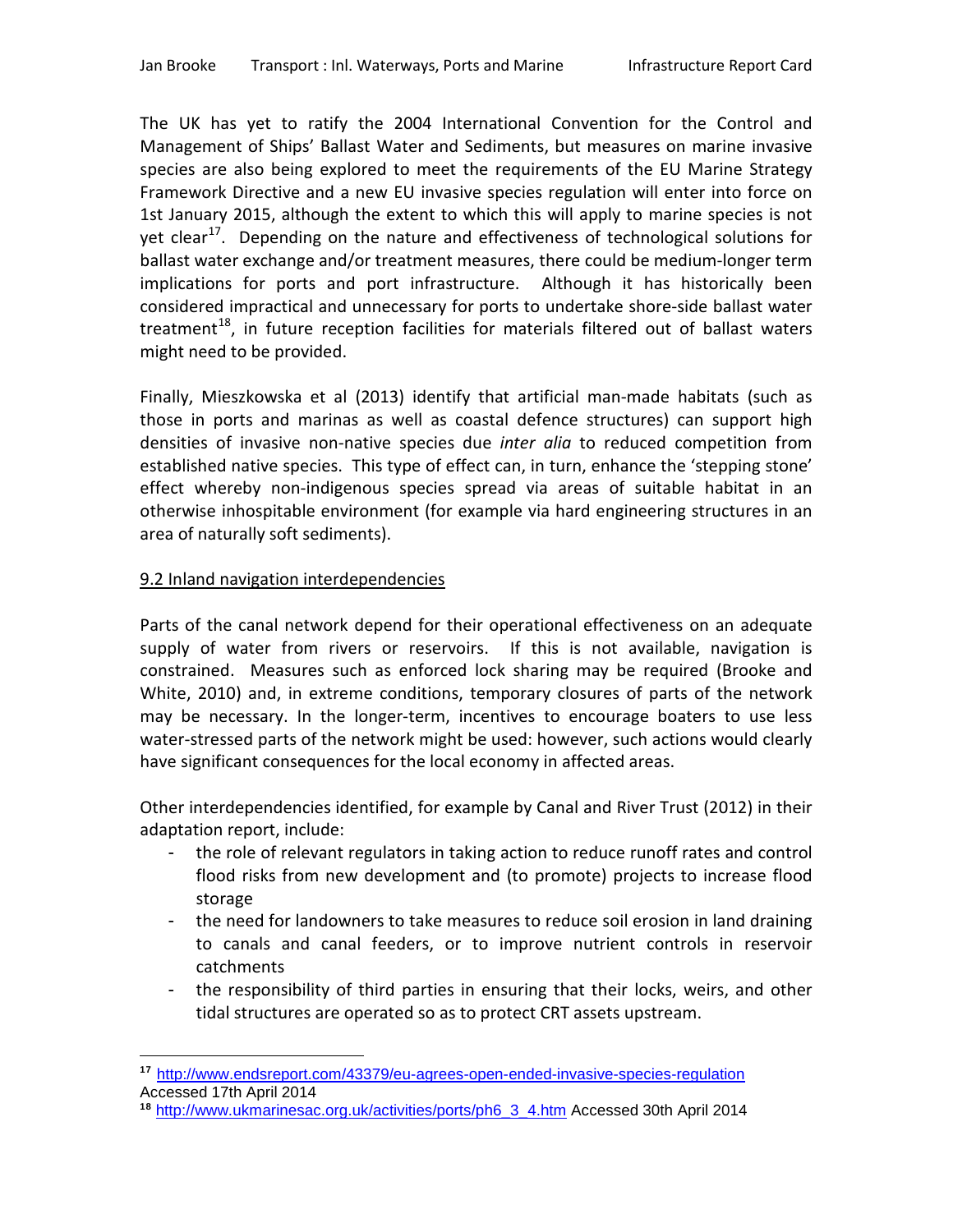# 9.2.1 Modal shift

Finally, of relevance to both ports and harbours and inland navigation, the evolving low carbon agenda could in future change the balance of different modes of transport (Thornes et al., 2013). This could, in principle, favour a shift towards waterborne transport (PIANC, 2011). However, the commercial and sociological issues involved in such shifts are complex and future societal preferences are difficult to anticipate.

# **10.0 Adaptation requirements**

# 10.1 Adaptation requirements for ports and harbours

# 10.1.1 Commercial ports

Several of the major ports' adaptation reports (2011) identified the possible need for flood risk management measures in the short to medium term. These measures are required not only to deal with flooding associated with storm surges but also with that resulting from increased precipitation and flooding of the port estate and access roads *inter alia* due to inadequacies in the drainage network. Other, mostly longer-term adaptation measures could potentially include:

- modifications of assets e.g. cranes which are susceptible to damage due to high winds and storm conditions
- changes to working practices which are subject disruption due to high winds or storm conditions e.g. pilotage, escort tugs, berthing
- reviewing cargo stacking or storage options to minimise damage due to changes in wind, precipitation or temperature
- raising quays and/or cargo handling equipment to accommodate sea level rise
- modifying dredging and disposal practices in response to changes in both sediment transport patterns and in relative sea levels
- tackling increased risks associated with high temperatures (e.g. melting of road surfaces or buckling of rails within the port estate; installing air conditioning in offices)
- resolving issues with water supply or water shortages.

Infrastructure modifications could also be required in response to changes in trade patterns, international supply chains or markets/demand for certain types of goods.

Flood risk management was high on the agenda of most of the major ports. Whilst there may be a short-term imperative to move sensitive assets out of flood risk areas, longer term options require careful thought. Where the costs of adapting physical infrastructure to an increased flood risk prove to be unacceptably high, or where conventional solutions such as raising and strengthening defences are technically unsustainable, ports and harbours may need to explore alternative options. Wadey et al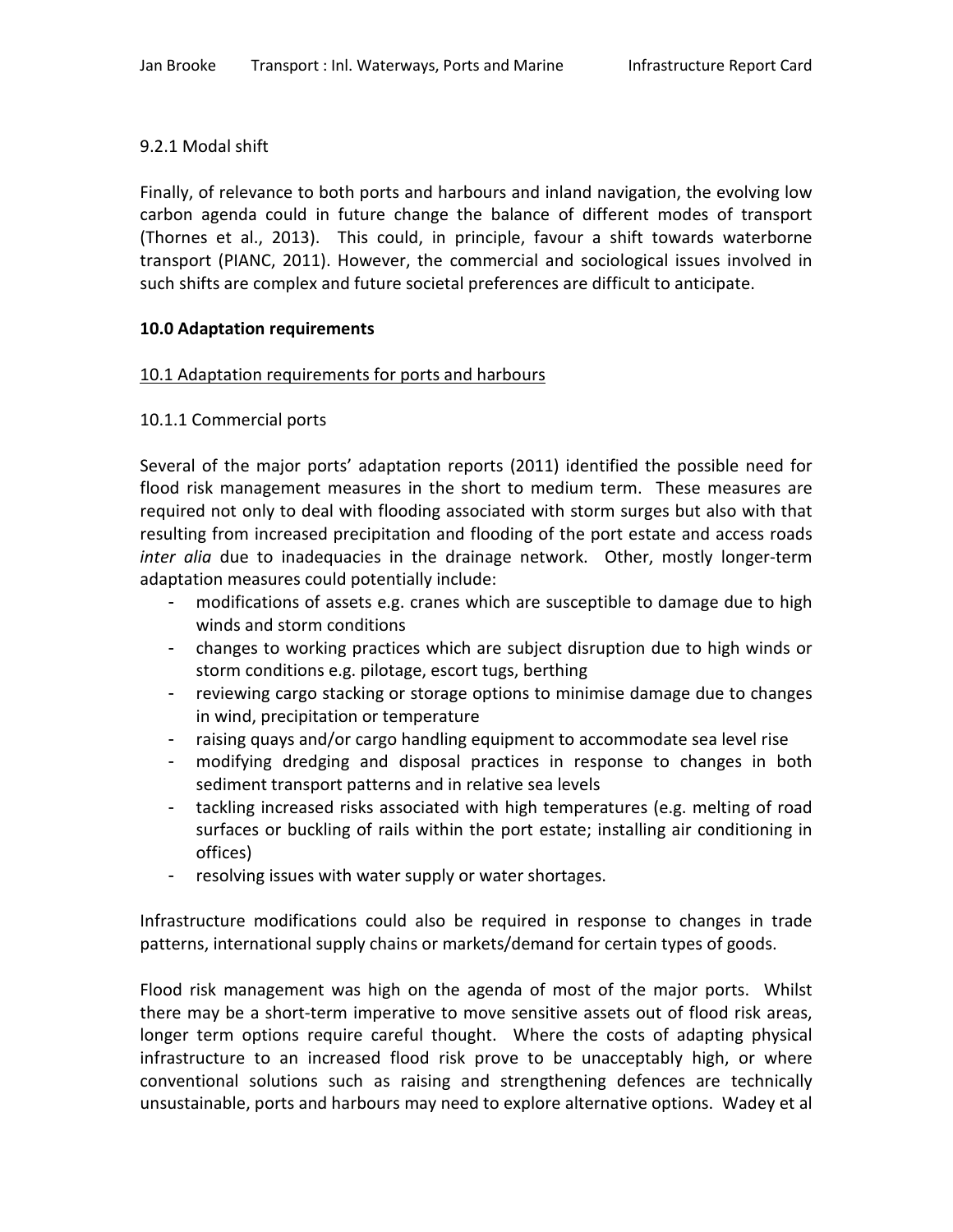(2013), for example, anticipate a move towards pumped flood management systems complementing seawalls and flood embankments. Other options to accommodate a level of flooding (rather than preventing it) by improving infrastructure resilience or introducing flood-proofing measures might similarly be considered (IPCC, 2014b).

Another area in which the adaptation of infrastructure may be required is dredging and disposal. Where accumulated sediment is causing an increasing risk to navigational safety, additional dredging might be necessary. As dredging and disposal can be expensive and can have adverse environmental impacts, local factors will need to be used to assess whether there is a viable alternative to dredging (e.g. fluid mud navigation, current-deflecting walls (PIANC, 2008b)). If no feasible alternatives exist, the environmental assessment and identification of optimal dredging timing, method, etc. will need to consider that water quality and ecology are also likely to be affected by climate change (see Section 9.1).

The port or harbour authority can handle many of these actions and  $-$  if adequately resourced - can make the appropriate modifications to port contingency plans, master plans, etc. In other respects, however, continued port operational viability will depend on the actions of others, for example managing any implications for road and rail networks outside the port estate or for power supplies.

### 10.1.2 Marine recreational use

Insofar as marinas and other facilities supporting recreational use are concerned, many of the potential issues and impacts (and likely adaptation measures) will be similar to those required in ports and harbours. However, it is likely that water-based recreational activities and hence the infrastructure upon which they depend will be more affected by the vulnerability of certain types of habitat and species to climate-induced changes.

Recreational boating tends to take place in more sensitive, smaller and/or shallower water environments than commercial port activities. Coastal habitats in particular have experienced significant losses over recent decades, not only due to development but also to coastal squeeze (Mieszkowska et al., 2013). Whilst many recreational users already undertake their activities in an environmentally responsible manner, climate change could restrict recreational use if certain sensitive environments are judged to have reached their carrying capacity. The potential socio-economic opportunities associated with an increase in recreational water use as a result of warmer summer temperatures could therefore be tempered by constraints on the use of sensitive areas. Furthermore, changes in the distribution of species such as whales, seals, seabirds and some fish species (e.g. due to changes in water temperature) could have significant implications for the viability of wildlife-watching trips (Simpson, 2013) and for both commercial and recreational angling. In the medium to long term it is therefore possible that climate change could affect the nature, distribution and/or intensity of recreational use more fundamentally than it affects commercial ports. If such changes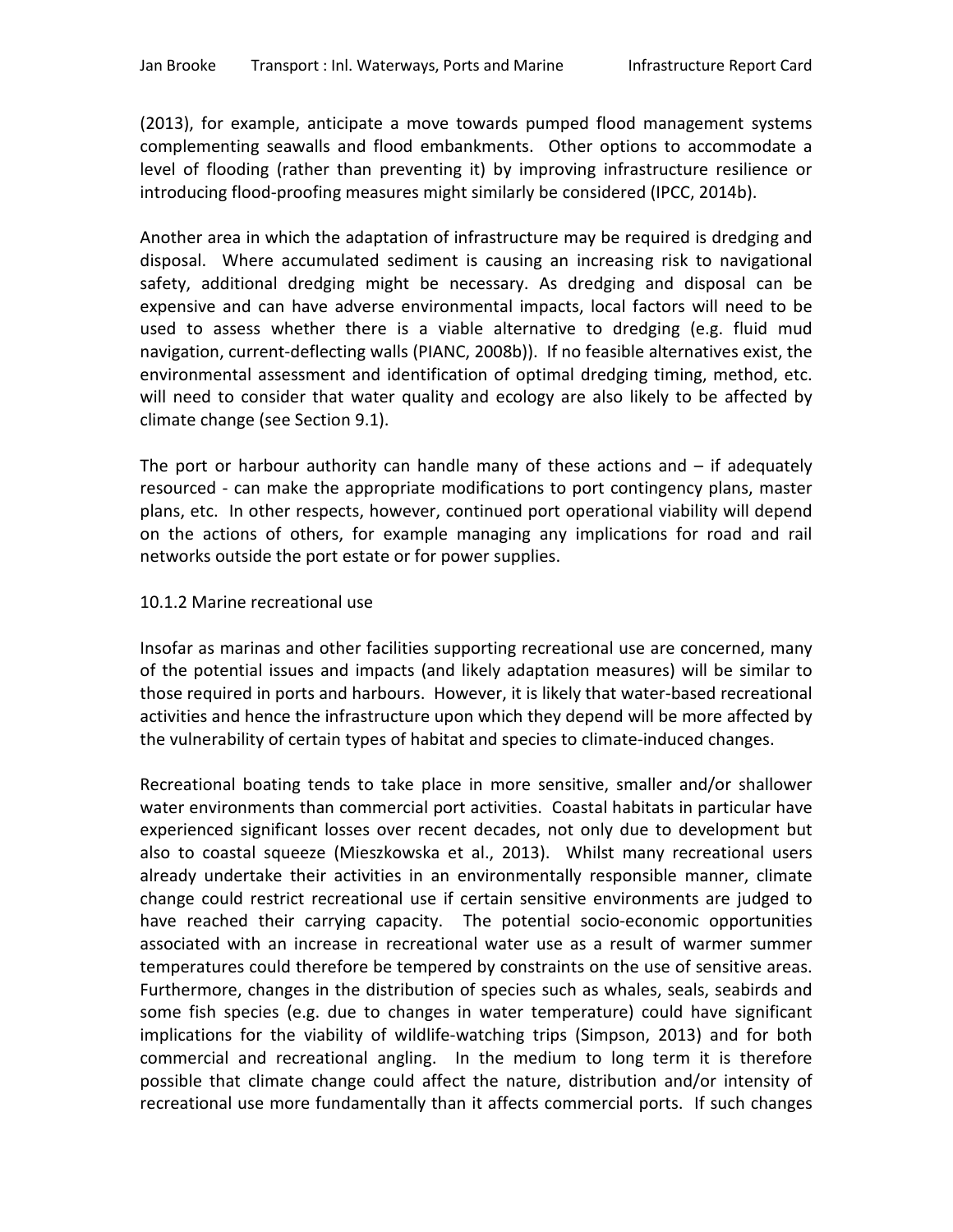are significant, there could be associated implications for infrastructure requirements in harbours supporting these activities, with adaptation potentially involving the obsolescence of facilities in some locations and demand for new or improved facilities in others.

### 10.1.3 New infrastructure development

It will be vital for ports and harbours to understand the range of issues raised by climate change and to incorporate adaptation into new infrastructure that may still be in use at the end of the century (Becker et al., 2012). Those planning new developments will need to understand not only the consequences of climate change for infrastructure design but also for the natural environment in which the development will take place (Brooke, 2013). The vulnerability of certain species and habitats to climate change could affect the extension or expansion of existing infrastructure. As noted above, many ports, harbours and marinas are located in environmentally protected areas. Ensuring that environmental impacts are avoided or adequately mitigated or compensated can already be challenging when designing and developing new infrastructure. Climate change will affect both coastal and marine habitats and the ecosystem goods and services they provide. Identifying and mitigating the potential impacts of new infrastructure development could therefore become more complicated.

### 10.2 Adaptation requirements for inland navigation

The Canal and River Trust in their climate adaptation report (CRT, 2012) identify several high priority adaptation actions to deal *inter alia* with:

- damage to assets associated with river flooding
- inundation of tidal structures as a result of sea level rise
- flooding of culverts
- increasing run off of sediment particularly from agricultural land leading to an increased requirement for dredging.

Medium term actions (i.e. lower priority issues or those which are only expected to become significant over time) include measures to address:

- shortage of water to supply canals due to reduced summer rainfall
- ground subsidence causing damage to buildings and other infrastructure
- overtopping of canal banks because of inadequate weir or sluice capacity.

The IWAC report (2009) highlighted similar measures amongst a range of infrastructurerelated actions to deal with the effects *inter alia* of high and low flow conditions and increased air and water temperatures. In addition to adapting existing physical assets, however, other operational and safety issues and management procedures may need to be addressed through a combination of warning systems, behavioural changes and, in some cases the provision of new infrastructure.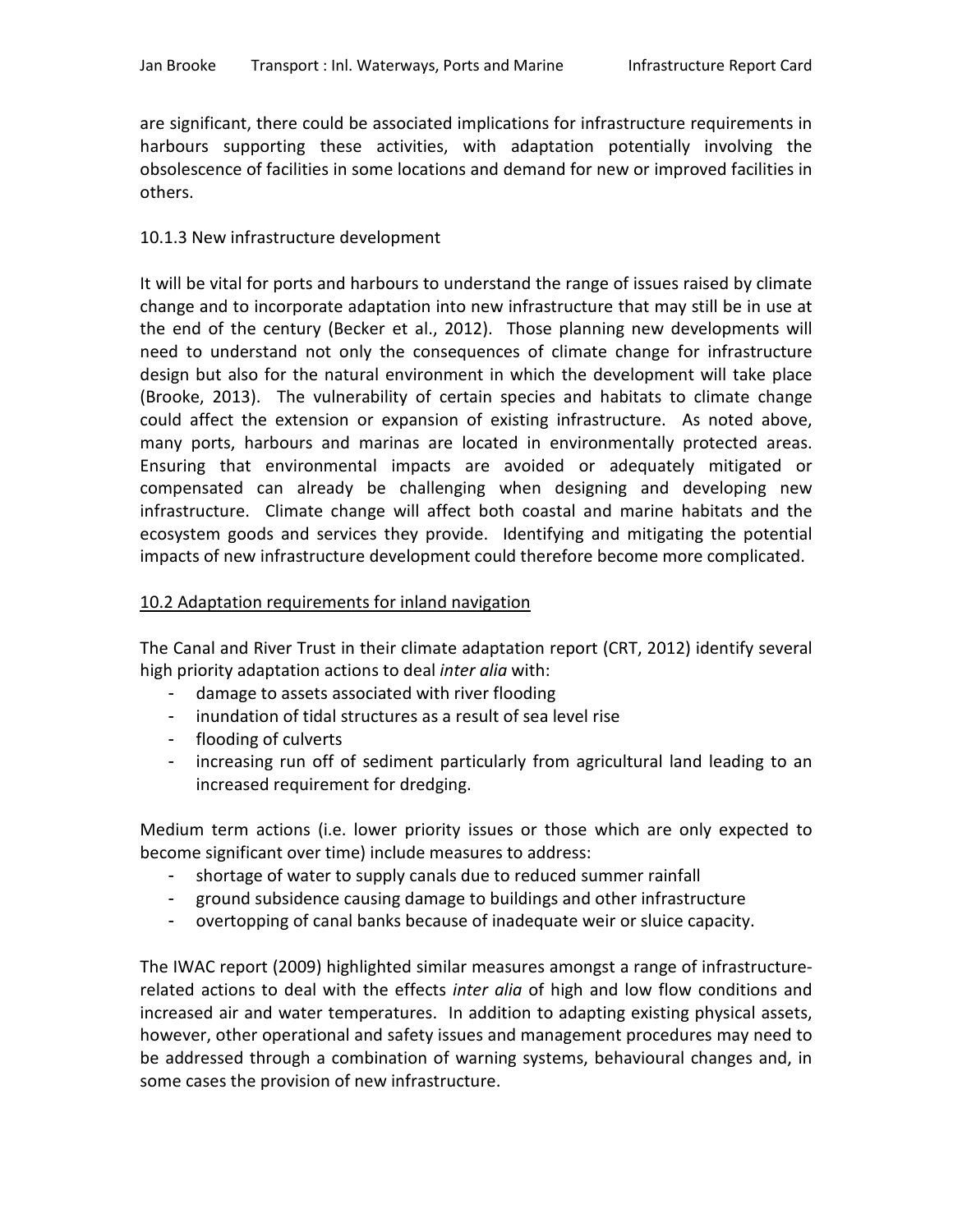# 10.2.1 Adaptation implications of increased precipitation

In addition to addressing the potential damage to infrastructure and the physical capacity issues discussed above, high flow levels and more frequent strong stream conditions require user education and the issuing of warnings (CRT, 2012). On some waterways, it may also become necessary to provide additional moorings or safe havens and take other measures to ensure the safety of less experienced boaters (IWAC, 2009).

Adaptation may also be needed to reduce river bank erosion caused by increased flow. Rather than conventional and often expensive engineering such as steel sheet piling, 'soft engineering' solutions (e.g. willow spiling, plant rolls and coir revetments) may be used to stabilise the bank and minimise erosion. If the problem is caused or exacerbated by boat wash, additional measures including vessel speed restrictions can help to reduce erosion (Brooke and White, 2010).

# 10.2.2 Adaptation implications of reduced (summer) precipitation

By 2050, average summer river flows in England and Wales could reduce by as much as 50 to 80 per cent (Environment Agency, 2010). Two key areas of concern arising from these projected reductions are increases in the frequency of low flow conditions particularly in natural rivers, and the possibility of water shortages affecting the supply for canals.

As already indicated low flow conditions can increase the risk of groundings or affect the integrity of infrastructure through desiccation or the removal of hydraulic support from the waterside face. In such cases, monitoring to detect potential problems followed by appropriate maintenance will be vital.

As competition for water increases, summer water resource availability is likely to become more of an issue in the UK (CRT, 2012). Water allocation and water accounting measures are already being implemented in relation to domestic and agricultural/industrial uses in Mediterranean countries such as Spain and Portugal (European Commission, 2012). In the UK, the Lower Thames Operating Agreement (Thames Water, 2010) provides an example of where navigation was a factor in water allocation decision-making. More attention might be focussed on such agreements in future. The need to secure a long-term supply of water for dependent navigable waterways will require affected navigation authorities to prepare water resources, conservation and use strategies (ie. understanding and setting out their requirements). Particularly where there are uncertainties, this should also act as an incentive to become involved in others' strategic water planning initiatives, for example the preparation and review of river basin management plans under the EU Water Framework Directive (IWAC, 2009).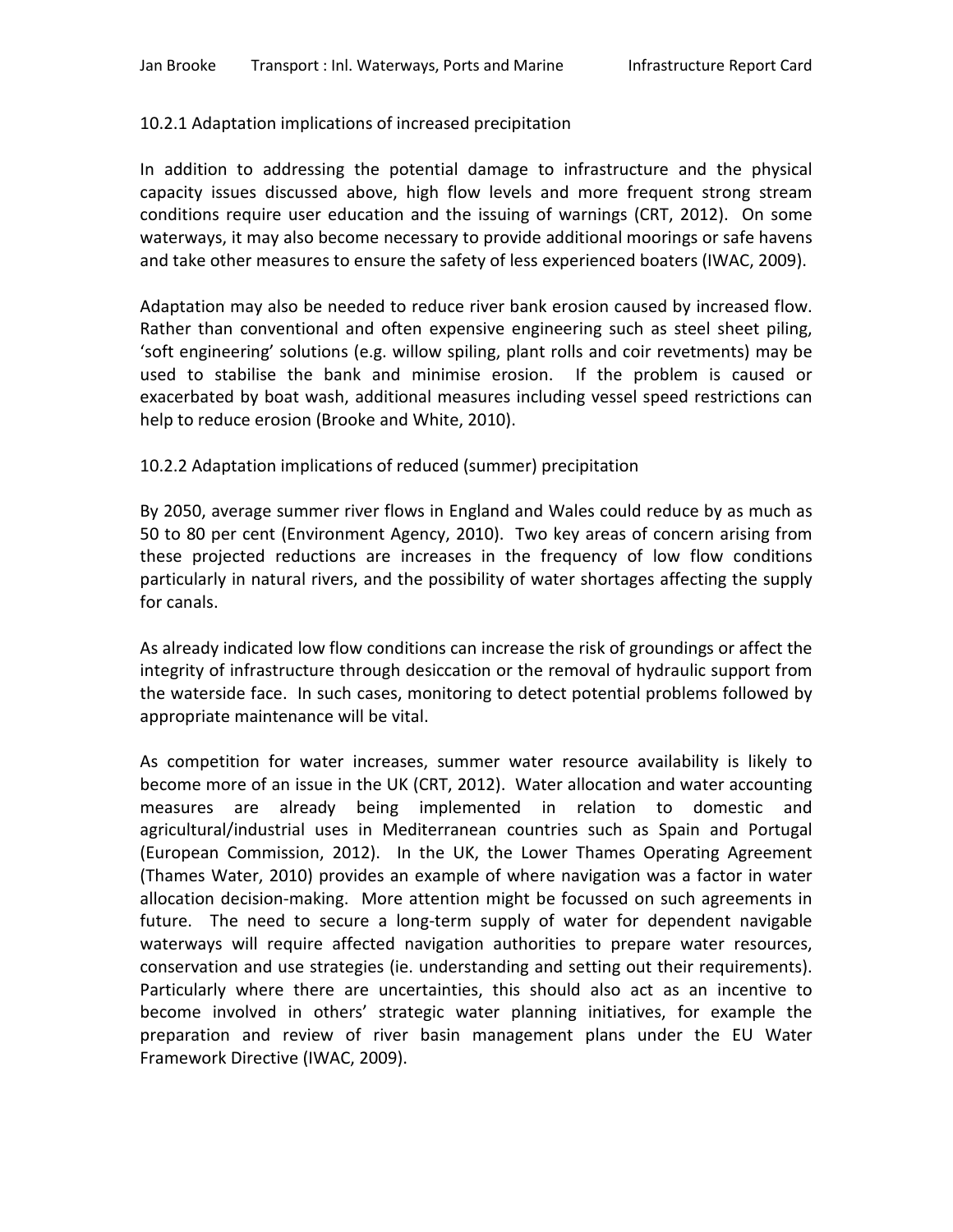Low flow conditions can also have significant consequences for ecology because of the associated reduction in dissolved oxygen, upon which aquatic life depends. It will therefore be important to ensure navigation-related activities do not exacerbate the situation. Releasing stored water or holding water to maintain levels; operating locks and sluices to improve aeration; or placing constraints on dredging or boating activity can all help in this respect.

### 10.2.3 Sediment management

In order to reduce additional dredging requirements, sediment run-off can be managed (in cooperation with the landowner as necessary) through the creation of buffer strips, reed beds or similar. Buffer strips help to intercept run-off, reducing the amount of sediment and nutrient pollution entering the watercourse (Environment Agency, undated).

Removal of accumulated sediment from water storage reservoirs is a laborious and expensive process. Where monitoring indicates a potential problem, preventative measures such as buffer strips and silt traps should be investigated as adaptive management options. If sediment is allowed to accumulate to such an extent that the capacity of the reservoir is compromised, it may be necessary to seek an alternative water resource, further compounding any problems resulting from reductions in summer rainfall.

#### 10.2.4 Behavioural challenges

Many of the adaptation measures relevant to inland waterways involve awareness raising and behavioural changes. Educating users about the implications of their actions, and how modifying their behaviour can both help to save money and protect the environment, can be an effective way of achieving shared objectives (Brooke and White, 2010). Self-imposed speed restrictions could save fuel (and money) as well as reducing breaking wash and hence bank erosion. A voluntary Code of Practice might be drawn up to educate users about water conservation measures when using locks. Raising awareness of safety issues and appropriate responses is similarly likely to become more important as the frequency of extreme events increases, and it will be critical to ensure for example, that users know: what to do in times of strong stream conditions or when encountering low flow conditions; the location of safe havens; and what measures to take in the event of entanglement in thick vegetation.

# **11.0 Opportunities**

As well as challenges, climate change may also bring benefits. Some of the major ports adaptation reports (2011) identified potential beneficial effects and opportunities associated with climate change, for example: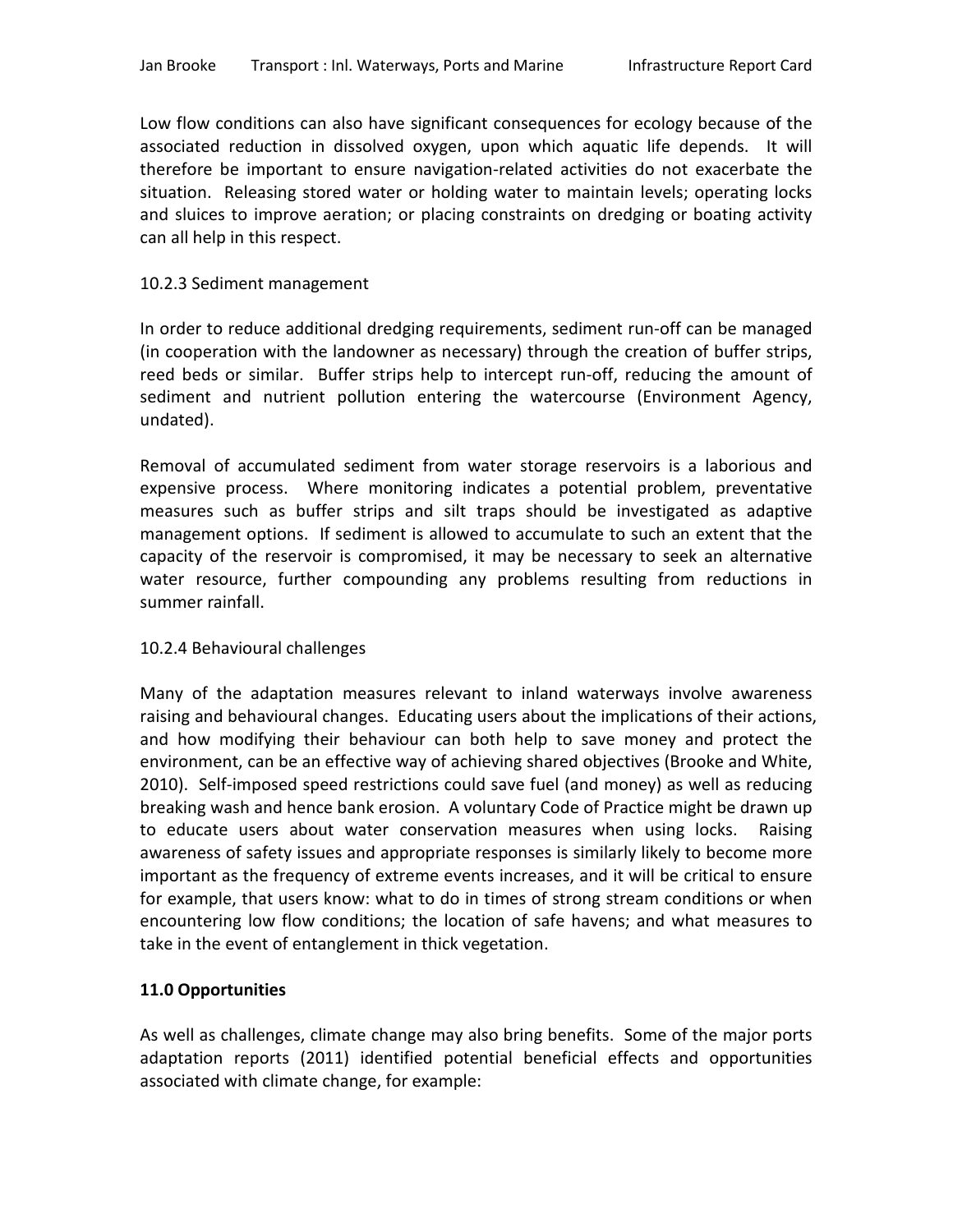- any reduction in the number of frost, snow or ice days could aid safe and efficient port operation
- rising sea levels could reduce dredging requirements in some ports, harbours and marinas
- climate change may present an opportunity to invest in on-site wind or solar renewable energy projects
- in harbours where commercial and recreational uses are (or could be) combined, increasing air temperatures could lead to increased opportunities in turn benefiting marina operators and other businesses.

Opportunities may also arise in the form of win-win solutions designed to meet both port and nature conservation objectives, for example the beneficial use of dredged material for habitat protection and enhancement projects (Brooke, 2013). Indeed, many initiatives for the protection or restoration of natural ecosystems are seen as noor low-regret options – initiatives that will deliver benefits irrespective of climate change (IPCC, 2014b).

Warmer and drier summers are likely to have wider benefits for the UK tourism industry. Additional water-based activities will, however, need to be carefully managed to ensure that neither environmental nor recreational carrying capacity is exceeded. Marina and inland waterway managers will need to be vigilant: monitoring such changes; assessing their implications; and participating in relevant strategic planning and management initiatives to maximise opportunities in a sustainable manner. Local factors will determine the most appropriate management options for water, towpath and landbased recreational activities.

On inland waterways, the implementation of win-win measures can potentially combine some of the adaptation requirements of the navigation sector with those of other sectors. Integrated sediment management initiatives, for example, can help to deliver flood defence, agricultural and nature conservation benefits as well as meeting navigation needs. Buffer strips can create valuable habitat and contribute to achieving good ecological status under the Water Framework Directive.

With the projected reductions in summer rainfall, it may also be appropriate in some inland waterway systems to explore whether winter precipitation can be stored to provide a water resource during the summer months. If such a need is identified, possible win-win initiatives which also contribute to sustainable drainage, flood defence, agricultural, or nature conservation objectives should be investigated.

Other opportunities may arise in the form of 'no regrets' measures. Steps to conserve water by undertaking maintenance - preventing leakage and losses and improving the management of locks, sluices and weirs - will be of benefit regardless of the rate of change of climate parameters. Preparing a Code of Practice to help ensure that all users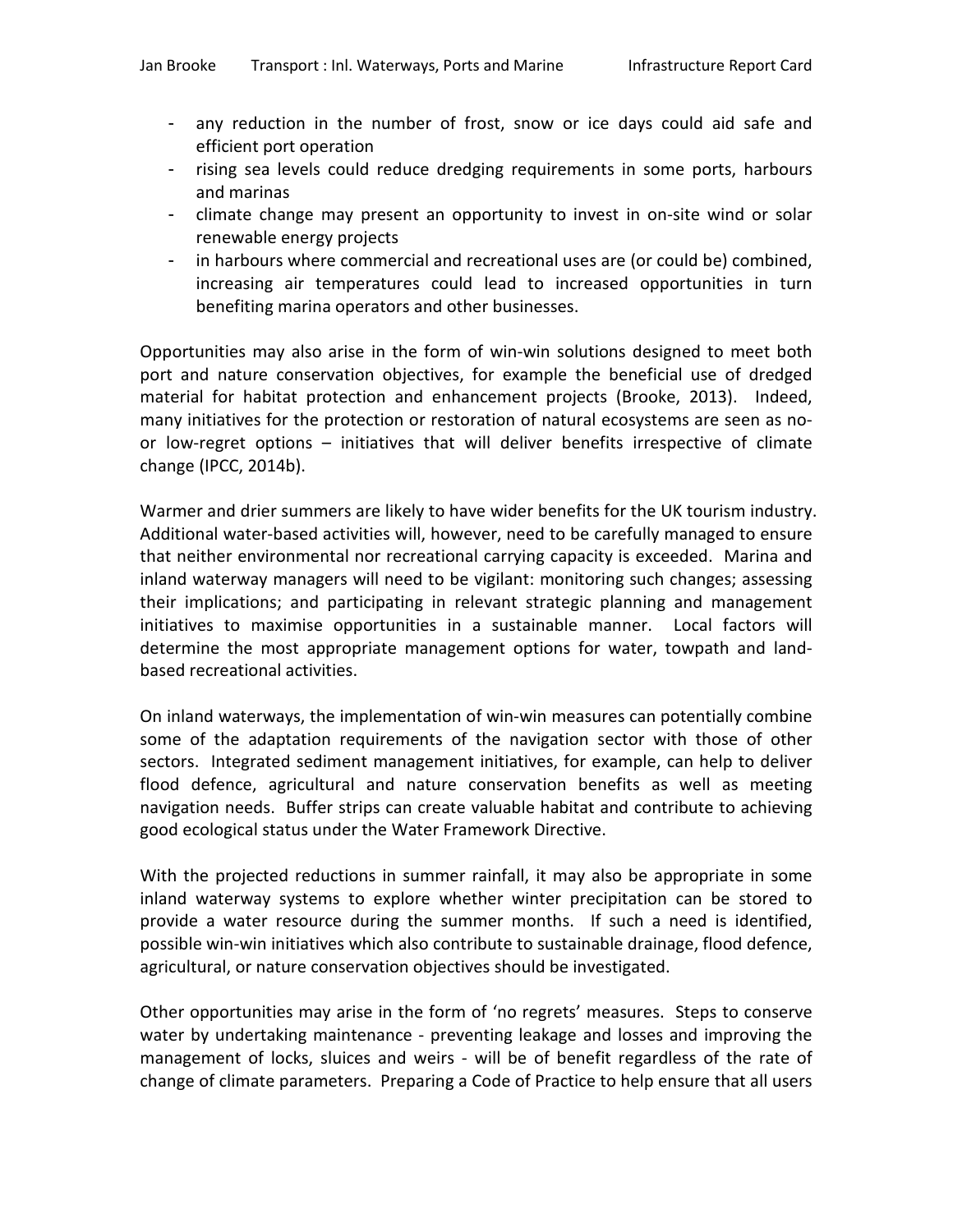are aware of potential risks and know how to react to warnings will similarly be valuable irrespective of climate change (IWAC, 2009).

#### **12.0 Confidence in the science**

#### 12.1 Confidence in the science relating to ports, harbours and marine infrastructure

The major ports' adaptation reports all stress that a high level of preparedness for extreme events is already vital for existing day-to-day operations. For major/modern ports it therefore seems reasonable to conclude that there is a high level of consensus in what is already happening and that this is based on a satisfactory amount of evidence.

Existing preparedness is similarly important for smaller port operators. However, due to the limited capacity of many such operators, their evidence base is probably somewhat less rigorous. Older infrastructure may also be more vulnerable. Therefore for these operators, levels of both consensus and confidence in the evidence are lower.

In terms of what could happen in the period 2050 - 2090, most of the major ports' adaptation reports confirm that, whilst there is an acceptably high level of both consensus and evidence regarding projections of sea level rise, there is a lack of evidence with regard to potentially significant changes in variables such as fog, wind, waves and storminess. Overall, therefore, for modern ports, harbours and marinas, confidence in what could happen is at best medium.

As discussed throughout this paper, adaptive capacity restrictions and/or older infrastructure in many smaller ports and harbours potentially compound these uncertainties. Overall confidence in what could happen for these operators in the period 2050 – 2090 is therefore low.

When specific aspects of port, harbour and marina infrastructure and activities are considered, the following conclusions can be drawn with regard to confidence:

- vulnerability of sensitive equipment and identified assets in major/modern ports and marinas to sea level rise and/or increased pluvial flood risk: high agreement supported by robust evidence
- vulnerability of assets and infrastructure in smaller ports and harbours (especially facilities relying on older infrastructure) to sea level rise and/or increased pluvial flood risk: medium agreement but limited evidence
- physical damage to infrastructure in smaller ports and harbours (especially facilities relying on older infrastructure) due to increased frequency of extreme events, storminess, waves: medium agreement but limited evidence
- disruption to port and harbour operations such as pilotage, berthing, cargo handling and storage, also ferry services, fishing and recreational activities due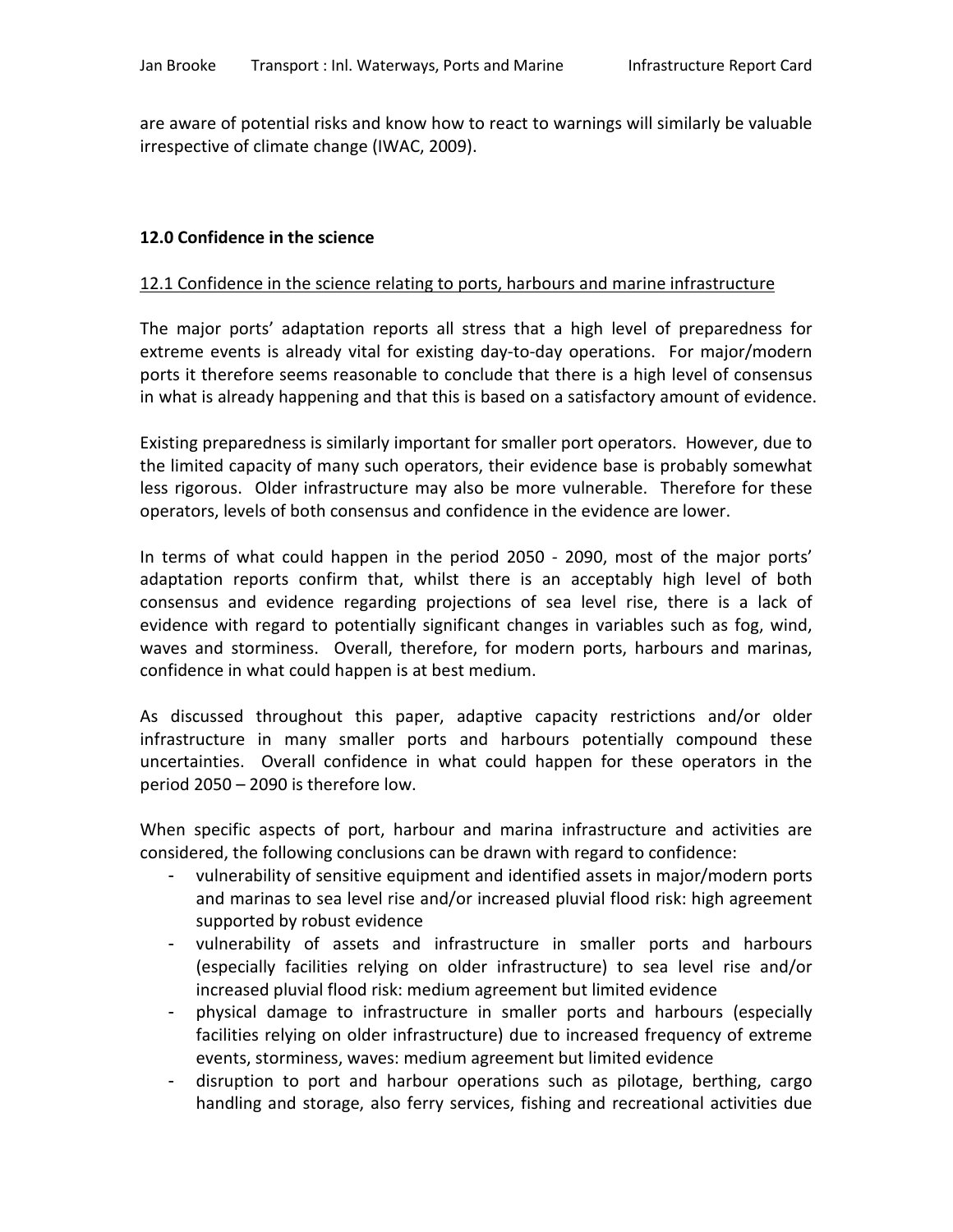to increased frequency of extreme events (storm surge, rainfall, wind and waves, fog): medium agreement but limited evidence

- disruption to port and harbour operations as a result of power outages, flooding or erosion of key transport routes, etc.: high agreement, medium evidence
- changes in sediment transport affecting dredging requirements: low agreement, limited evidence
- changes in air and water temperature affecting location of recreational and/or fishing activities: low agreement, medium evidence
- vulnerability of coastal and estuarine ecosystems affecting future port and recreational development: low agreement, medium evidence.

### 12.2 Confidence in the science relating to inland waterways

As with smaller ports, for many inland navigation authorities there is less existing, consolidated evidence, both about what is happening and what could happen. With the possible exception of some of the larger inland navigation operators, the level of both consensus and confidence in existing evidence is therefore at best medium.

The effects of climate change on the inland navigation network seem likely to be relatively more site-specific than the changes affecting ports and harbours. Further, there are considerable uncertainties regarding future rainfall and evapotranspiration projections including seasonal variations. As local changes may not reflect global patterns (Watts and Anderson, 2013) there may therefore be less opportunity for these operators to draw on nationally derived data. Given that these organisations also tend to employ fewer staff and may have comparatively less adaptive capacity, the overall level of confidence in the future impacts of climate change for inland navigation-related infrastructure is considered to be low.

Insofar as specific aspects of inland navigation infrastructure and activities are considered, the following conclusions can be drawn with regard to confidence:

- vulnerability of physical assets and infrastructure to more frequent or longer duration high or low flow conditions associated with extreme events and/or changes in seasonal precipitation: medium agreement but limited evidence
- water resource shortages in summer affecting supply to parts of canal network: high agreement but limited evidence
- changes in in-stream and bankside vegetation due to air and water temperature increases and to changes in seasonal precipitation/flow: high agreement, medium evidence
- risks to users associated with more frequent or longer duration high or low flow conditions: medium agreement but limited evidence
- changes in run-off and occurrence of high or low flow conditions affecting dredging and sediment management: low agreement, limited evidence
- overall increase in recreational water use as a result of warmer air and water temperatures: medium agreement, limited evidence.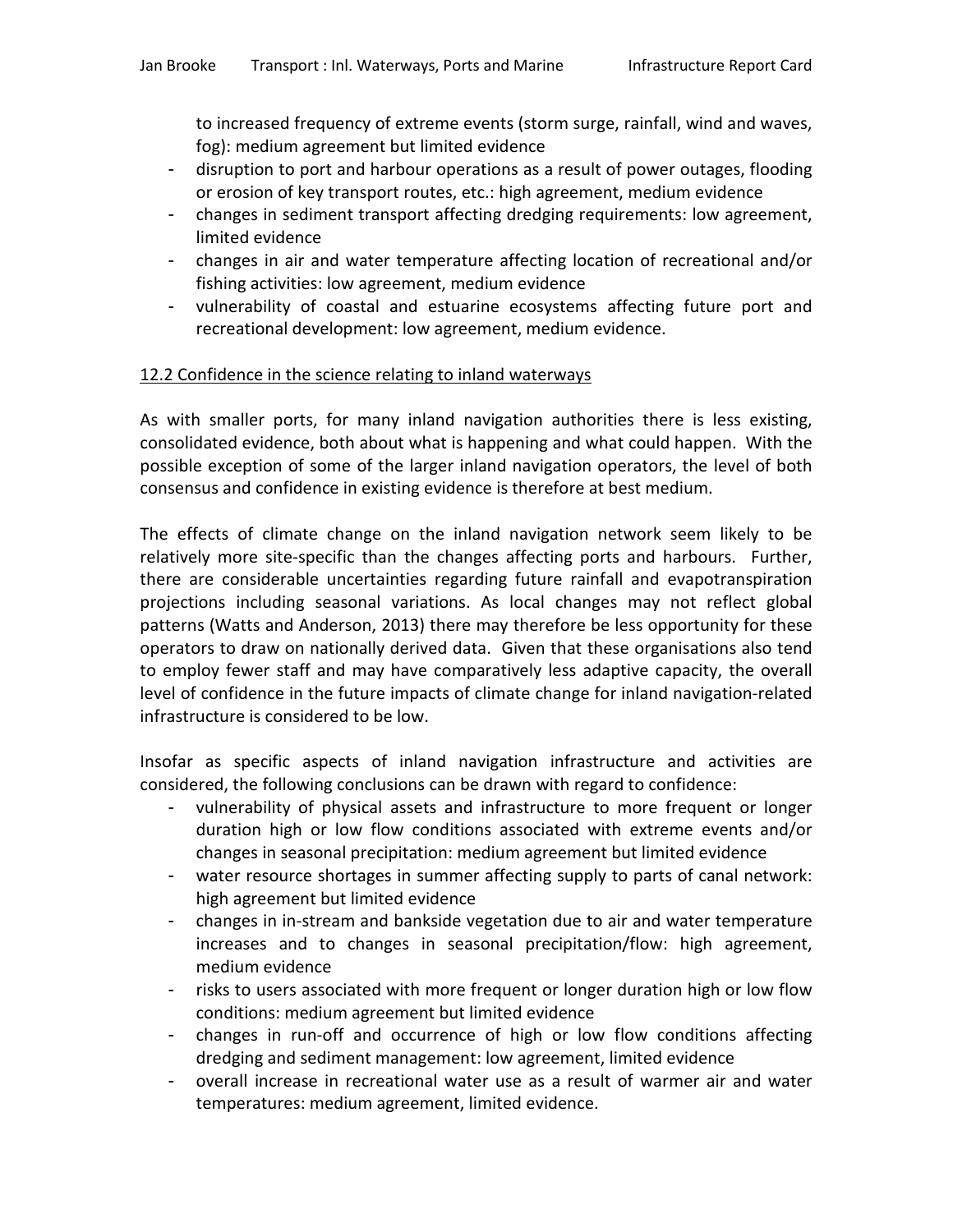### **13.0 Research gaps and priorities**

#### 13.1 Research gaps and priorities for ports, harbours and marinas

Many of the larger ports seem to be reasonably well prepared for climate change at least in the short to medium term. However, relatively little work appears to have been carried out to investigate the possible implications of climate change for ports, harbours and recreational facilities where day-to-day operations rely on older infrastructure. Many of these are smaller organisations. Some are less well informed, have a lower adaptive capacity and/or are constrained by a lack of resources. Research to develop a comprehensive understanding of climate change implications and adaptation requirements for such organisations is therefore a high priority. In addition, as these will face many of the same risks as their larger/more modern counterparts, the uncertainties in the projections for the climate variables discussed below are equally relevant to smaller ports and harbours.

The ability of ports, harbours and marinas – even those with modern infrastructure - to plan for effective climate change adaptation is hampered to some extent by the current lack of confidence in projections for key variables such as wind and wave climate, storminess and fog, including changes in the frequency of extreme events. Many of these gaps in knowledge are highlighted elsewhere (IPCC, 2014b; Pinnegar et al., 2012; Buckley et al, 2012) as are similar concerns about the processes driving erosion, accretion and sediment transport (MCCIP, 2014). At the present time, it appears that changes in these critical characteristics will be relatively insignificant and that sea level rise will be the driving force of change. The major ports' adaptation reports, however, stress the sensitivity of many port activities to such variables. A combination of model development (to overcome limitations and deliver greater certainty in projections) and improved long term monitoring and data management, will therefore be beneficial – both in determining when to invest in infrastructure, and informing decisions on ongoing activities/operations and contingency planning.

Another important consideration in adaptation planning for all ports, harbours and marinas is the likelihood of the high++ sea level rise scenario. Ongoing research both into this possibility and changes in other parameters which might arise from a four degree warming scenario will provide useful information for all organisations involved in developing and managing marine infrastructure.

Finally, an improved understanding of the effects of climate change on coastal and estuarine habitats and species will aid those providing infrastructure to support fishing or wildlife-based recreational activities as well as those preparing environmental impact assessments for future port development or expansion. Such evidence, along with research into carrying capacity, will be important both in avoiding and minimising adverse impacts and in recognising and exploiting opportunities to deliver win-win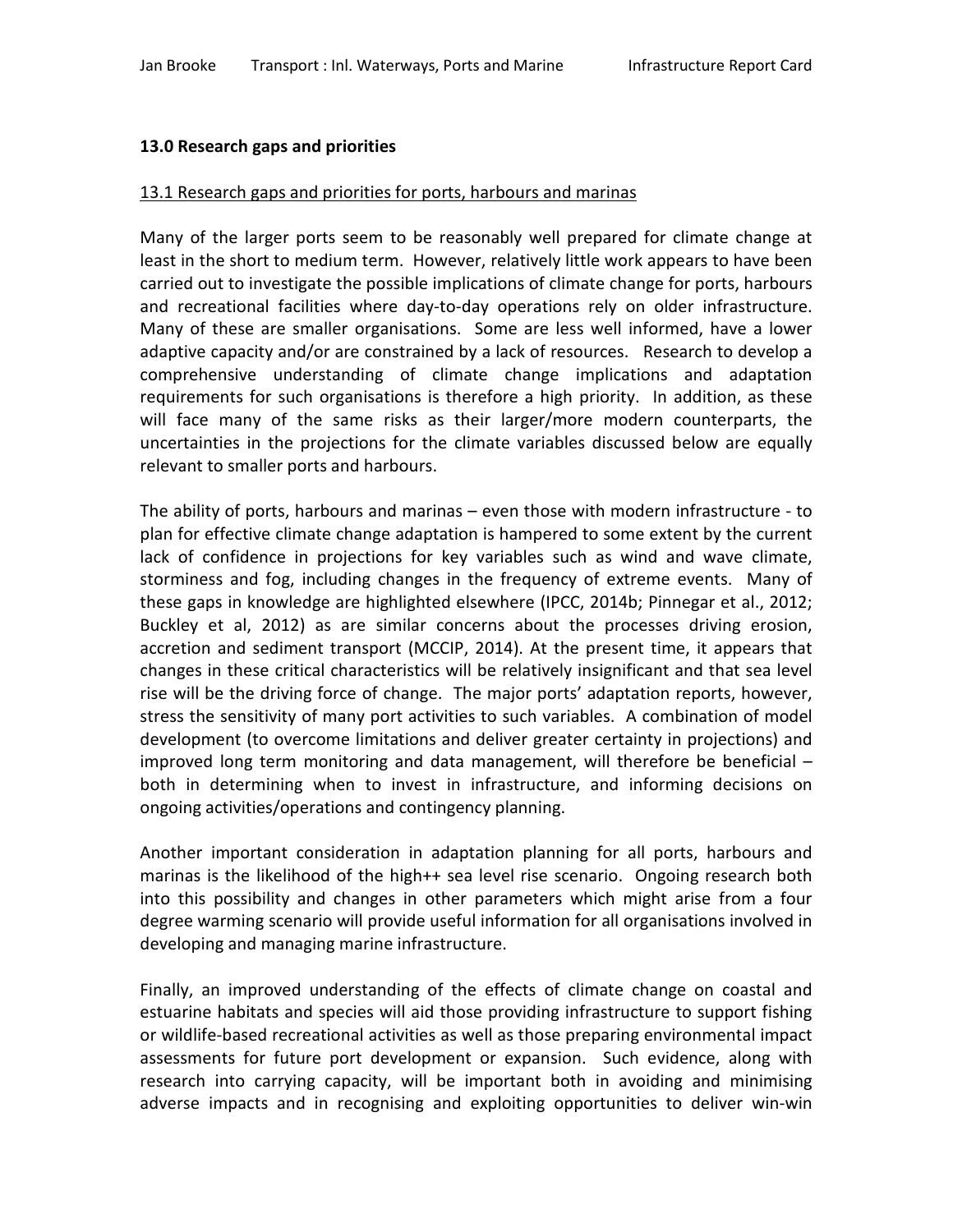solutions which improve the resilience of both navigation and nature (Brooke, 2013). Research will also be useful to help ensure that marine infrastructure does not inadvertently exacerbate problems with invasive non-indigenous species.

#### 13.2 Research gaps and priorities for inland navigation

Insofar as inland navigation is concerned, the IWAC report (2009) identified some of the key issues facing the inland navigation sector at a generic level. It is not clear, however, the extent to which the recommendations of the IWAC report (e.g. to install or improve monitoring systems; build capacity; undertake risk-based assessments; and set thresholds for action) have since been implemented. Further, whilst it is anticipated that the larger organisations - CRT, Environment Agency, Broads Authority and Scottish Canals - will be relatively better prepared than many of the smaller inland navigation authorities and operators, resourcing is an issue throughout the sector.

Improving local level monitoring, data collation and long-term information management have already been identified as high priority actions (IWAC, 2009). Such evidence gathering initiatives will provide the sector with more certainty as to what is required. Nonetheless, the practical difficulties and costs associated with the physical adaptation of inland navigation infrastructure should not be underestimated. Given the small scale at which many inland navigation authorities operate, their limited resources and the scale of adaptation likely to be necessary in the medium to long term, the development of a national 'toolbox' of adaptation measures would be useful. Such a toolbox should include both conventional and novel solutions; options for modifying as well as replacing existing assets; innovative water conservation measures; mechanisms for identifying and realising win-win opportunities; and recommendations *inter alia* for developing water resource strategies and for future-proofing new developments. CRT (2012) for example highlights as a high priority action the setting of design standards for all relevant assets to deliver adaptation requirements in future works. Attention is also required to the development of effective and reliable means of communicating operational changes, restrictions and warnings to users (IWAC, 2009).

Leading on from the above, more specific areas where research is required to support the adaptation of inland navigation infrastructure include (IWAC, 2009):

- options for improving the resilience of assets and infrastructure including the use of (drought-tolerant) vegetation in engineering;
- water allocation; innovation in water conservation; water resources and storage opportunities;
- measures to reduce sediment contained in run-off from reaching water bodies and alternatives or improvements to avoid or minimise the adverse effects of dredging;
- understanding of the carrying capacity of natural systems, and of water-ecology interrelationships;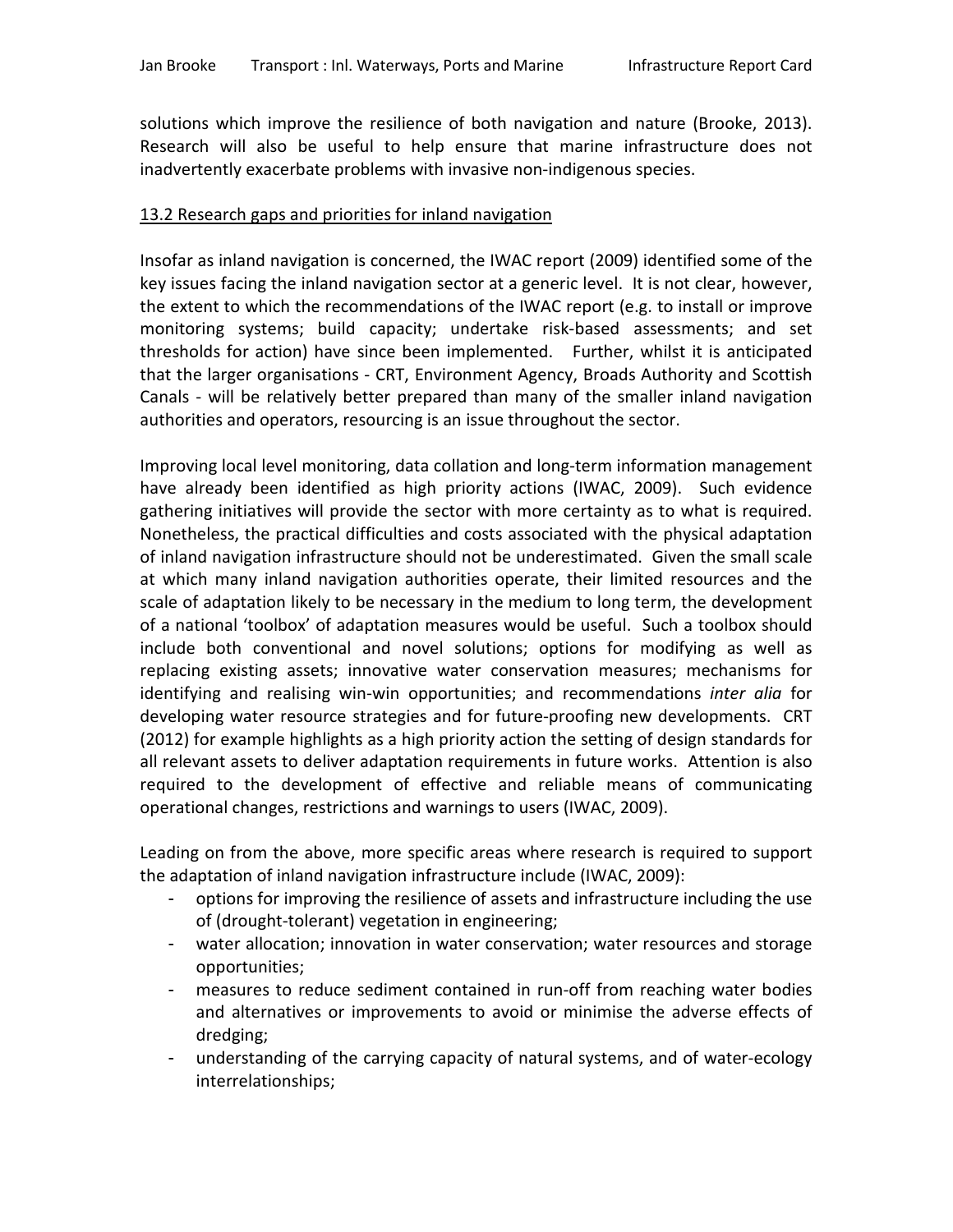- understanding of vectors for transfer of alien species; and methods for the management or eradication of invasive species; and
- 'win-win' options for habitat creation or restoration schemes.

At a strategic level, a better appreciation of existing and projected levels of use of along with a supply-demand analysis of the infrastructure would facilitate adaptation planning; and a holistic vulnerability assessment of UK inland navigation infrastructure could also contribute to improved preparedness.

Finally, adaptation planning will also benefit from improved understanding of changes (including local changes) in seasonal precipitation (Met Office 2014b); interrelationships with evapotranspiration and river flow (Watts and Anderson, 2013); and associated implications for the integrity/adequacy of built infrastructure and for vegetation management. In the short term, however, some of the main challenges appear to relate to the likely increase in the frequency of extreme events (both rainfall and drought). Research into local level characteristics, frequency and consequences of such events will therefore assist inland navigation authorities in improving levels of preparedness.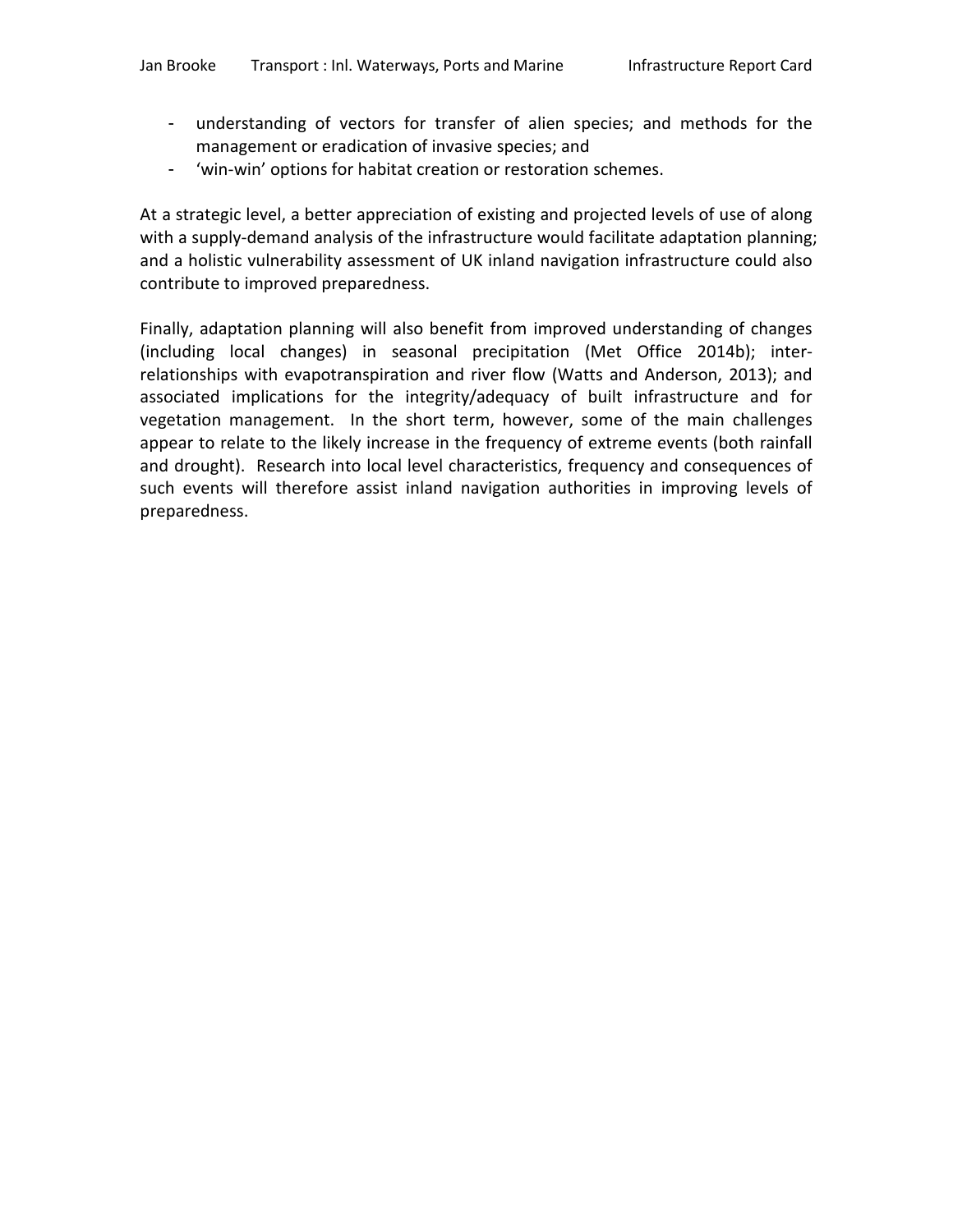### **14.0 References**

ABP, 2011. Associated British Ports – Climate Change Adaptation Report 2011 Humber, Hull, Immingham and Southampton Harbour Authorities. ABP, Aldwych House, 71-91 Aldwych, London, WC2B 4HN

Baglee, A., Haworth, A. and Anastasi, S., 2012. Climate Change Risk Assessment for the Business, Industry and Services Sector. Defra. Project Code GA0204

Becker, A., Inoue, S., Fischer, M. and Schwegler, B., 2012. Climate change impacts on international seaports: knowledge, perceptions, and planning efforts among port administrators. Climatic change. January 2012. Volume 110, Issue 1-2, pp 5-29.

Boorman, P., Jenkins, G. and Murphy, J., 2010. Future changes in fog frequency from the UKCP09 ensemble of regional climate model projections. UKCP09 additional product. Met Office Hadley Centre, Exeter.

Brooke, J. and White, I., 2010. Climate change mitigation and adaptation measures for inland waterways in England and Wales. PIANC Congress, Liverpool

Brooke, J., 2013. PIANC's 'Working with Nature' philosophy: an introduction and case studies. Keynote presentation to Coasts and Ports Conference, Sydney, Australia. 11-13 September 2013.

Buckley, P.J., Dye, S.D., Frost, M. and Wallace, C.J. (Eds), 2012. Marine Climate Change Impacts Knowledge Gaps Summary Paper. Marine Climate Change Impacts Partnership. Lowestoft. 8pp.

CRT, 2012. Climate Change Adaptation Report. Canal and River Trust. October 2012. Milton Keynes, MK9 1BB

Defra, 2009. Adapting to Climate Change: helping key sectors to adapt to climate change

Statutory Guidance to Reporting Authorities. Defra, London.

Defra, 2012a. The UK Climate Risk Assessment 2012 Evidence Report, Defra, London

Defra, 2012b. UK 2012 Climate Change Risk Assessment, Marine and Fisheries Summary. Defra. London.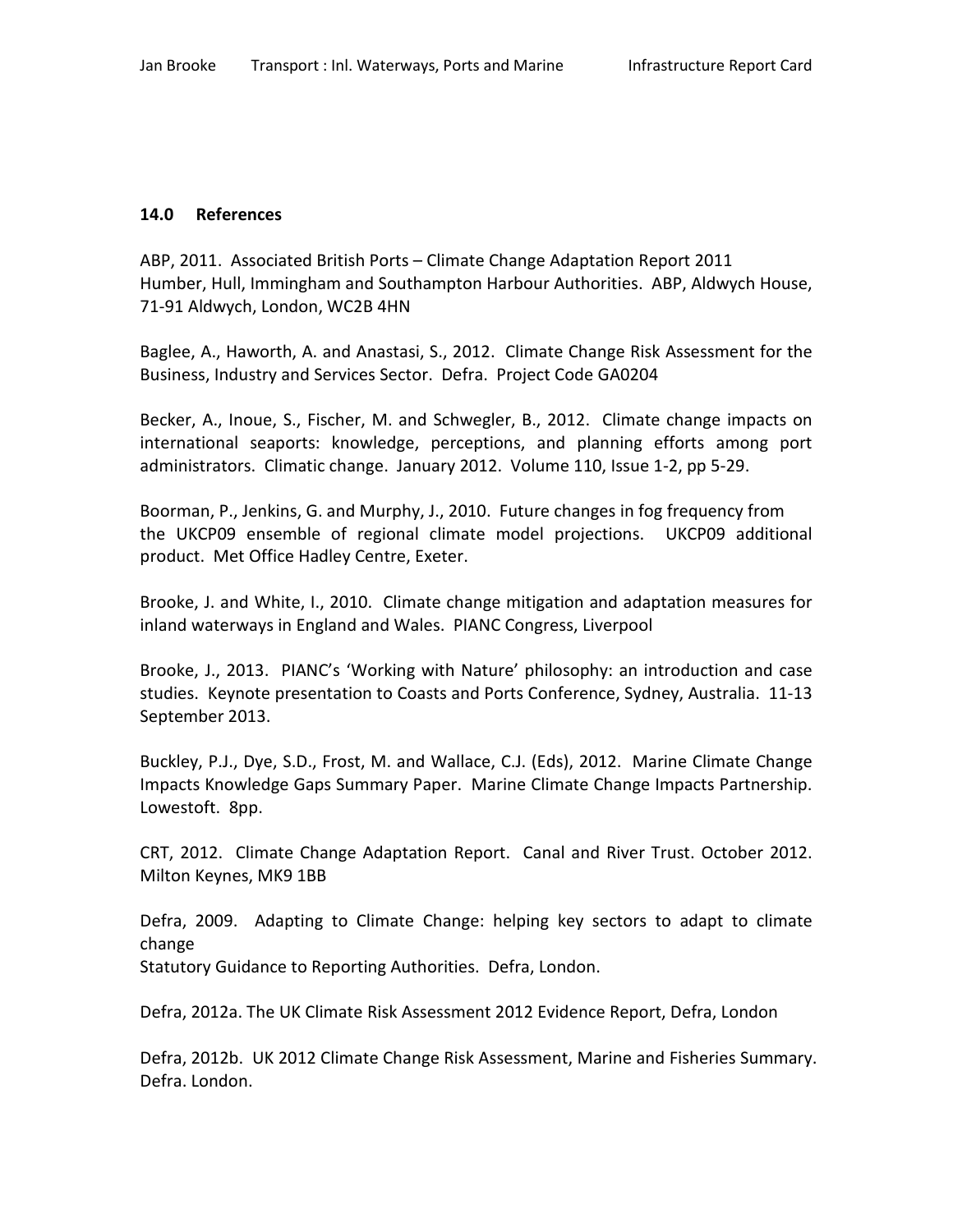DfT, 2012. Department for Transport, September 2012. Port Freight Statistics: 2011 Final Figures.

DfT, 2013. Department for Transport, September 2013. Port Freight Statistics: 2012 Final Figures.

Environment Agency, 2010. Our corporate strategy 2010-2015. evidence: water and the water environment.

Environment Agency (undated). Understanding buffer strips: an information booklet.

European Commission, 2012. A Blueprint to Safeguard Europe's Water Resources. Communication from the Commission to the European Parliament, the Council, the European Economic and Social Committee and the Committee of the Regions.

Felixstowe Dock and Railway Company, 2011. Climate change adaptation report. Port of Felixstowe, Tomline House, The Dock, Felixstowe, IP11 3SY

Freight Transport Association (2011). On board! Innovations and carbon savings in water freight. Freight Transport Association Limited, Hermes House, St John's Road, Tunbridge Wells, Kent, TN4 9UZ

Giles, K., Hewitt, H., Laxon, S., Bacon, S, Feltham, D., Folland, C., Graham, T., Hawkins, E., Hodson, D., Jackson, L., et al., 2013. Impacts of climate change on Arctic sea-ice, MCCIP Science Review 2013: 1-xxx, doi: 10.1111xxxxxxxx

Government Office for Science, 2004. Foresight Project. Future flooding scientific summary: volume 1, future risks and their drivers. <https://www.gov.uk/government/publications/future-flooding>

HHA, 2011. Adapting to climate change: Harwich Haven Authority Report to the Secretary of State. Prepared by Jan Brooke Environmental Consultant Ltd. Harwich Haven Authority, Harbour House, The Quay, Harwich, Essex, CO12 3HH

Horsburgh, K. and Lowe, J., 2013. Impacts of climate change on sea level, MCCIP Science Review 2013: 1-xxx, doi: 10.1111xxxxxxxx

Horsburgh, K., Maskell, J. and Williams, J. 2011. Numerical modelling of storm surges in the Irish Sea and the Isle of Man, and analysis of those factors determining extreme sea levels of the region in a future climate. National Oceanographic Centre Research and Consultancy Report No. 12.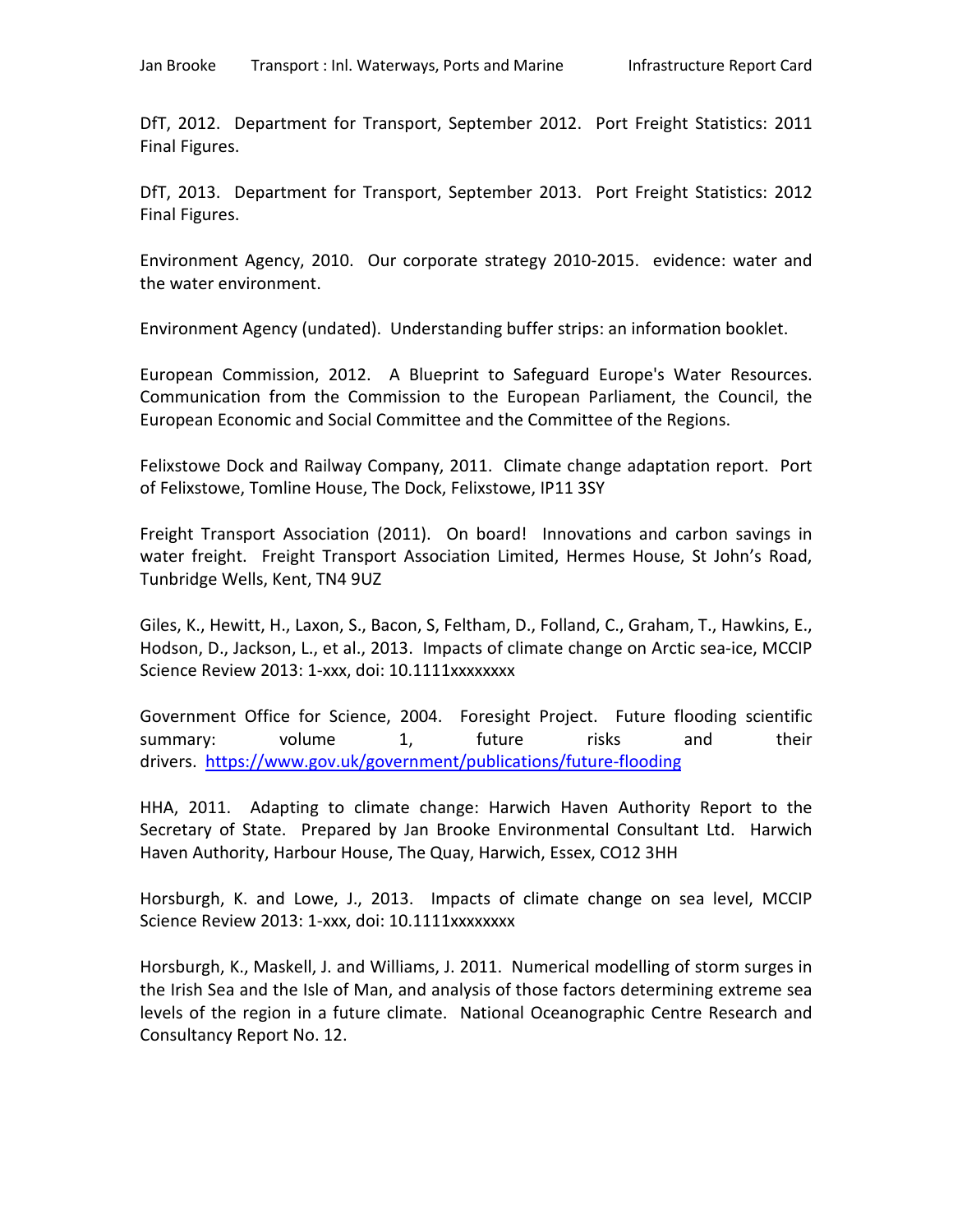IPCC, 2014a. Intergovernmental Panel on Climate Change, Working Group II Assessment Report 5. Climate Change 2014: Impacts, Adaptation and Vulnerability. Summary for Policymakers

IPCC, 2014b. Intergovernmental Panel on Climate Change, Working Group II Assessment Report 5. Climate Change 2014: Impacts, Adaptation and Vulnerability. Wong, P.P. and Losada, I.J., 2014. Chapter 5. Coastal Systems and Low Lying Areas.

IWAC, 2009. Climate Change Mitigation and Adaptation: Implications for Inland Waterways in England and Wales. April 2009. Report prepared for Inland Waterways Advisory Council by Jan Brooke Environmental Consultant Ltd. and Ian White Associates (Navigation) Ltd.

Jones, L., Garbutt, A. and Angus, S., 2013. Impacts of climate change on coastal habitats. MCCIP Science Review, 4: 1-xxxx, doi: 10.1111xxxxxxxxx

Kay, A.L., Bell, V.A., Blyth, E.M., Crooks, S.M., Davies, H.N. and Reynard, N.S., 2013. A hydrological perspective on UK evaporation: historical trends and future projections. LWEC Working Paper.

Lewis and Crok, 2014. A sensitive matter: how the IPCC buried evidence showing the good news about global warming. The Global Warming Policy Foundation

Masselink, G. and Russell, P., 2013. Impacts of climate change on coastal erosion. MCCIP Science Review, 4: 1-xxxx, doi: 10.1111xxxxxxxxx

MCCIP, 2013. Marine Climate Change Impacts Report Card. Marine Climate Change Impacts Partnership Secretariat, Cefas Lowestoft Lab, Pakefield Road, Lowestoft, NR33 0HT

MCCIP, 2014. Marine Climate Change Research Priorities. February 2014. Marine Climate Change Impacts Partnership Secretariat, Cefas Lowestoft Lab, Pakefield Road, Lowestoft, NR33 0HT

McColl, L., Angelini, T. and Betts, R., 2012. Climate Change Risk Assessment for the Energy Sector. Defra. Project Code GA0204.

MDHC, 2011. Climate Change Adaptation Report. Report to Defra under the Adaptation Reporting Powers. The Mersey Docks and Harbour Company Ltd., Maritime Centre, Port of Liverpool, L21 1LA

Met Office, 2014a. Met Office and Centre for Ecology and Hydrology. The Recent Storms and Floods in the UK. Met Office, FitzRoy Road, Exeter Devon EX1 3PB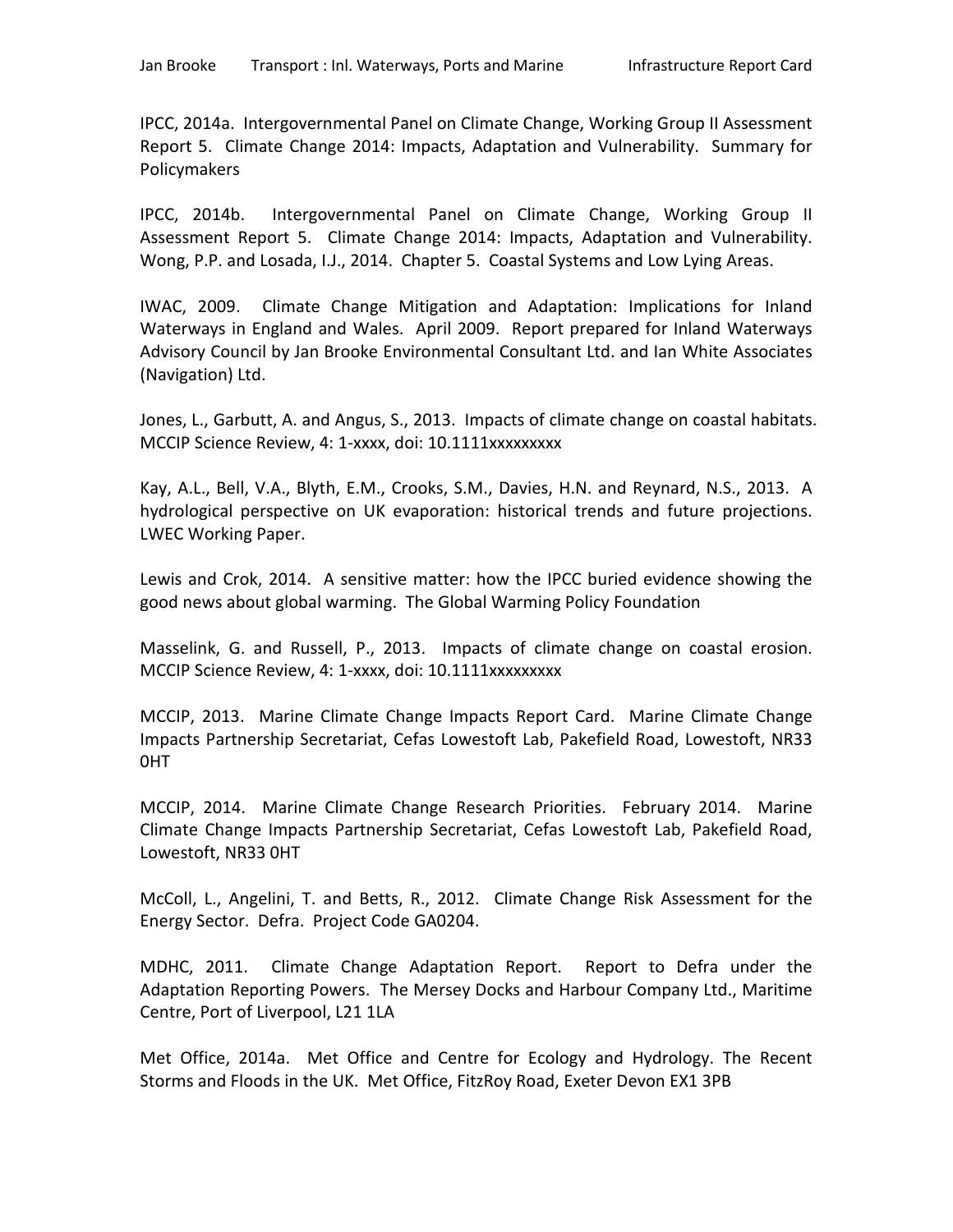Met Office, 2014b. Too hot, too cold, too wet, too dry: Drivers and impacts of seasonal weather in the UK. Met Office Hadley Centre, Fitzroy Road, Exeter Devon EX1 3PB . March 2014

MHPA, 2011. Adapting to Climate Change. Milford Haven Port Authority Report to the Secretary of State. Report prepared with the support of Jan Brooke Environmental Consultant Ltd. Milford Haven Port Authority Head Office, Gorsewood Drive, Hakin, Milford Haven, Pembrokeshire, SA73 3EP

Mieszkowska, N., Firth, L. and Bentley, M., 2013. Impacts of climate change on intertidal habitats. MCCIP Science Review, 4: 1-xxxx, doi: 10.1111xxxxxxxxx

Nicholls, R., Marinova, N., Lowe, J., Brown, S., Vellinga, P., de Gusmao, D., Hinkel, J. and Tol, R., 2011. Sea level rise and its possible impacts given a 'beyond 4°C world' in the twenty first century. Philosophical Transactions Royal Society Series A 369: 161-181

PD Teesport, 2011. PD Teesport (Ports of Teesport and Hartlepool) Climate Adaptation Assessment Report to Defra under the Adaptation Reporting Powers. PD Teesport, Queen's Square, Middlesbrough, TS2 1AH

PIANC, 2008a. Climate change and navigation. Waterborne transport, ports and waterways: a review of climate change drivers, impacts, responses and mitigation. EnviCom Task Group 3 report. PIANC, Brussels

PIANC, 2008b. Minimising harbour siltation. MarCom report no. 102 – 2008. PIANC, Brussels

PIANC, 2011. Towards a sustainable waterborne transportation industry. PIANC, Brussels. EnviCom Task Group 2 report. PIANC, Brussels

Pinnegar, J., Watt, T. and Kennedy, K., 2012. Climate Change Risk Assessment for the Marine and Fisheries Sector. Defra Project Code GA0204

PLA, 2011. Adapting to Climate Change. Port of London Authority Report to the Secretary of State. Report prepared with the support of Jan Brooke Environmental Consultant Ltd. PLA, London River House, Royal Pier Road, Gravesend, Kent DA12 2BG

Port of Dover, 2011. Port of Dover Climate Change Adaptation Report, March 2011. Port of Dover, Harbour House, Marine Parade, Dover, Kent, CT17 9BU

Port of Sheerness, 2011. Port of Sheerness Ltd. Climate Adaptation Assessment Report to Defra under the Adaptation Reporting Powers. Peel Ports Group. Sheerness Docks, Sheerness, Kent, ME12 1RS